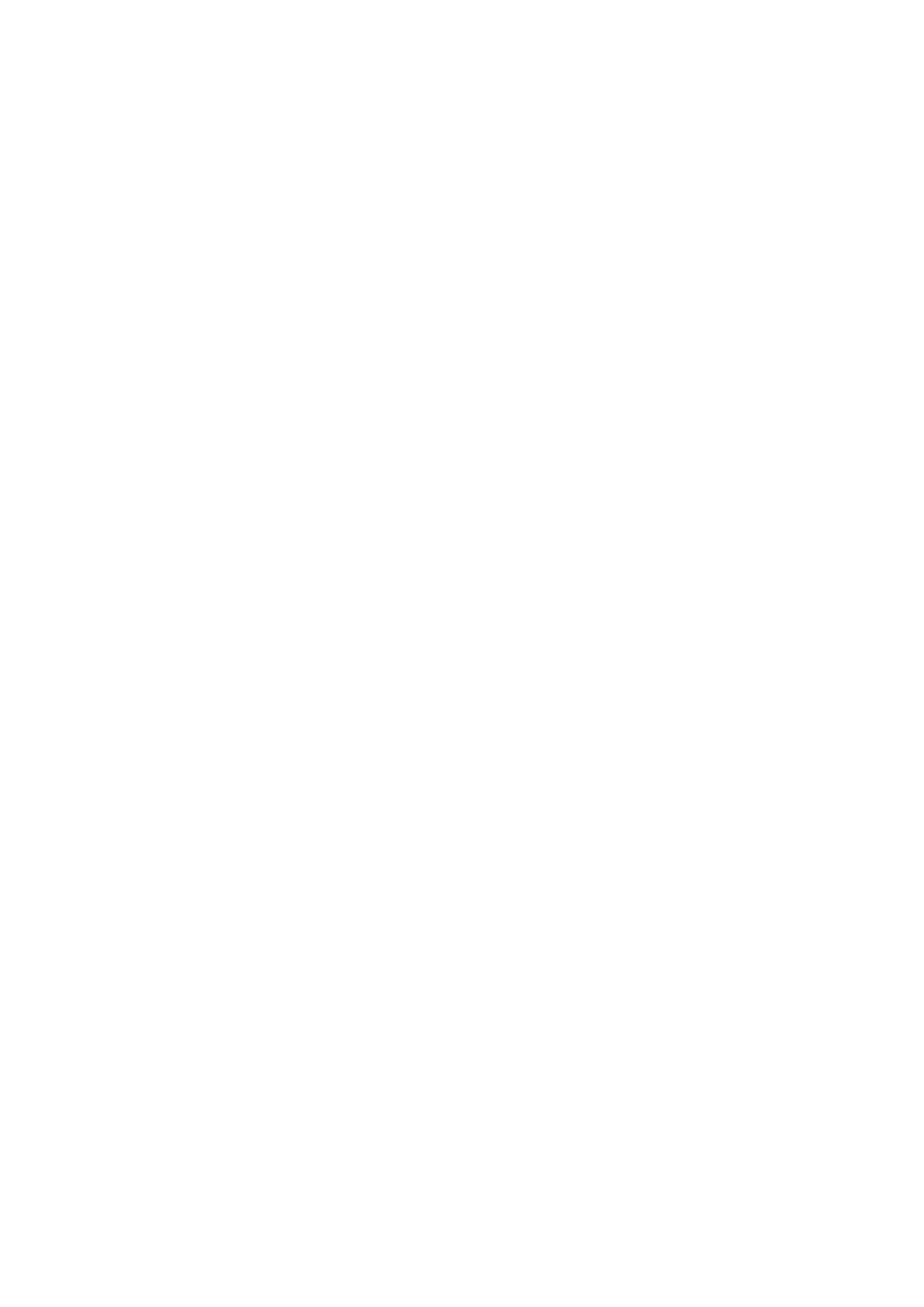Occasional Paper 177

# **Current practices and innovations in smallholder palm oil finance in Indonesia and Malaysia**

Long-term financing solutions to promote sustainable supply chains

Eelko Bronkhorst Financial Access Consulting Services B.V.

Edoardo Cavallo Financial Access Consulting Services B.V.

Mei-Mei van Dorth tot Medler Financial Access Consulting Services B.V.

Sophie Klinghammer Financial Access Consulting Services B.V.

Hans Harmen Smit SNV Netherlands Development Organisation

Arianne Gijsenbergh SNV Netherlands Development Organisation

Carina van der Laan SNV Netherlands Development Organisation

Center for International Forestry Research (CIFOR)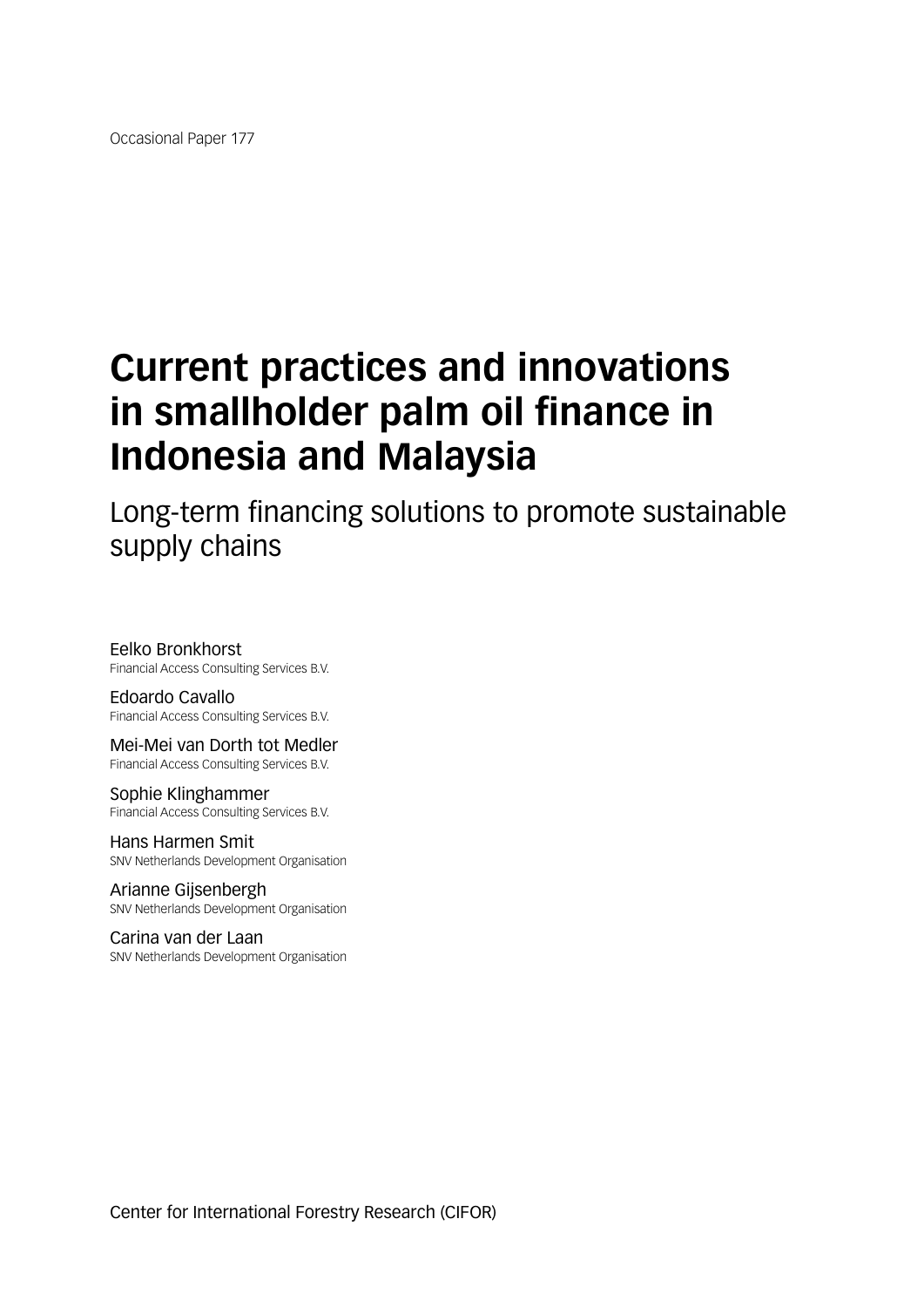Occasional Paper 177

© 2017 Center for International Forestry Research (CIFOR)



Content in this publication is licensed under a Creative Commons Attribution 4.0 International (CC BY 4.0), http://creativecommons.org/licenses/by/4.0/

ISBN 978-602-387-059-2 [DOI: 10.17528/cifor/006612](10.17528/cifor/006524)

Bronkhorst E, Cavallo E, van Dorth tot Medler M-M, Klinghammer S, Smit HH, Gijsenbergh A, van der Laan C. 2017. *Current practices and innovations in smallholder palm oil finance in Indonesia and Malaysia: Long-term financing solutions to promote sustainable supply chains.* Occasional Paper 177. Bogor, Indonesia: CIFOR.

Photo by Nanang Sujana/CIFOR A man carrying fertilizer in palm oil plantation at Sentabai village, West Kalimantan, Indonesia.

**CIFOR** Jl. CIFOR, Situ Gede Bogor Barat 16115 Indonesia

T +62 (251) 8622-622 F +62 (251) 8622-100 E cifor@cgiar.org

#### **cifor.org**

We would like to thank all funding partners who supported this research through their contributions to the CGIAR Fund. For a full list of CGIAR Fund Donors please see: http://www.cgiar.org/about-us/our-funders/

Any views expressed in this publication are those of the authors. They do not necessarily represent the views of CIFOR, the editors, the authors' institutions, the financial sponsors or the reviewers.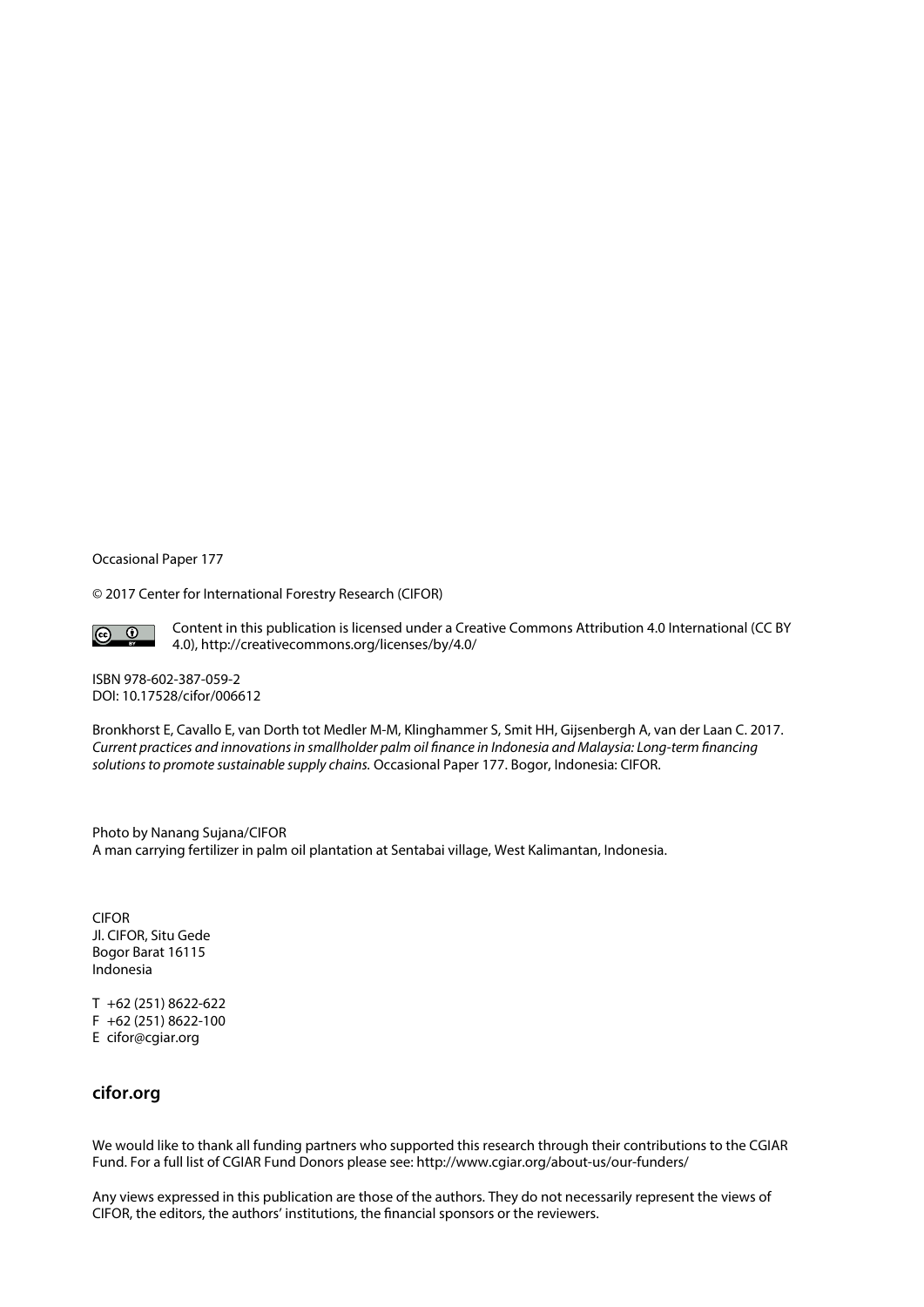# **Contents**

|                  | <b>Acronyms</b>                                                                                                                                                                                                                                                                                                                                                                                                                                                                                                                                                                                       |                                                                             | $\mathbf{v}$   |
|------------------|-------------------------------------------------------------------------------------------------------------------------------------------------------------------------------------------------------------------------------------------------------------------------------------------------------------------------------------------------------------------------------------------------------------------------------------------------------------------------------------------------------------------------------------------------------------------------------------------------------|-----------------------------------------------------------------------------|----------------|
|                  |                                                                                                                                                                                                                                                                                                                                                                                                                                                                                                                                                                                                       | Acknowledgments                                                             | vii            |
|                  | Summary                                                                                                                                                                                                                                                                                                                                                                                                                                                                                                                                                                                               |                                                                             | viii           |
| 1                |                                                                                                                                                                                                                                                                                                                                                                                                                                                                                                                                                                                                       | Introduction                                                                | 1              |
| $\boldsymbol{2}$ |                                                                                                                                                                                                                                                                                                                                                                                                                                                                                                                                                                                                       |                                                                             | 3              |
|                  | 2.1                                                                                                                                                                                                                                                                                                                                                                                                                                                                                                                                                                                                   | Smallholder financing models in Malaysia                                    | $\mathfrak{Z}$ |
|                  |                                                                                                                                                                                                                                                                                                                                                                                                                                                                                                                                                                                                       | Smallholder financing models in Indonesia                                   | $\overline{7}$ |
| 3                |                                                                                                                                                                                                                                                                                                                                                                                                                                                                                                                                                                                                       |                                                                             | 11             |
|                  |                                                                                                                                                                                                                                                                                                                                                                                                                                                                                                                                                                                                       | Innovative financing suppliers                                              | 11             |
|                  |                                                                                                                                                                                                                                                                                                                                                                                                                                                                                                                                                                                                       |                                                                             | 13             |
| $\overline{4}$   |                                                                                                                                                                                                                                                                                                                                                                                                                                                                                                                                                                                                       |                                                                             | 18             |
|                  |                                                                                                                                                                                                                                                                                                                                                                                                                                                                                                                                                                                                       |                                                                             | 18             |
|                  |                                                                                                                                                                                                                                                                                                                                                                                                                                                                                                                                                                                                       |                                                                             | 19             |
| 5                |                                                                                                                                                                                                                                                                                                                                                                                                                                                                                                                                                                                                       | Conditions enabling innovative financing models to foster sustainable and   |                |
|                  |                                                                                                                                                                                                                                                                                                                                                                                                                                                                                                                                                                                                       |                                                                             | 21             |
|                  | 5.1                                                                                                                                                                                                                                                                                                                                                                                                                                                                                                                                                                                                   | Support and incentives for smallholders to meet sustainability requirements | 21             |
|                  |                                                                                                                                                                                                                                                                                                                                                                                                                                                                                                                                                                                                       |                                                                             | 23             |
|                  |                                                                                                                                                                                                                                                                                                                                                                                                                                                                                                                                                                                                       |                                                                             | 23             |
|                  |                                                                                                                                                                                                                                                                                                                                                                                                                                                                                                                                                                                                       |                                                                             | 25             |
|                  |                                                                                                                                                                                                                                                                                                                                                                                                                                                                                                                                                                                                       |                                                                             | 25             |
| 6                | Past and current financing models<br>$2.2\,$<br><b>Innovative financing schemes</b><br>3.1<br>3.2 Case studies<br>Potential investment schemes for long-term financing<br>4.1 Challenges<br>4.2 Proposed solutions and schemes for long-term financing<br>inclusive development<br>5.2 Land tenure security<br>5.3 Market linkages between smallholders and mills<br>5.4<br>Supporting FSPs to assess and manage risks<br>Enabling strong and effective smallholder organizations<br>5.5<br>Conclusion<br>References<br><b>Annexes</b><br>1<br>production in Malaysia and Indonesia<br>$\overline{2}$ |                                                                             | 26             |
|                  |                                                                                                                                                                                                                                                                                                                                                                                                                                                                                                                                                                                                       |                                                                             | 27             |
|                  |                                                                                                                                                                                                                                                                                                                                                                                                                                                                                                                                                                                                       |                                                                             | 31             |
|                  |                                                                                                                                                                                                                                                                                                                                                                                                                                                                                                                                                                                                       | Overview of established institutions and instruments facilitating palm oil  |                |
|                  |                                                                                                                                                                                                                                                                                                                                                                                                                                                                                                                                                                                                       |                                                                             | 31             |
|                  |                                                                                                                                                                                                                                                                                                                                                                                                                                                                                                                                                                                                       | Tabulated summary of reviewed financing schemes                             | 34             |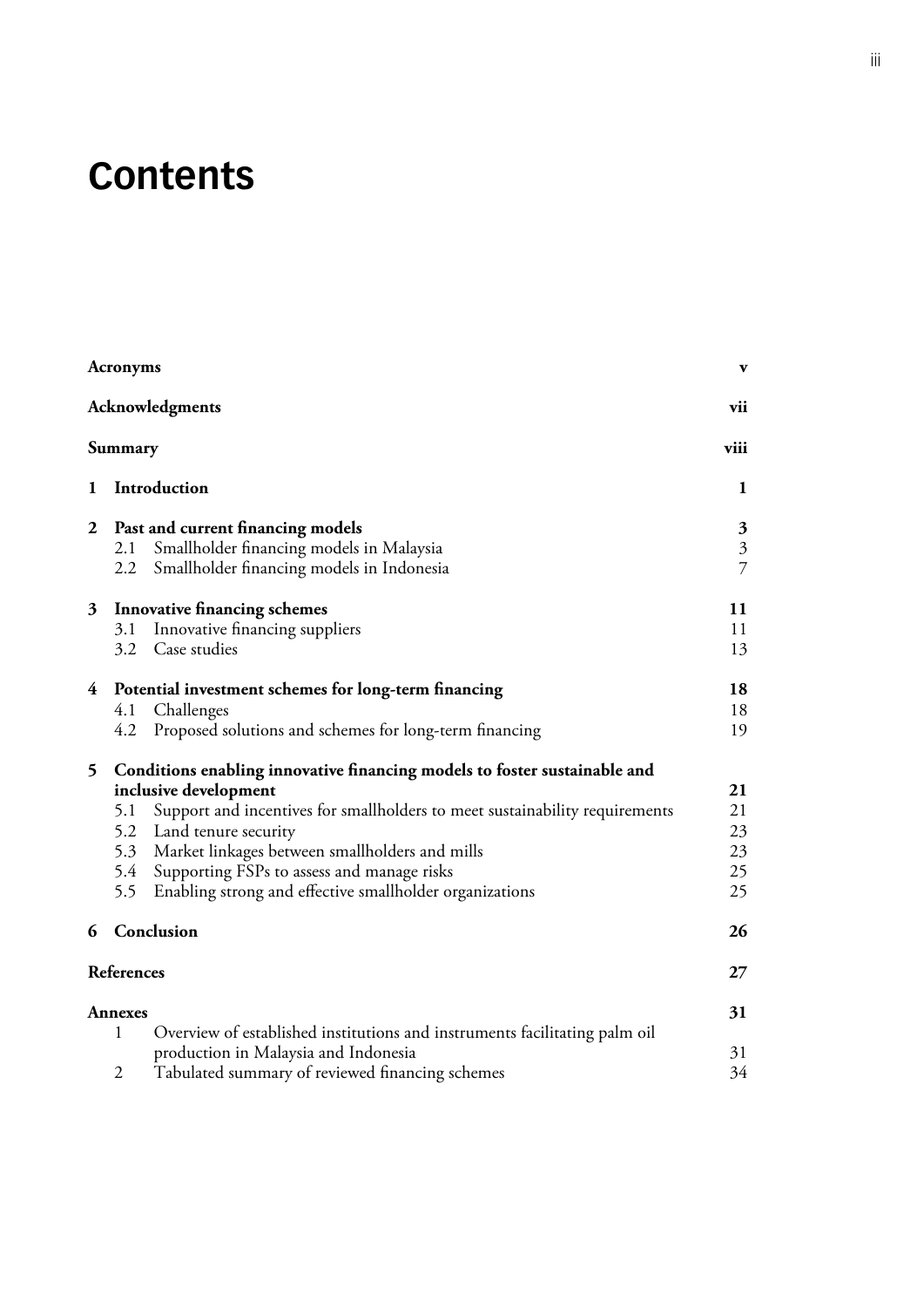# **List of figures and boxes**

### **Figures**

| PT Perkebunan Nusantara XIII's 'Oil Palm Replanting Program Independent |    |
|-------------------------------------------------------------------------|----|
| Smallholder Farmers' Scheme.                                            | 14 |
| 2 Tropical Landscapes Loan Facility structure.                          | 16 |
| 3 Investment structure design of the 'Replanting Financing Scheme'.     | 20 |
|                                                                         |    |

#### **Boxes**

| Case study: The Sahabat Resettlement Project in Sabah                     | 4   |
|---------------------------------------------------------------------------|-----|
| 2 Case study: The Boustead Pelita Kanowit Joint Venture Scheme in Sarawak |     |
| 3 The RSPO Smallholders Support Fund                                      | 22. |
| $4$ Independent mills and mini-mills – the way forward?                   | 24  |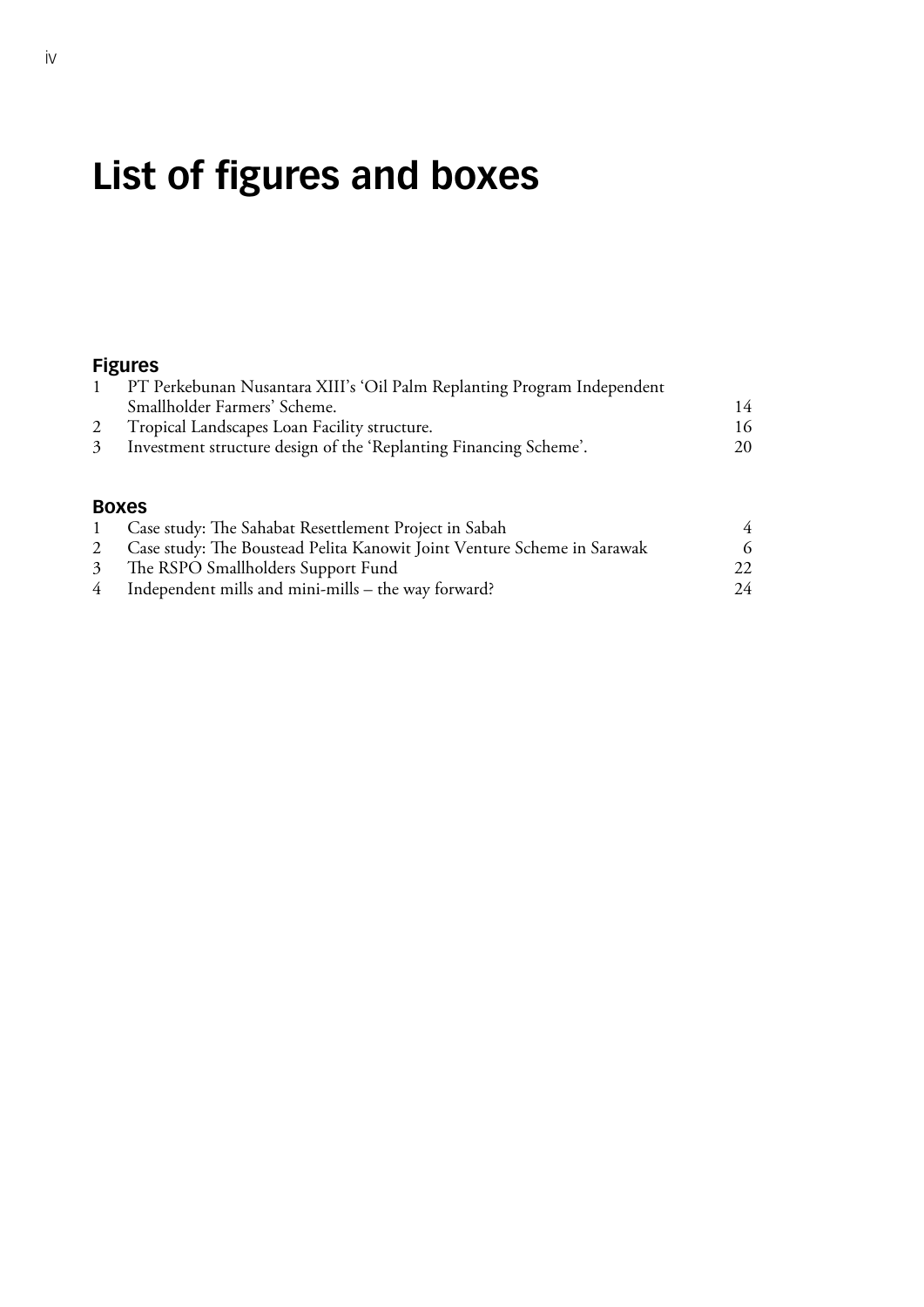# <span id="page-6-0"></span>**Acronyms**

| <b>ACF</b>    | Althelia Climate Fund                                                                                                 |
|---------------|-----------------------------------------------------------------------------------------------------------------------|
| <b>BHK</b>    | <b>Boustead Holding Berhad</b>                                                                                        |
| <b>BMP</b>    | <b>Better Management Practices</b>                                                                                    |
| $BPDF(-KS)$   | Badan Pengelola Dana Perkebunan (Kelapa Sawit) (The Indonesian Oil Palm Estate Fund)                                  |
| <b>BPK</b>    | Boustead Pelita Kanowit                                                                                               |
| <b>CIFOR</b>  | Center for International Forestry Research                                                                            |
| <b>CPO</b>    | Crude Palm Oil                                                                                                        |
| <b>CSPO</b>   | Certified Sustainable Palm Oil                                                                                        |
| <b>ESG</b>    | Environmental, Social and Governance                                                                                  |
| <b>EUR</b>    | Euro                                                                                                                  |
| DFI           | Development Finance Institution                                                                                       |
| <b>FELDA</b>  | Federal Land Development Authority                                                                                    |
| <b>FELCRA</b> | Federal Land Consolidation and Rehabilitation Authority                                                               |
| <b>FFB</b>    | Fresh Fruit Bunch                                                                                                     |
| <b>FMO</b>    | Nederlandse Financierings-Maatschappij voor Ontwikkelingslanden N.V. (The Netherlands<br>Development Finance Company) |
| FSP           | Financial Service Provider                                                                                            |
| GAP           | Good Agricultural Practices                                                                                           |
| <b>GAR</b>    | Golden Agri-Resources                                                                                                 |
| ha            | Hectare                                                                                                               |
| <b>ICRAF</b>  | World Agroforestry Center                                                                                             |
| IDH           | Initiatief Duurzame Handel (Dutch Foundation 'Sustainable Trade Initiative')                                          |
| <b>IDR</b>    | Indonesian Rupiah                                                                                                     |
| <b>IFC</b>    | <b>International Finance Corporation</b>                                                                              |
| <b>ILM</b>    | Integrated landscape management                                                                                       |
| <b>IPODS</b>  | Indonesia Palm Oil Development Scheme for Smallholders                                                                |
| <b>ISCC</b>   | International Sustainability and Carbon Certification                                                                 |
| <b>ISPO</b>   | Indonesian Sustainable Palm Oil                                                                                       |
| <b>KADIN</b>  | Kamar Dagang dan Industri (Chambers of Commerce in Indonesia)                                                         |
| <b>KKPA</b>   | Kredit Koperasi Primer untuk Anggota (Primary Credit Cooperative for Members)                                         |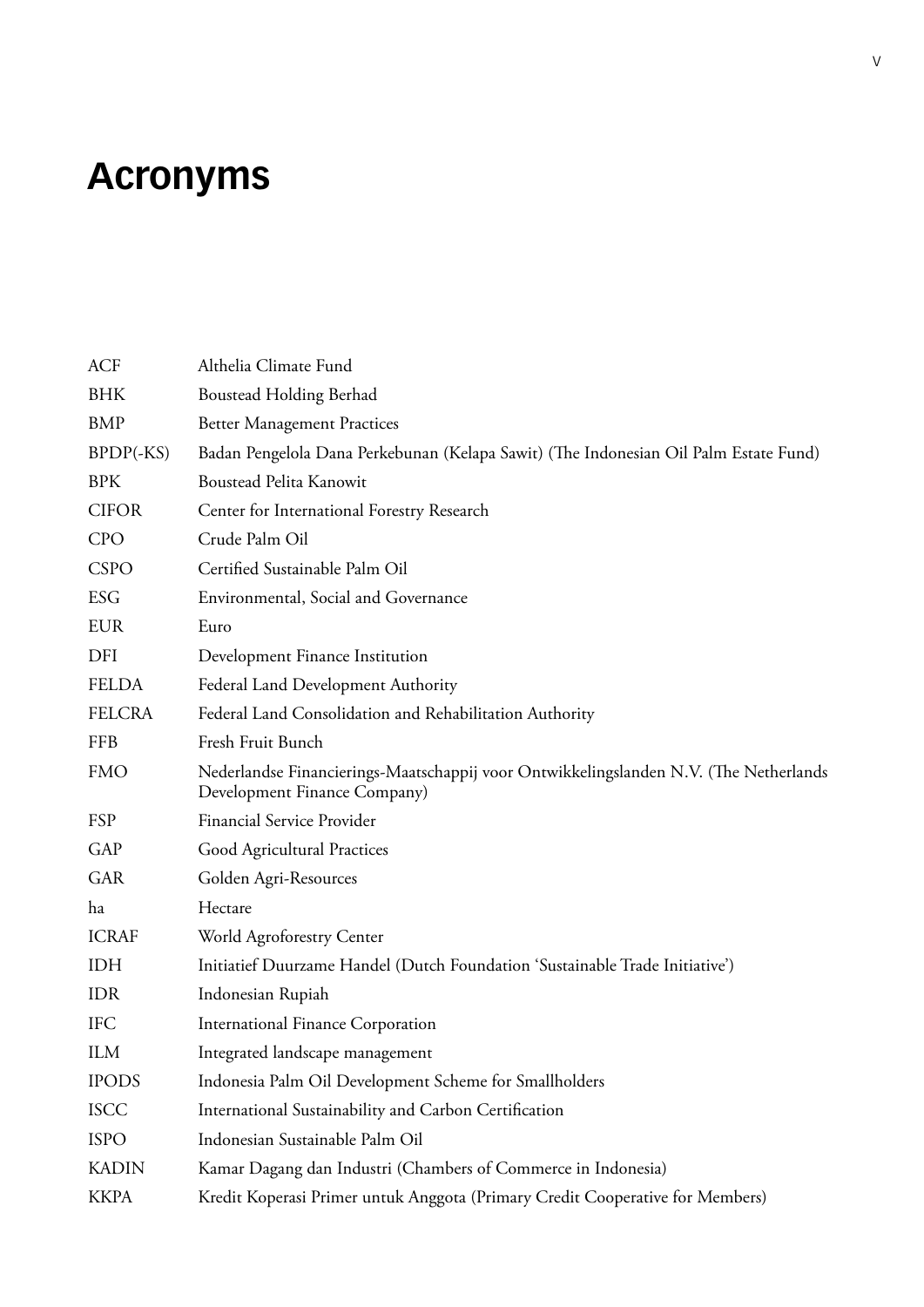| KPEN(-RP)       | Kredit Pengembangan Energi Nabati (- Revitalisasi Perkebunan) (Bioenergy Development<br>Credit (- Plantation Revitalization)) |
|-----------------|-------------------------------------------------------------------------------------------------------------------------------|
| <b>KUD</b>      | Koperasi Unit Desa (Village Cooperative System)                                                                               |
| <b>KUR</b>      | Kredit Usaha Rakyat (People's Business Credit)                                                                                |
| <b>LCDA</b>     | Land Custody and Development Authority                                                                                        |
| <b>MSME</b>     | Micro, Small and Medium-Sized Enterprises                                                                                     |
| <b>MYR</b>      | Malaysian Ringgit                                                                                                             |
| <b>NCR</b>      | Native Customary Rights                                                                                                       |
| OJK             | Otoritas Jasa Keuangan (Financial Services Authority of Indonesia)                                                            |
| <b>OPRPISF</b>  | Oil Palm Replanting Program for Independent Smallholder Farmers                                                               |
| PISAgro         | Partnership for Indonesia's Sustainable Agriculture                                                                           |
| PIR(-Trans)     | Perkebunan Inti Rakyat (Transmigrasi) (Nucleus Estate-Smallholders for Transmigration)                                        |
| <b>PKO</b>      | Palm Kernel Oil                                                                                                               |
| <b>PTPNXIII</b> | PT Perkebunan Nusantara XIII                                                                                                  |
| <b>RISDA</b>    | Rubber Smallholders' Development Authority                                                                                    |
| RandR           | Rehabilitation and Renovation                                                                                                 |
| REDD+           | Reducing Emissions from Deforestation and Forest Degradation                                                                  |
| <b>RSPO</b>     | Roundtable on Sustainable Palm Oil                                                                                            |
| <b>RSSF</b>     | RSPO Smallholders Support Fund                                                                                                |
| <b>SFF</b>      | Smallholder Finance Facility                                                                                                  |
| <b>SNV</b>      | Stichting Nederlandse Vrijwilligers (Dutch 'Foundation of Netherlands Volunteers')                                            |
| <b>TLB</b>      | Tropical Landscape Bond                                                                                                       |
| <b>TLFF</b>     | Tropical Landscapes Finance Facility                                                                                          |
| <b>TLGF</b>     | Tropical Landscapes Grant Fund                                                                                                |
| <b>TLLF</b>     | Tropical Landscapes Loan Facility                                                                                             |
| <b>TSSPK</b>    | Tanam Semula Sawit Pekebun Kecil (Replanting Subsidy for Oil Palm Smallholders)                                               |
| <b>USD</b>      | <b>United States Dollar</b>                                                                                                   |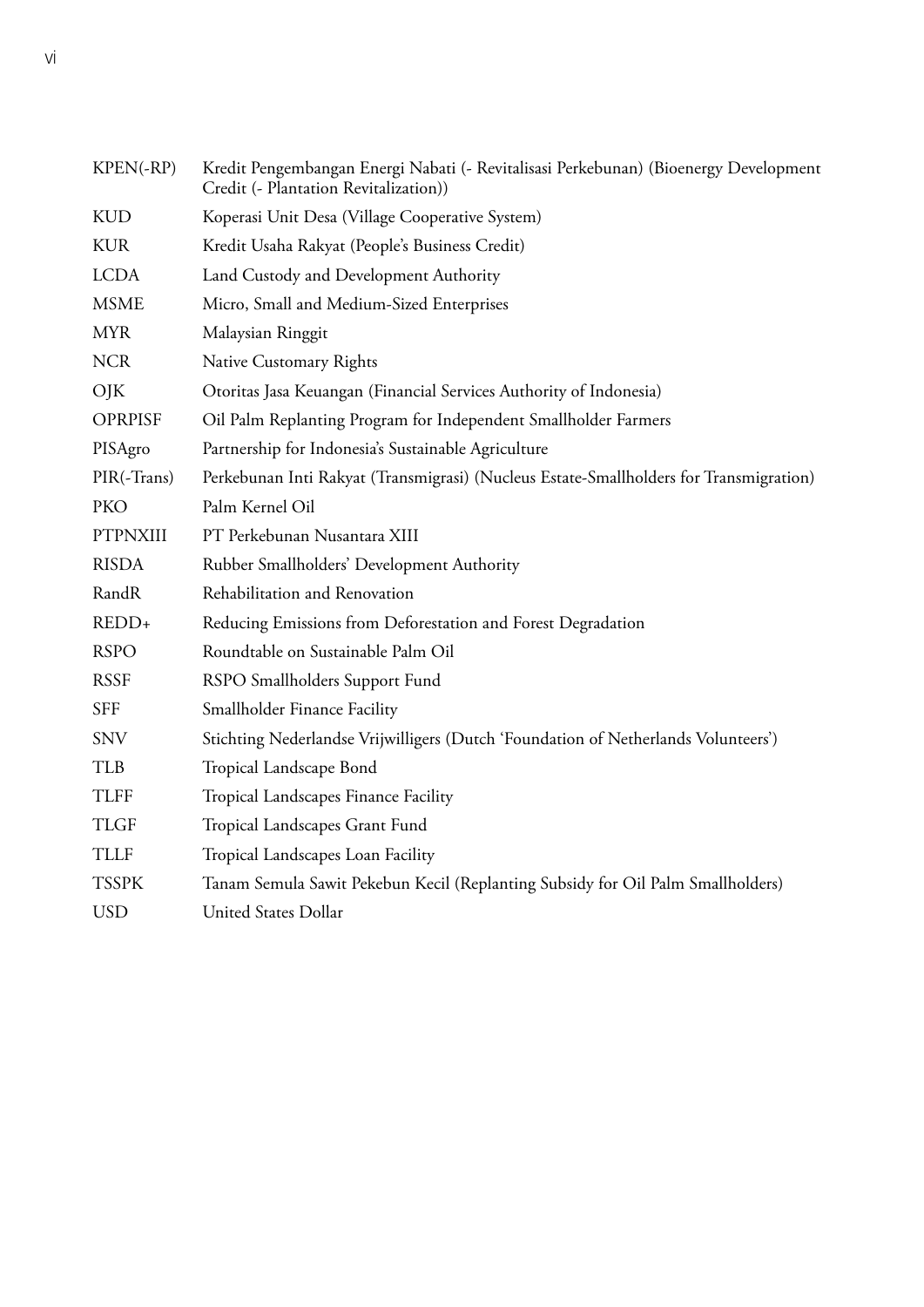### <span id="page-8-0"></span>**Acknowledgments**

This work was funded by the United States Agency for International Development (USAID) through the project 'The role of finance in integrating oil palm smallholders into sustainable supply chains.' This work is part of the CGIAR Research Program on Forests, Trees and Agroforestry (CRP-FTA). This research is supported by CGIAR Fund Donors. For a list of Fund donors, please see: [www.cgiar.org/](http://www.cgiar.org/about-us/our-funders/) [about-us/our-funders/](http://www.cgiar.org/about-us/our-funders/)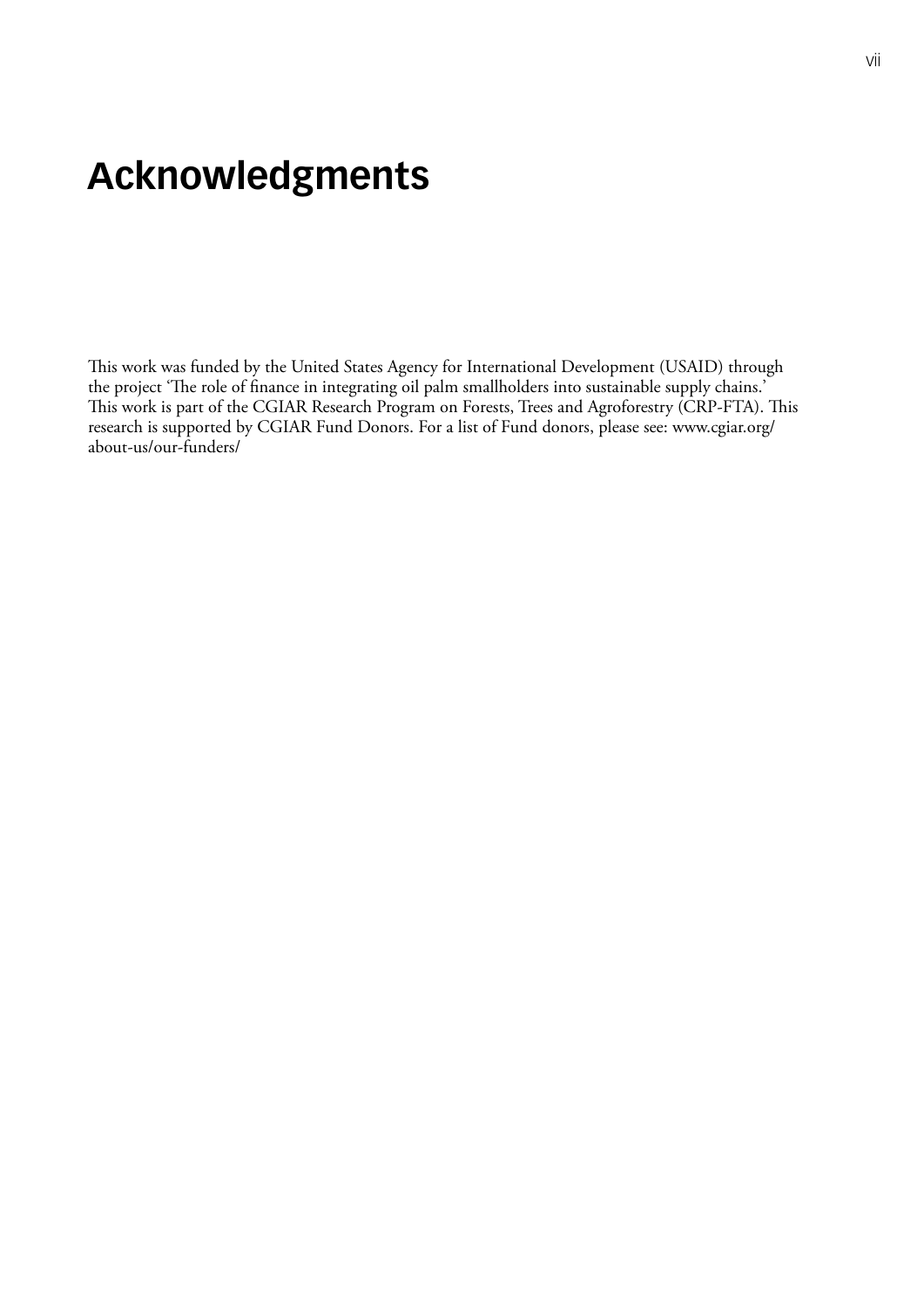### <span id="page-9-0"></span>**Summary**

With an increasing world population and rising living standards per capita, the production of palm oil is expected to continue to grow in coming decades. Smallholder farmers make up a large share of palm oil production in Indonesia and Malaysia, the world's principal palm oil producing countries (FAOSTAT 2016). Many smallholders experience substantial benefits from the high returns to oil palm cultivation. However, benefits are often unequally distributed within and amongst smallholder communities. Additionally, oil palm plantation development by companies and smallholders is playing a key role in tropical forest cover loss and land use conflicts.

Financing schemes and policies regarding export taxes and subsidies have played a fundamental role in the strong growth of oil palm plantation development we have seen in Indonesia and Malaysia. Financing is urgently needed, because in the next 25 years (2017–2041), around 175,000 ha of oil palm plantation will require replanting every year, generating a long-term financing need of USD 700 million per annum (Directorate General of Estate Crops 2015).

In order to analyze whether it is possible to steer the practices of oil palm smallholders into more sustainable and responsible directions, this study set out with three principal objectives:

- 1. To evaluate past and current policies and financing schemes that have played a role in the palm oil industry in Indonesia and Malaysia.
- 2. To evaluate the outcomes of these models for smallholders and the environment, in terms of income security and sustainable practices.

3. To analyze financing schemes that could contribute to sustainable smallholder oil palm development; with a view to stabilize the smallholder supply of Fresh Fruit Bunches (FFBs) and enable smallholders to expand with improved sustainability practices, based on the learning of past and existing partnership schemes.

With these objectives in mind, this report describes and evaluates past and current financing schemes in Indonesia and Malaysia, based on a literature analysis and field assessment. It then proposes potential financing models to improve smallholders' access to finance in the palm oil sector, illustrating a variety of schemes that have been developed to support oil palm smallholders in Malaysia and Indonesia. This includes examples of a number of innovative financing schemes that have recently emerged. Since large-scale replanting of oil palm represents one of the most urgent sustainability issues for Indonesian smallholders, the report then assesses the specific challenges of providing long-term financing to smallholders, offering some potential solutions to these challenges. Finally, the report identifies a number of conditions which will enable innovative financing models to foster sustainable and inclusive development. These include: support and incentives for smallholders to meet sustainability requirements; land tenure security; improved bargaining power for smallholders in their supply chain relationship with mills; support for FSPs to assess and manage risks; and enabling strong and effective smallholder organizations.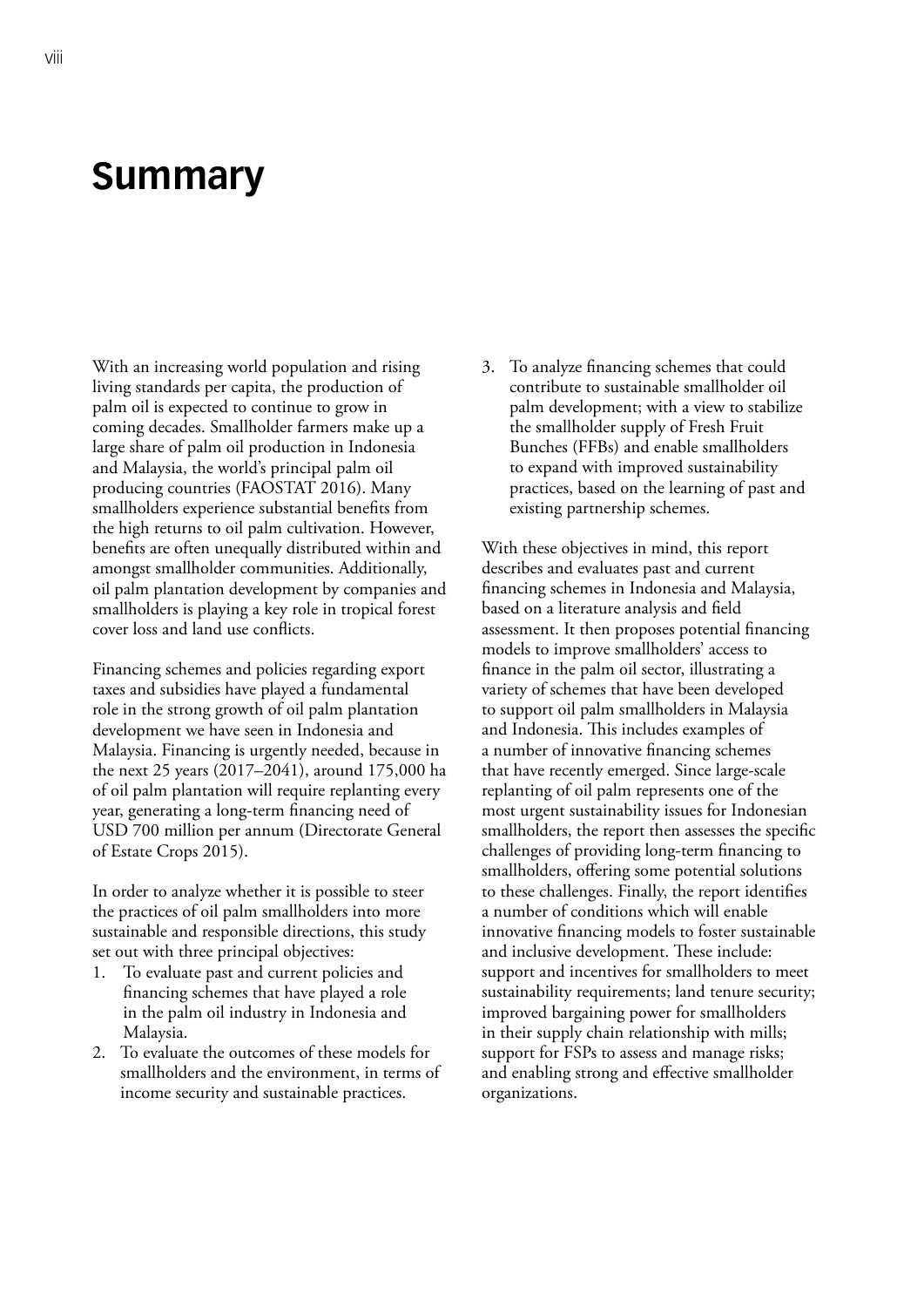### <span id="page-10-0"></span>**1 Introduction**

The production of palm oil is expected to rise in the coming decades due to the increasing world population and overall living standard per capita. Smallholder farmers make up a large share of the palm oil production in Indonesia and Malaysia, the world's main palm oil producing countries (FAOSTAT 2016). Palm oil smallholders, farmers with an average of two hectares (ha) of acreage, can be grouped into the following organizational models (Daemeter Consulting 2015):

- 1. Small-scale independent smallholders linked to the supply chain via local agents.
- 2. Larger scale independent smallholders linked to the supply chain via local traders or mills.
- 3. Smallholder groups, or smallholder-managed cooperatives, that trade directly with mills.
- 4. Smallholders managing plots linked with company plasma schemes.
- 5. Company-managed smallholder-owned plantations (leased community lands).

Many of these smallholders experience substantial benefits from the higher returns to oil palm cultivation (Rist et al. 2010). However, benefits are often unequally distributed within and amongst smallholder communities (Rist et al. 2010). This is largely due to a lack of comprehensive and inclusive land use planning, free prior and informed consent, knowledge of and experience in best management practices, and access to financial capital to accomplish sustainable farming. As these barriers affect smallholders of any organizational structure type, this report does not distinguish between independent smallholders and those organized in cooperatives or plasma schemes.

The development of oil palm plantations by companies and smallholders is playing a key role in tropical forest cover loss and land use conflicts (Gerber 2011). Palm oil finance is urgently needed, as in the next 25 years (2017–2041), around 175,000 ha of oil palm plantation will require replanting every year, generating a long-term

financing need of USD 700 million per annum (Directorate General of Estate Crops 2015).

Oil palm plantation development in Indonesia and Malaysia has seen strong growth in recent decades, and broadly applied financing schemes and policies regarding export taxes and subsidies have played a fundamental role in this. However, the outcomes of these policies and financing schemes have not always benefited smallholders, local communities or the environment.

The objective of this study was to evaluate past and current policies and financing schemes that have played a role in the palm oil industry in Indonesia and Malaysia. The outcomes of these models for smallholders were also evaluated, with specific attention to impacts on income security, sustainable practices and the environment. Finally, financing schemes that have potential to reach out to independent smallholders, and as a result, contribute to more sustainable smallholder oil palm development, were analyzed and compared to past and existing partnership schemes. This was done with a particular focus on the way that the supply base of smallholders can be stabilized and enabled to expand with improved sustainability practices.

The study focused on oil palm smallholders, who play a crucial role in the palm oil production industry in terms of acreage used for oil palm cultivation, with a geographic focus on policies and financing schemes in Indonesia and Malaysia, the world's principal palm oil producing countries.

The study looked at the following questions:

• What are the main past and current financing models in Indonesia and Malaysia and what role did these play; what are the outcomes of these models for smallholders in terms of income security, sustainable practices and the environment?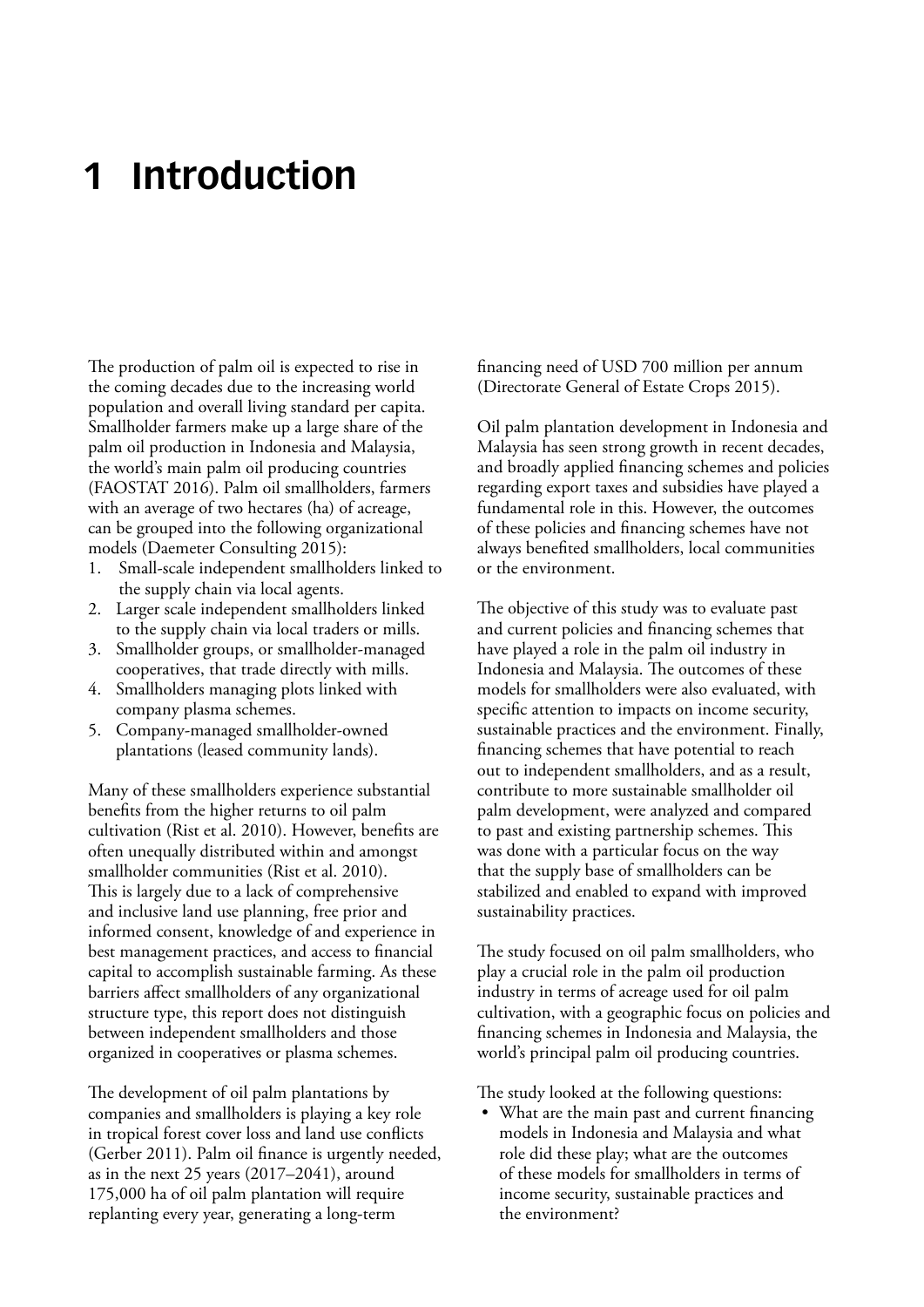- What are potential innovative financing schemes that can benefit oil palm smallholders, especially in the long term?
- What are the enabling conditions for innovative financing models to foster sustainable and inclusive development?

Past and current financing schemes in Indonesia and Malaysia were evaluated, following a literature analysis and field assessment. This enabled the report's authors to propose potential models which could increase long-term finance possibilities for smallholders in the palm oil sector.

Section 2 provides background information and case studies on past and current financing models in Malaysia and Indonesia. Section 3 presents innovative financing schemes for smallholders while Section 4 provides an assessment of the challenges of existing schemes and approaches to resolve these, before outlining potential financing solutions. In Section 5, the report discusses a number of conditions enabling innovative financing schemes to foster sustainable and inclusive development. Finally, the report's conclusions are presented and discussed.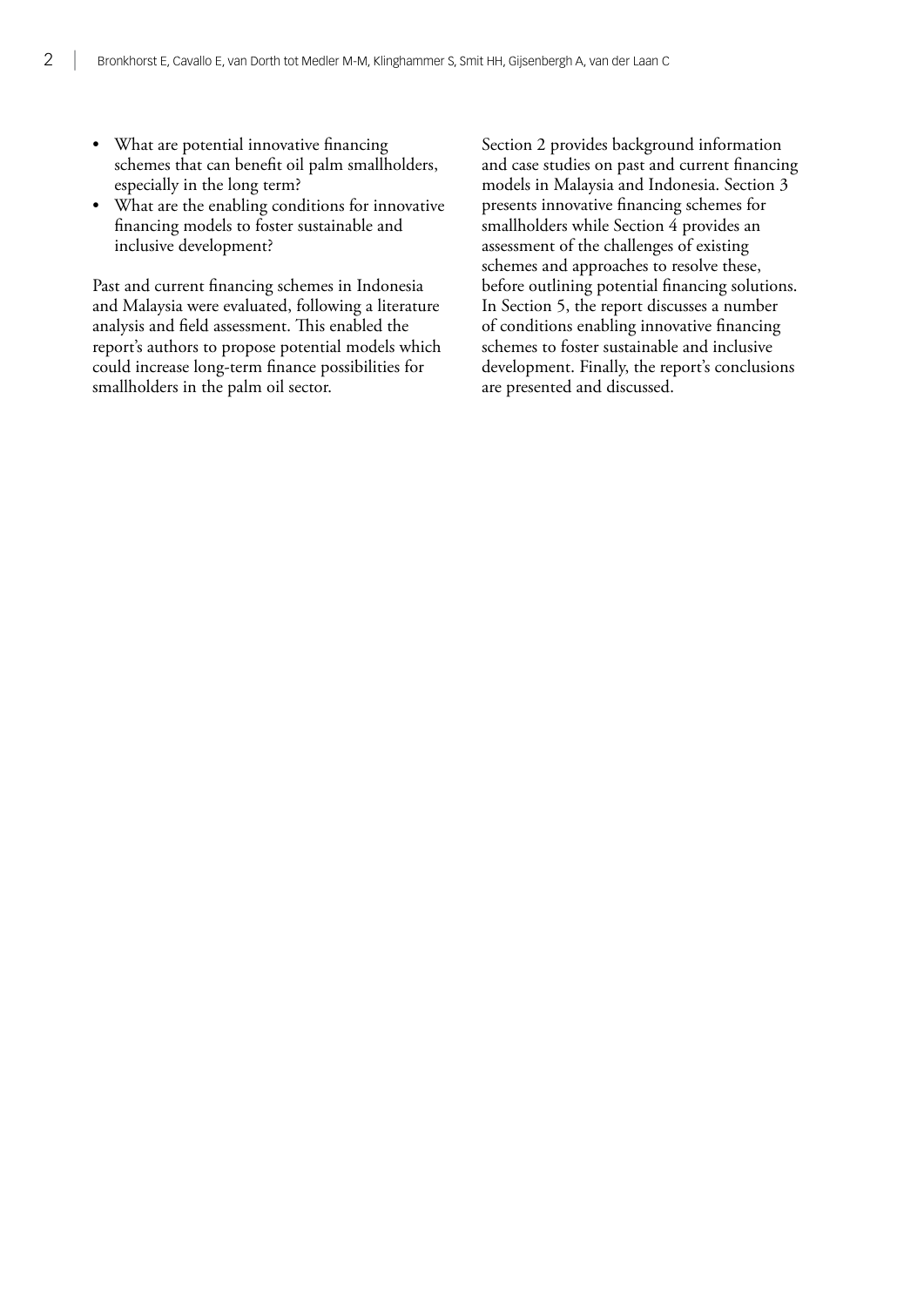### <span id="page-12-0"></span>**2 Past and current financing models**

This section provides an overview of past and current smallholder palm oil production schemes in Malaysia and Indonesia. It describes the financing and support mechanisms in place, as well as the outcomes of these schemes for both smallholders and rural development generally.

In Section 2.1, smallholder financing models in Malaysia are described and illustrated with two case studies. In Section 2.2, smallholder financing models in Indonesia are described. Indonesian case studies are presented in further detail in Section 3.2. A chronological overview of the established institutions and instruments facilitating palm oil production in Malaysia and Indonesia is given in Annex 1.

#### **2.1 Smallholder financing models in Malaysia**

Oil palm was first introduced to Malaysia by the British colonial government in the 1870s. In 1912, a French writer imported a few bags of seeds into Malaysia, supported by a Belgian agronomist who had developed the first oil palm plantation in Indonesia. From here, Malaysia's first commercial oil palm plantation was developed in 1917 at Tennamaram Estate, Selangor, replacing an unsuccessful coffee estate (Reuters 2009).

Since the emergence of palm oil in the Malaysian economy in the late 1950s and early 1960s, various institutions and instruments have been developed to support the development of oil palm plantations. The Federal Land Development Authority (FELDA) has been a key vehicle for supporting smallholder oil palm development in the country. Originally tasked with the development of agriculture-based settlements for landless families, FELDA has gradually adopted a more corporatized model, having changed its strategy on numerous occasions. In parallel to

FELDA, various other, albeit less significant, institutions were established to provide smallholder support. The most important ones include the Federal Land Consolidation and Rehabilitation Authority (FELCRA) and the Rubber Smallholders' Development Authority (RISDA). In recent years, various new instruments have been developed, including the *Konsep Baru* model and the Replanting Subsidy for Oil Palm Smallholders (TSSPK), which focuses on incentivizing replanting. These different institutions and instruments and their outcomes for smallholders are discussed in this section.

#### **2.1.1 Federal Land Development Authority**

The Federal Land Development Authority (FELDA) was established in 1956 by the Government of Malaysia to support the development of plantation land for landless families, as a strategy to alleviate poverty in rural areas. Initially FELDA developed a resettlement scheme, in which impoverished peasants from across the country were selected and resettled in newly opened areas. Settler families were given land titles under a loan system, being granted ownership of their land once the loan was repaid in full. Typically, each family was allocated a plot of around 4 ha, and a house with a garden, situated within a larger managed complex (Khor et al. 2015). The settler loans initially included development costs of the scheme, agricultural development of 4 ha and costs for infrastructure development. The total loan was approximately MYR 26,600 (equivalent to approximately USD 62001 ) with a tenor of 15 years at 6.25% interest (which was below market rate). However, in 1960 the loan amount was reduced by 30% to MYR 17,700 (USD 4153) because original settler obligation costs had been estimated at too high a

The exchange rate underlying all currency conversions is from 7 June 2017.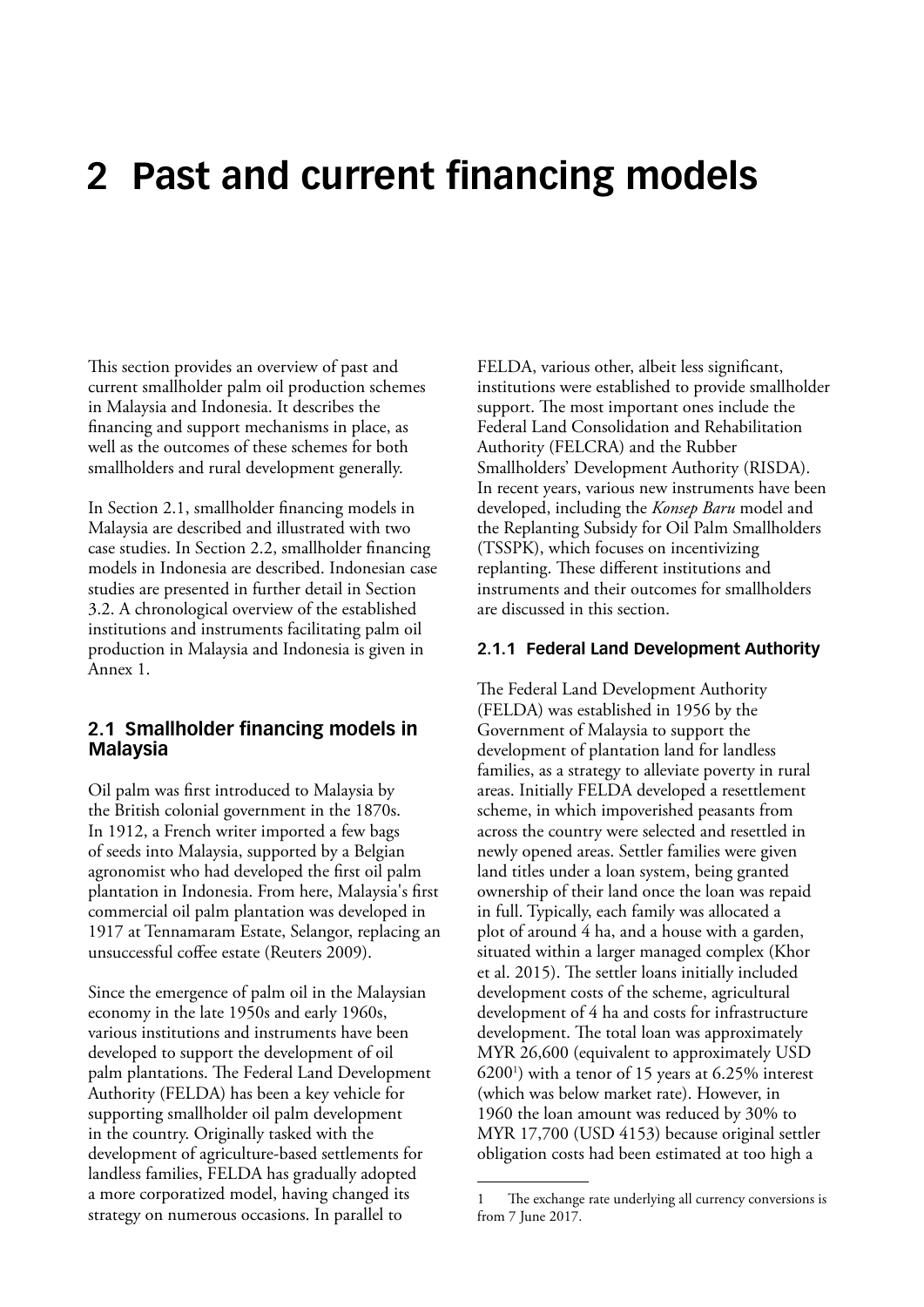rate (Khor et al. 2015). The scheme was revised several times because of fluctuating market prices and difficulties settlers face in repaying the loans. FELDA's support in plantation establishment and management was initially focused on the rubber production industry, but later that focus shifted to oil palm (Abazue et al. 2015). This shift occurred because oil palm cultivation requires more collective responsibility (which was a better fit with their schemes) as well as requiring less labor inputs than rubber planting (Khor et al. 2015). Support from FELDA included access to credit, supply of agricultural inputs, and advisory and management services. In addition, FELDA developed transportation infrastructure around the settlements and facilitated access to markets (Abazue et al. 2015). Settlers were obliged to cultivate the land in return for a monthly salary, based on the daily minimum wage. This system was in place until the Block System was introduced in 1970 (Khor et al. 2015).

In a second phase, FELDA introduced a collective production scheme known as the Block System, with the aim of increasing collective responsibility and facilitating linkages between different settlements, at the same time as achieving estatelike efficiency, productivity and product quality. Under this system, settlers were organized into groups of 20, and each group was responsible for the management of a 'block' of roughly 80 ha of oil palm. Profit from the sale of FFBs was equally distributed among the members of each block (Vermeulen and Goad 2006). Uneven income distribution and disparities in work skills meant that the revised system received a lot of negative feedback from the settlers (Simeh and Ahmad 2001).

By 1985, a third phase saw the Block System being replaced by the Share System. In this model, settlers received a fixed wage and dividends from a share equivalent to 4 ha of oil palm. After repaying their debts, the settlers obtained a title to a house, with a small plot for subsistence production, and a share in the plantation (Vermeulen and Goad 2006). Around 81 resettlement schemes, covering 13,234 settlers, were developed under this Share System, which was, however, ended after five years due to further complaints from settlers, who felt they were being turned into wage laborers. With fluctuating market prices but fixed wages, settlers faced difficulties in repaying their loans, which created an exploitative situation. As a result, the

Share System contradicted FELDA's original objectives of creating a self-reliant rural community (Khor et al. 2015).

In the early 1990s, FELDA stopped providing support for the development of new smallholder settlements and instead directed its focus towards the development of commercial plantations to enable their financial independence from the government (Profundo 2012). The emergence of the resulting Agribusiness System reflected a new policy direction for Malaysia, towards increasing privatization and state withdrawal (Bissonnette and De Koninck 2015). FELDA continued to manage settler schemes, but new lands were instead developed into large-scale non-settler plantations owned by its subsidiaries (Abazue et al. 2015). This change in focus is illustrated in the Sahabat resettlement project, which saw production targets prioritized over social objectives (see Box 1).

#### **Box 1. Case study: The Sahabat Resettlement Project in Sabah**

The largest of FELDA's schemes is found in the Dent Peninsula of Sabah. FELDA's initial plan was to develop about 90,000 ha of oil palm and resettle up to 12,700 families in Sabah. In support of these objectives, FELDA initiated the Sahabat resettlement project in 1980. A World Bank loan of USD 71.5 million was obtained to fund about a third of the project. By 1993, the project had achieved its agricultural development targets with about 65,000 ha of oil palm planted, exceeding the original target of 61,000 ha. Total FFB production was estimated as 884,000 tons (generating a yield of 185,650 tons of crude palm oil (CPO) and 31,000 tons of palm kernel oil (PKO)). Averaged by the total area, this was equivalent to 13.6 tons FFBs per hectare per month (with 2.85 tons CPO and 0.48 tons PKO). However, the project failed to meet its social objective of rural poverty alleviation. Only 925 families were settled, against a target of 3560 families, although those settlers did receive higher incomes than anticipated (MYR 1450 against a target of MYR 1320, equivalent to USD 340 against a target of USD 310). In reality, around 90% of the Sahabat area was managed by FELDA as a large-scale commercial estate, using hired foreign and Sabahan workers (Khor et al. 2015).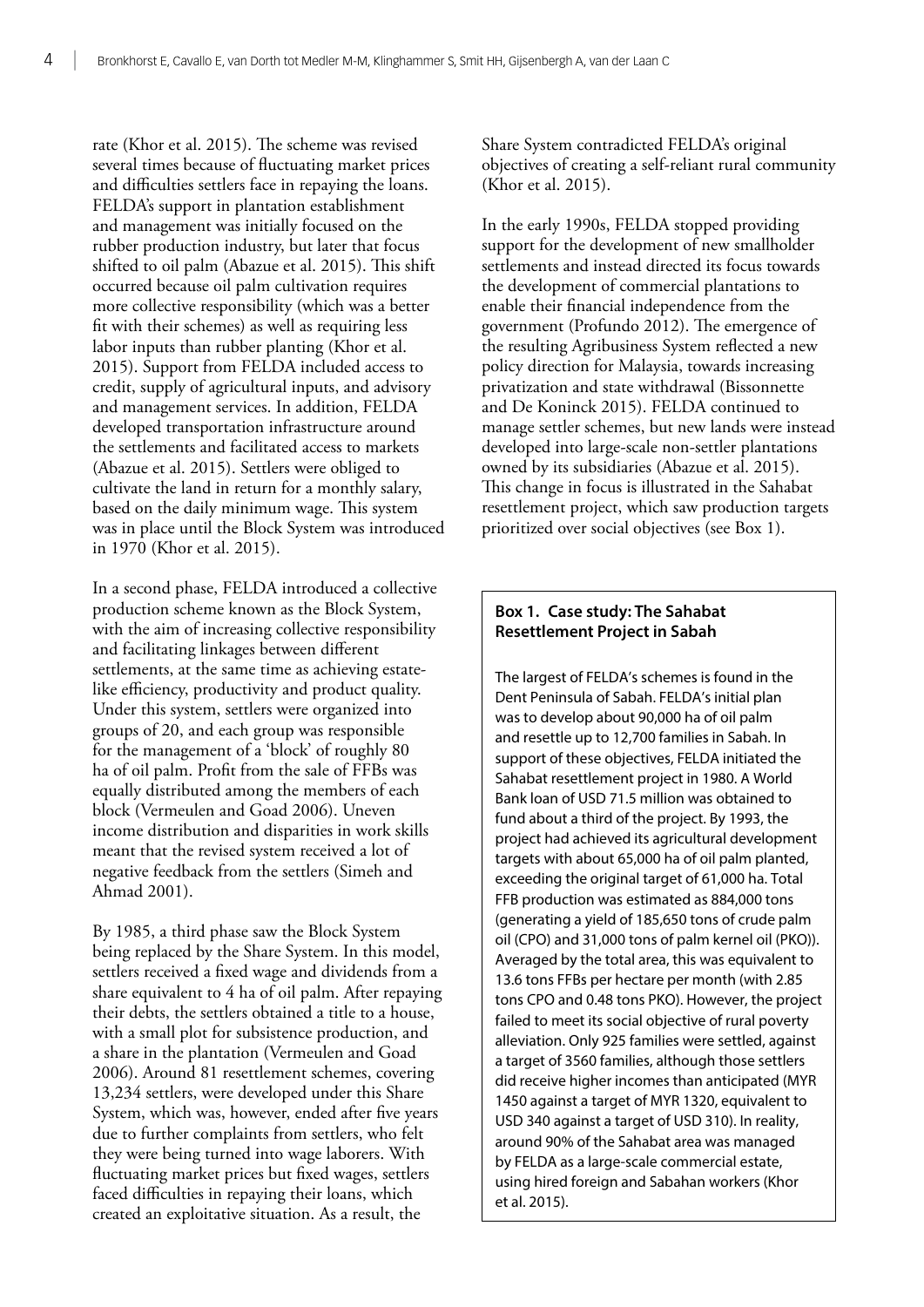Despite the identified design flaws in some of its programs, FELDA has made significant contributions to eradicating rural poverty in Malaysia since its inception. Mainly through state and self-funding (including large World Bank loans), FELDA resettled 122,000 landless families during 1956–1990, on about 470,000 ha of smallholdings. Its resettlement model succeeded in raising smallholder household income levels considerably above the national poverty line, lifting approximately one million people out of poverty (Khor et al. 2015). By 2008, smallholder families in the settlement areas managed to earn an average monthly income of MYR 1386 (USD 355) from oil palm cultivation (not including other additional income), far above the national poverty line of MYR 529 (USD 139) (Mahat 2012).

#### **2.1.2 Federal Land Consolidation and Rehabilitation Authority**

The Federal Land Consolidation and Rehabilitation Authority (FELCRA) was established in 1966 to support productivity, as well as to improve the livelihoods of rural families who were not covered under FELDA (WWF 2000). Rather than opening up new land for agricultural settlements, FELCRA was tasked with rehabilitating unsuccessful state-managed schemes, and consolidating unused 'idle' land on the fringes of villages (Vermeulen and Goad 2006). In the scheme, which is still running, local communities surrendered their land to be centrally managed by FELCRA in return for bi-annual dividends over 10–15 years, depending on the costs of development. Communities are encouraged to participate either as laborers or contractors in the plantation (King 2005). In addition to crop management, FELCRA also provides basic infrastructure and assists with processing of crops (Vermeulen and Goad 2006). The acreage managed under FELCRA schemes can vary, from around 100 ha in one village, to several thousand hectares if land from several communities is combined and managed as a large-scale plantation estate (Cramb and McCarthy 2016). In 1997, FELCRA was corporatized, changing its name to FELCRA Berhard. It continues to manage existing community plantations following its method of estate production, while also developing new areas for commercial agricultural development (King 2005). In 2016, approximately 173,000 ha of plantation land was under FELCRA management (Malaysian Palm Oil Board 2016).

#### **2.1.3 The Rubber Industry Smallholders Development Authority**

The Rubber Industry Smallholders Development Authority (RISDA) was established in 1989 to support the improvement and expansion of rubber smallholdings throughout Malaysia. The initial focus of RISDA was on agricultural development in the rubber industry, including the replanting of smallholder rubber, agricultural inputs for crops in production, construction and maintenance of access roads, and smallholder training. It continues with this same focus today.

Activities have since expanded to include smallholder oil palm cultivation (WWF 2000). RISDA now provides replanting funds and support to rubber smallholders wishing to switch to oil palm or integrate the cultivation of oil palm into their production systems (Bissonnette and De Koninck 2015). The agency also manages basic infrastructure and crop processing, and supports social development activities through its Smallholder Development Centers (Vermeulen and Goad 2006). In 2000, RISDA supported the development and management of 37,011 ha of oil palm plantations, amounting to 1.1% of the planted area nationwide (WWF 2000).

#### **2.1.4 Konsep Baru**

The Government of Malaysia introduced the *Konsep Baru* (New Concept) policy in 1995 to promote a joint venture approach to commercial land development, mainly for oil palm. Under the *Konsep Baru* scheme, landholders (whether customary landholders or the State) are encouraged to assign their land rights to the government, which acts through the Land Custody and Development Authority (LCDA). The LCDA then establishes a joint venture agreement with a private company, issuing a consolidated land title for oil palm development for 60 years. Based on a ground survey of individual landholdings within the lease area, the investor pays the value of the land to the owners at a pegged price per hectare. Of this, 10% is paid in cash, 30% is invested in a government trust unit scheme, and 60% is regarded as the landowners' equity shares in the company. This results in a 30% share in the company's equity being given to the community. The private sector partner has 60% equity, with LCDA taking the final 10%. The private company is responsible for managing the estate, and is also required to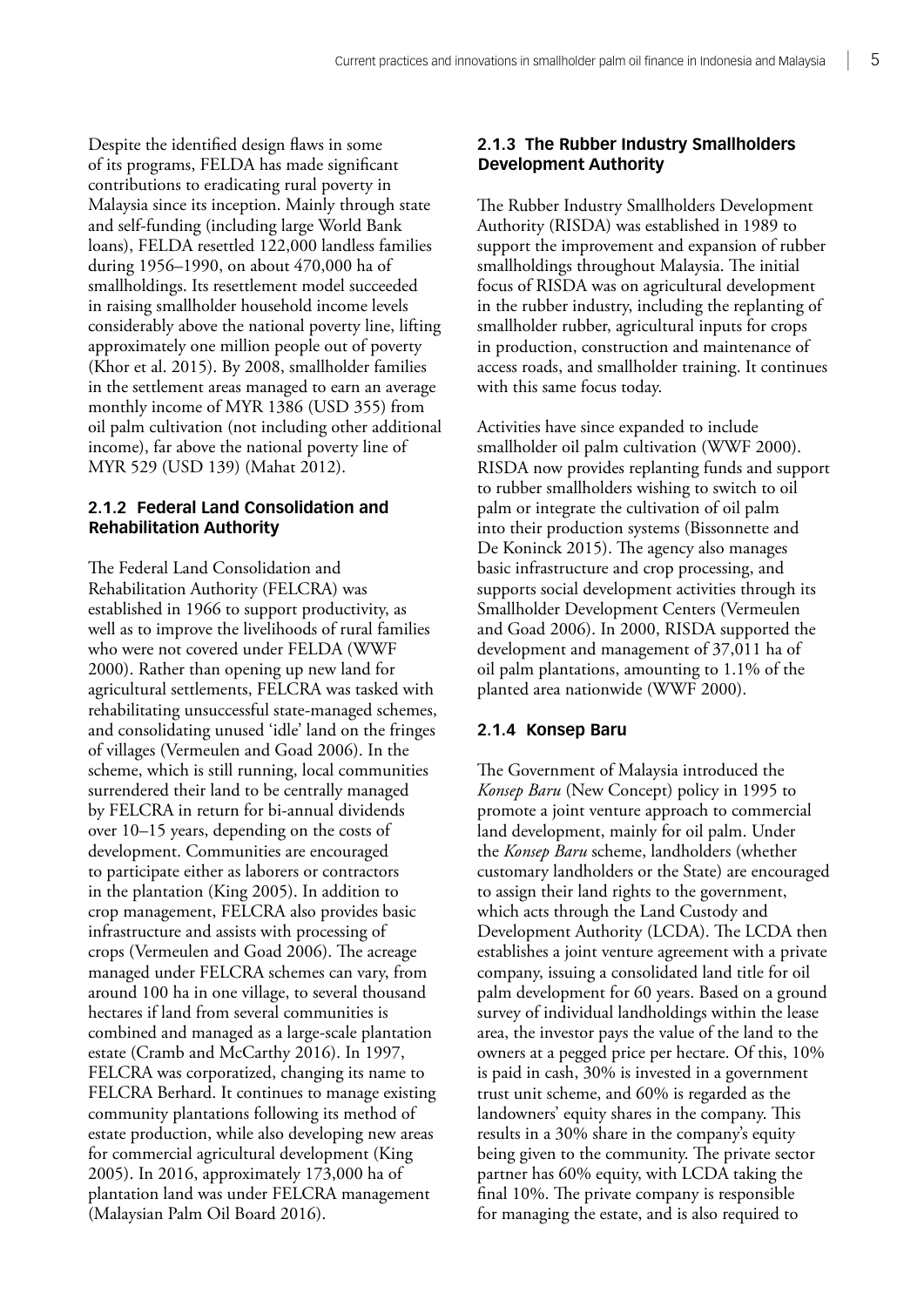pay dividends to the landholders based on their shares. Landholders can be employed on the estate as laborers, but they are not involved in any management decisions (Cramb 2007).

By 2011, a total area of 51,362 ha had been developed for oil palm under the *Konsep Baru* scheme (Cooke et al. 2011). However, this model also received plenty of criticism from landowners and researchers alike. Some of the concerns expressed include: the lack of choice felt by the communities participating in the scheme, who also felt little control over the negotiating process; a lack of adequate information on the terms and conditions of the joint venture; questionable methods used to determine land boundaries; low wages and arduous working conditions for laborers; uncertainty over whether the land will be returned at the end of the project; and failure by companies to pay the dividends (Vermeulen and Goad 2006; Cramb 2007). The Boustead Pelita Kanowit case study illustrates how strong conflicts can emerge when such a project fails to meet the expectations of the host communities (see Box 2).

#### **2.1.5 Replanting Subsidy for Oil Palm Smallholders**

Smallholder oil palm development in rural Malaysia has historically been based on the expansion of agricultural plantation land into forested areas, largely facilitated by FELDA settler schemes. However, potential for further expansion is limited, due to a lack of land and policies which seek to prevent deforestation. To meet palm oil production targets, the Government of Malaysia is taking steps to support yield increases on existing plantations. It is estimated that 365,414 ha of palm oil plantations in Malaysia are planted with low-yielding trees older than 25 years. Smallholders in particular are often reluctant to replant after the 25–year maturity period, to avoid short-term income losses (PEMANDU 2010). To combat this, the government has set up the Replanting Subsidy for Oil Palm Smallholders (TSSPK, *Tanam Semula Sawit Pekebun Kecil*) to incentivize and support farmers to replant ageing plantations. This scheme provides farmers with a grant of MYR 7500 (USD 1760) per hectare in the Peninsula and MYR 9000 (USD 2112) per hectare in Sabah and Sarawak, destined for the clearing of land, supply of high quality seedlings and agricultural inputs. In addition, smallholders with acreage below 2.5 ha are eligible to apply for farm maintenance assistance of MYR 500 (USD 117) per month for two years, to cover the finance gap they face when trees are not yet unproductive (PEMANDU 2011). During 2011–2014, 17,569 smallholders received replanting funding through the TSSPK. In May 2017, Prime Minister Datuk Seri Najib Tun Razak

#### **Box 2. Case study: The Boustead Pelita Kanowit Joint Venture Scheme in Sarawak**

Initiated in 1996, Boustead Pelita Kanowit (BPK) was the first *Konsep Baru* project. The joint venture involved Boustead Holding Berhad (BHK) as the investor, Pelita Holdings as Trustee, and 2133 Native Customary Rights (NCR) landowners in Kanowit District. Through the joint venture agreement, the landowners leased a total area of 14,411 ha to BPK for the development of oil palm plantations.

There were high expectations of success for this pioneering project, but an evaluation shows that the project underperformed both in terms of commercial viability and improvements to local livelihoods. A study found that BPK had accumulated a loss of MYR 95 million (USD 25 million) by its ninth year of operation. Some of the financial problems can be attributed to low yields, heavy borrowing at high interest rates, the Asian economic crisis of 1997/98, poor performance of palm oil in the global markets in the early 2000s, large accumulated capital and operational expenditures and poor cost control and financial management.

Due to the poor economic performance of the project, BPK failed to pay dividends, leading to disappointment and discontent among the landowner community. By mid-2008, conflict had broken out, with community members erecting blockades to prevent estate workers from accessing company plantations. Community members have since brought the case to court (Cooke et al. 2011; Oxfam, 2014).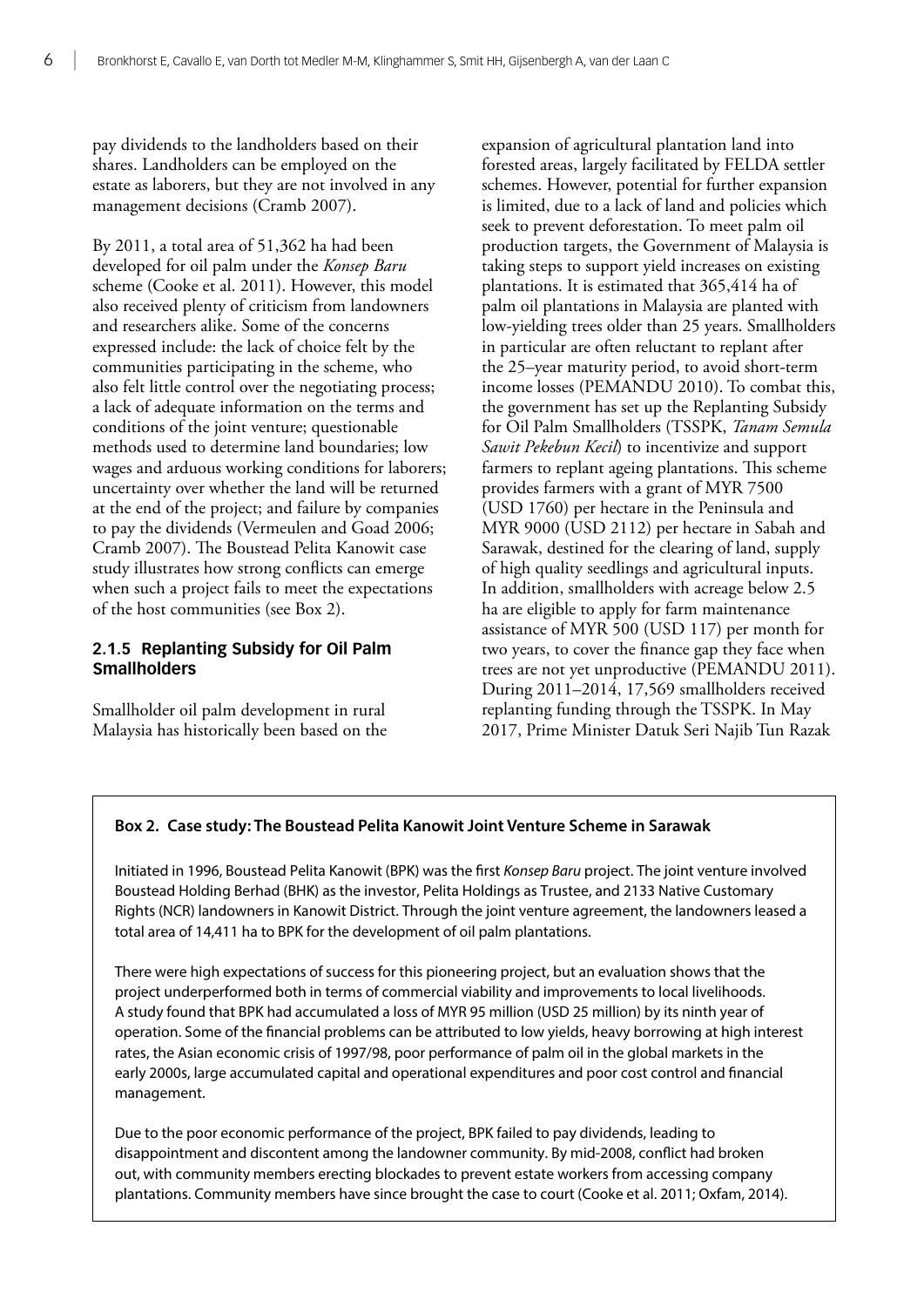<span id="page-16-0"></span>announced an additional allocation of MYR 510 million (USD 119.7 million) towards smallholder oil palm replanting as well as the development of new smallholder plantations, funds which will be made available over a period of three years (The Star 2017).

#### **2.2 Smallholder financing models in Indonesia**

In 1848, four oil palm seedlings were imported into Indonesia by the Dutch and planted in the Botanical Gardens in Bogor, and in the 1870s, as ornamental trees on tobacco estates in North Sumatra (Reuters 2009). In the 1870s, Dutch investors were able to acquire lands at nominal rent, while the Industrial Revolution resulted in an increasing demand for palm oil to fuel the production of candles, soap and machinery lubricant (Sanders 1982; Reuters 2009). In this period, the Dutch Government decreased its direct involvement in economic production and instead started to develop incentives to stimulate the private development of oil palm plantations (Budidarsono et al. 2013).

In 1911, the first commercial oil palm plantation of about 2600 ha was developed on the east coast of Sumatra by a Belgian agronomist under Dutch administration (Corley et al. 2003; Budidarsono et al. 2013; ITPC Busan 2016). At that time, the Dutch Government was one of the world's major palm oil suppliers (ITPC Busan 2016). On the east coast of Sumatra, the area used for oil palm plantations increased substantially in 1919–1936, from around 6900 ha to around 75,000 ha (Budidarsono et al. 2013). As a result, palm oil production in the region grew substantially, from 181 tons of palm oil in 1919, to almost 191,000 tons in 1937 (Stoler 1985; Budidarsono et al. 2013). At the time, land was made available through land leases from local indigenous peoples through the colonial administration (Stoler 1985). The increased production of palm oil was equally supported by scientific research, and the development of wellequipped estates and mills (Poku 2002).

In post-war times while the rubber industry experienced difficulties, investors aimed to diversify through oil palm plantation development (Reuters 2009). However, after independence was declared in 1945, the development of plantations stagnated with the termination of financial support from the Dutch colonial government (Reuters 2009).

In 1967, the acreage of oil palm plantations started to increase again, thanks to investments in state-owned plantations from both the Indonesian Government and the World Bank (Reuters 2009. Since the late 1970s, the Indonesian Government has continued to stimulate oil palm expansion in various ways, including through smallholder financing and support. McCarthy distinguishes three phases of recent palm oil sector development in Indonesia (McCarthy 2010). The first phase, from the late 1970s to 1994, sees the development of the smallholder palm oil sector fueled by direct state investments via state-owned companies through the PIR-Trans scheme. The subsequent phase, during 1994– 1998, sees the state gradually withdrawing, giving rise to private smallholder lending schemes, most notably the *Kredit Koperasi Primer untuk Anggota* (KKPA, Primary Credit Cooperative for Members), a scheme under which smallholders, organized in cooperatives, were able to access subsidized loans from banks. The final stage, known as the *Reformasi* era from 1998 onwards, sees a more neoliberal, market-driven model being established, with the aim of enhancing smallholders' access to technology and investment capital so they can expand their cultivation area.

Throughout these development phases, the influx of (trans)migrants to oil palm cultivation regions, and the expansion of existing plantations, have transformed Indonesia's rural areas (Pain 1995). This has contributed to the country's rise to being the largest palm oil producer in the world. The key smallholder support schemes of these periods, as well as their outcomes for rural development, are discussed in the following subsections.

#### **2.2.1 PIR-Trans scheme**

From the late 1970s to 1994, the Government of Indonesia pursued a development agenda of political and macro-economic stability (McCarthy 2010). For the palm oil sector, this meant the introduction and expansion of the PIR-Trans scheme in 1985–1994, or in Bahasa Indonesia *Perkebunan Inti Rakyat Transmigrasi* (Casson et al. 2014). This was a joint government–private sector development scheme that combined *Transmigrasi*, the government's resettlement program and *Perkebunan Inti Rakyat* (PIR), the Nucleus Estate Scheme. Under *Transmigrasi*, which was financially supported by the World Bank, people were relocated from the densely populated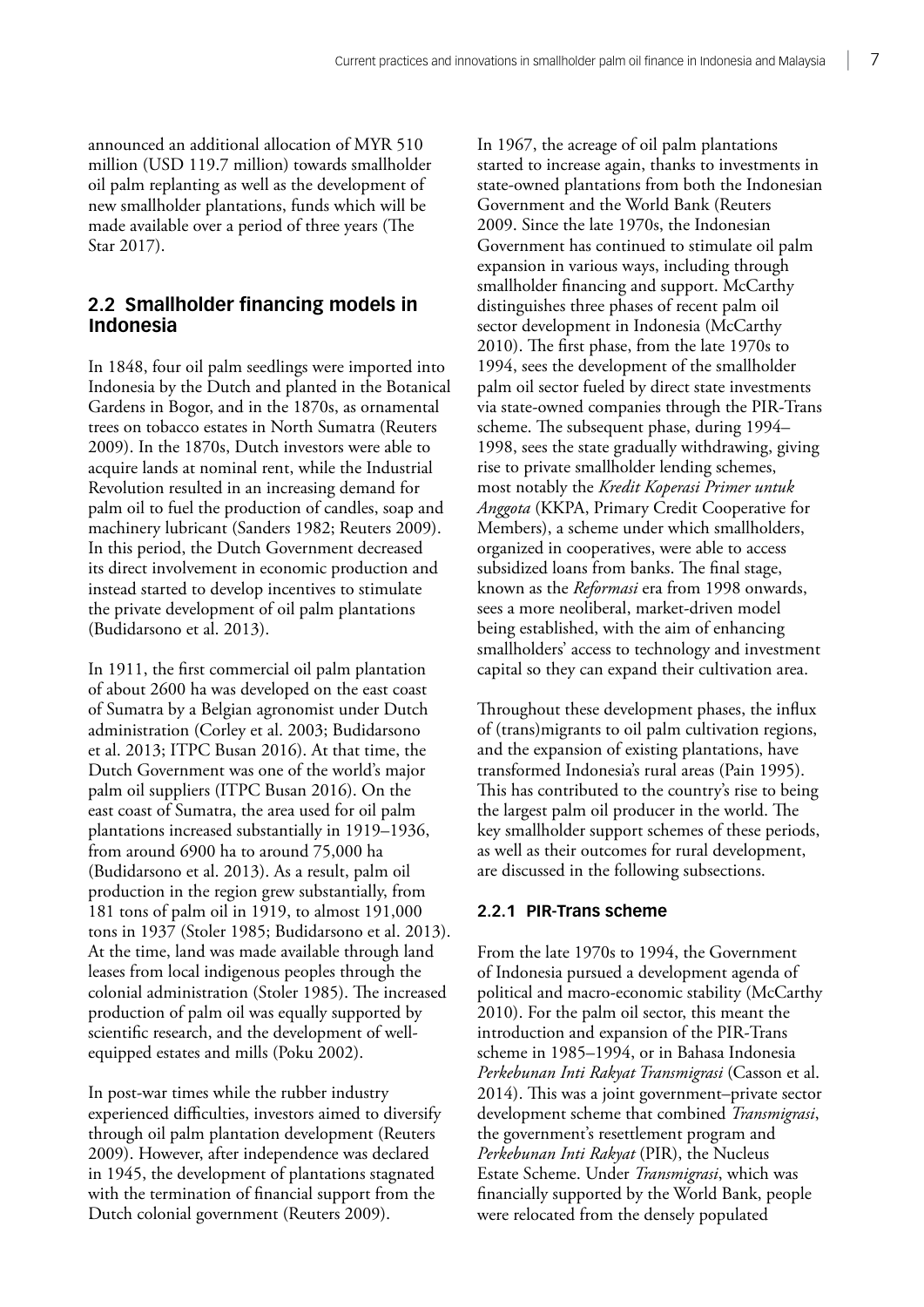Java and other islands to settlement areas in the outer islands. The aim was to relieve population pressure and address the inequitable distribution of resources (The World Bank 1994; Fearnside 1997). Under PIR, smallholder oil palm plantations were developed in a 'plasma' area around a 'nucleus' estate that was under the responsibility of a private company (Budidarsono et al. 2013).

Under the PIR-Trans scheme, around 20% of the total area was generally held by the nucleus estate, with the remaining 80% managed by plasma smallholders (Larson 1996; Budidarsono et al. 2013) – often transmigrants from Java (Molenaar et al. 2010). The government provided plasma smallholders with 5–7.5 ha of land in total, including 2–3 ha of land (mostly state forest land) for oil palm cultivation and 0.5–1 ha for housing and subsistence agriculture (Casson et al. 2014). Additionally, smallholders had access to subsidized loans (with an interest rate of 10% over a 5–year period) for developing, replanting or rehabilitating oil palm plantations (Casson et al. 2014). The intention was for farmers to obtain land titles upon settlement of the oil palm plantation development loan. The government supported the smallholders with initial living expenses and housing (Larson 1996). The nucleus estate was responsible for extension services and for collecting, transporting and processing the FFBs (Larson 1996). In return, the smallholders had to abide by the terms and conditions of the state agribusiness model (Budidarsono et al. 2013).

The government facilitated the establishment and widespread expansion of the PIR-Trans scheme by financing infrastructure, providing subsidies and institutional support, as well as by improving access to land and capital for state-owned plantation companies (Humphrey and Schmitz 2000). Contractors were hired for land clearing, often in exchange for logging rights (Larson 1996). Nearly 900,000 ha of oil palm smallholdings were established under this model (Vermeulen and Goad 2006). New transmigrant settlements were established in the areas surrounding the plantations, often alongside existing indigenous communities. This led to widespread conflicts between local people and transmigrants, which only increased during the *Reformasi* era (Casson 2000; Elmhirst 2000).

The scheme has resulted in a substantial shift from mainly public estates to mainly private

estates and smallholder production. Inexpensive credit has equally been effective in providing new capital flows to the palm oil sector (Larson 1996). However, the transmigration program – the basis of the PIR-Trans scheme – has had high environmental, social and financial costs, and did not have the intended effect of decreasing population pressure on Java, the reason for which it was intended (Fearnside 1997). The identification and acquisition of land has been a major challenge in establishing new estates, particularly due to the lack of clear land titles. Likewise, there have been insufficient investments in transportation infrastructure under the program (Larson 1996). The PIR-Trans scheme proved less attractive to transmigrants than the 'old' agricultural transmigration scheme, as PIR transmigrants were responsible for paying off 20 years' worth of debts to cover development costs for oil palm or other plantation crops. Additionally, urban transmigrants lacked prior experience in agriculture, which negatively impacted their success in farming (Fearnside 1997).

#### **2.2.2 Kredit Koperasi Primer untuk Anggota**

After almost two decades of strong state intervention in oil palm plantation development, the Government of Indonesia made the political move towards increasing state withdrawal (Casson 2000; Budidarsono et al. 2013). This new direction was in response to ongoing criticism from the World Bank over the government's prior direct subsidizing role in the PIR-Trans schemes, the World Bank's advice being to instead leave oil palm development to the market (Larson 1996). Succumbing to mounting pressure on the state budget, combined with donor advocacy for a more direct social–private partnership model, the government changed its policy to encourage private sector initiatives, facilitate direct foreign investment and accelerate estate crop development (Budidarsono et al. 2013). The four-year transitional period which followed (during 1995– 1998) towards more private–community initiatives can be characterized by the introduction and broad implementation of the KKPA scheme (Larson 1996; Casson 2000; Vermeulen and Goad 2006; Budidarsono et al. 2013).

The KKPA involved a more direct private– community scheme, and was introduced in 1995 as a general rural microfinance program to support independent smallholder production (Vermeulen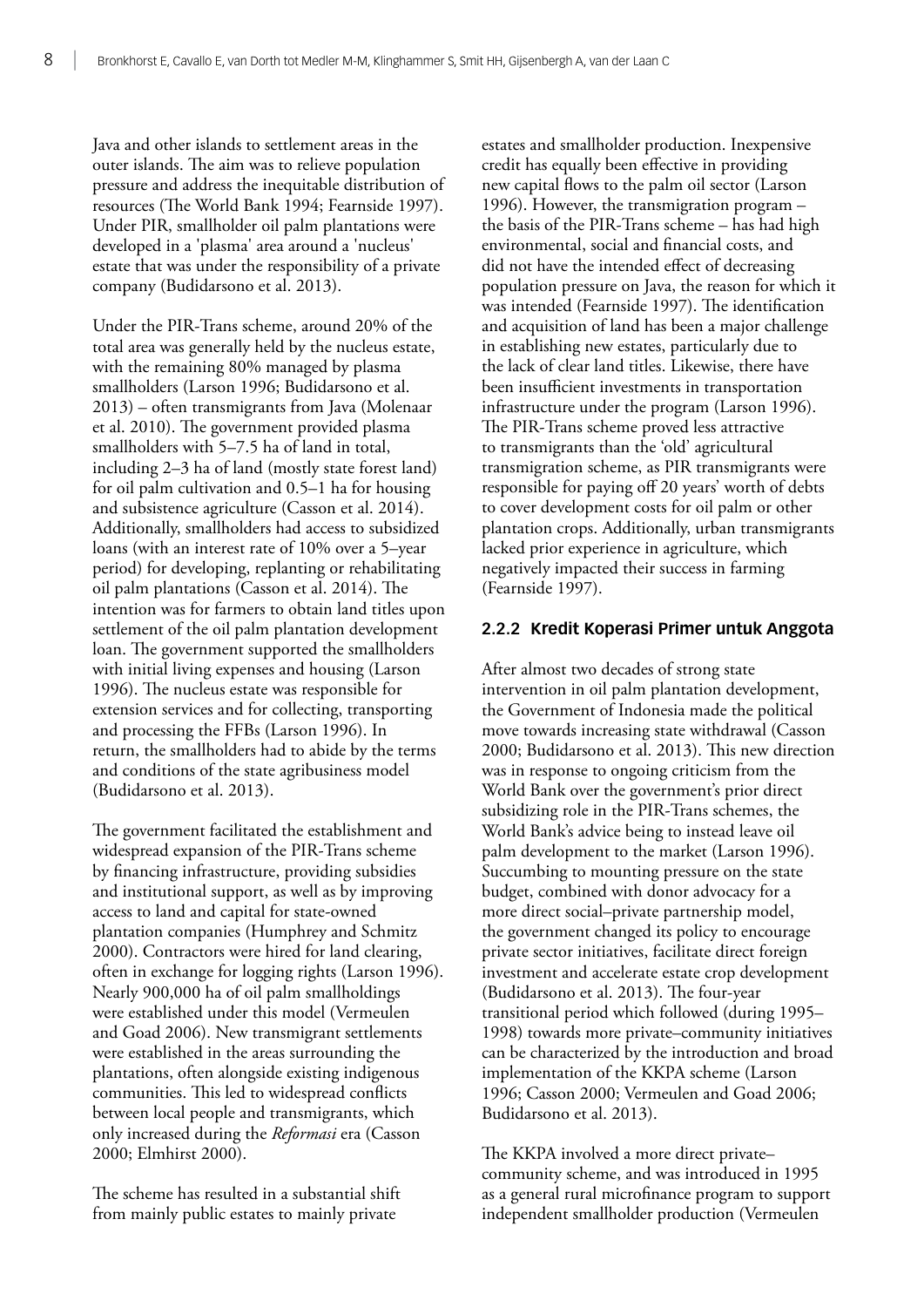and Goad 2006; Molenaar et al. 2010). KKPA schemes typically relied on an agreement signed between a company, smallholder cooperatives and banks, and were supervised by the government (Pacheco 2012). Under the KKPA scheme, formalized cooperatives could borrow from banks a maximum of IDR 50 million (USD 3800) for small business development, at a subsidized interest rate of 0% (Vermeulen and Goad 2006). Smallholders were also given the same amount of land (5–7.5 ha) as under the PIR-Trans scheme (Casson et al. 2014). Direct private–community partnerships were established, with a company working directly with participating smallholders to resolve land issues and providing training and extension services (Budidarsono et al. 2013). The scheme was widely applied in the palm oil sector, granting smallholder cooperatives more autonomy than they had under the earlier PIR-Trans model (Vermeulen and Goad 2006).

Under the more favorable KKPA agreement, local indigenous and transmigrant communities which had previously not managed to move beyond the production of rice and subsistence crops were promoted and were now able to transform their plots into profitable oil palm plantations (Casson 2000). A rise in the number of independent smallholder oil palm farmers during the KKPA period also led to increased spontaneous migration into oil palm cultivation areas (Budidarsono et al. 2013).

Different contract conditions exist between plasma smallholders and companies, for example, in terms of the amount of financial credit, or net product shares that are available. The shares of the company versus those of the plasma smallholder can be arranged, for example, as 0%/100% or 60%/40% (Feintrenie 2013). Where credit is involved, the company is responsible for collecting the repayments from plasma smallholders and disbursing to the bank. Local governments often participate as facilitators of discussions between partners (Feintrenie 2013). Companies charge smallholders for services provided as well as for installation and production costs (Feintrenie 2013). These costs are deducted from the monthly payments given to plasma smallholders (Feintrenie 2013). The role of cooperatives and plasma smallholders can vary from one case study to another. For example, a company can manage all

technical operations on plasma plantations, with the cooperative responsible for the distribution of benefits to plasma smallholders (Feintrenie 2013). Other case studies see the cooperative managing the plasma plantations under the technical supervision of the company (Feintrenie 2013). In most cases, plasma smallholders have easier access to inputs and technical advice through the cooperatives.

#### **2.2.3 Market-driven models**

During the *Reformasi* era, from 1998 onwards, the Government of Indonesia largely withdrew from direct involvement as a financier, facilitator and guarantor of plantation operations (McCarthy and Cramb 2008), making way for a more neoliberal, decentralized, market-driven model (McCarthy 2010).

A number of new policies were adopted, the Decree of Forestry and Estate Ministry No. 107/ Kpts-II/1999 and the Decree of Agricultural Ministry No. 26/2007 (Ministry of Forestry and Estate Crops 1999; Ministry of Agriculture 2007), which enabled the development of community plantations under various partnership models. During this period, existing estates established partnerships with large capitalintensive companies interested in investing in labor-intensive oil palm projects (Zen at al. 2006). Through these partnerships, smallholders who were initially in the PIR-Trans schemes could gain access to technology and improve their incomes. Once they had paid off their debts they obtained their land titles, which could then be used as collateral for borrowing money from banks to expand production. As a result of the favorable combination of rising palm oil prices, the use of improved technology and enhanced access to investment capital, many of these smallholders were able to rapidly expand their land holdings (Budidarsono et al. 2013).

In later years of the oil palm boom, prior to 2008, these new landowners were joined by successful KKPA smallholders, who used palm oil income to invest in upgrading unproductive land into oil palm plantations. The result was a spontaneous expansion of the oil palm frontier around many existing oil palm plantation areas (Budidarsono et al. 2013).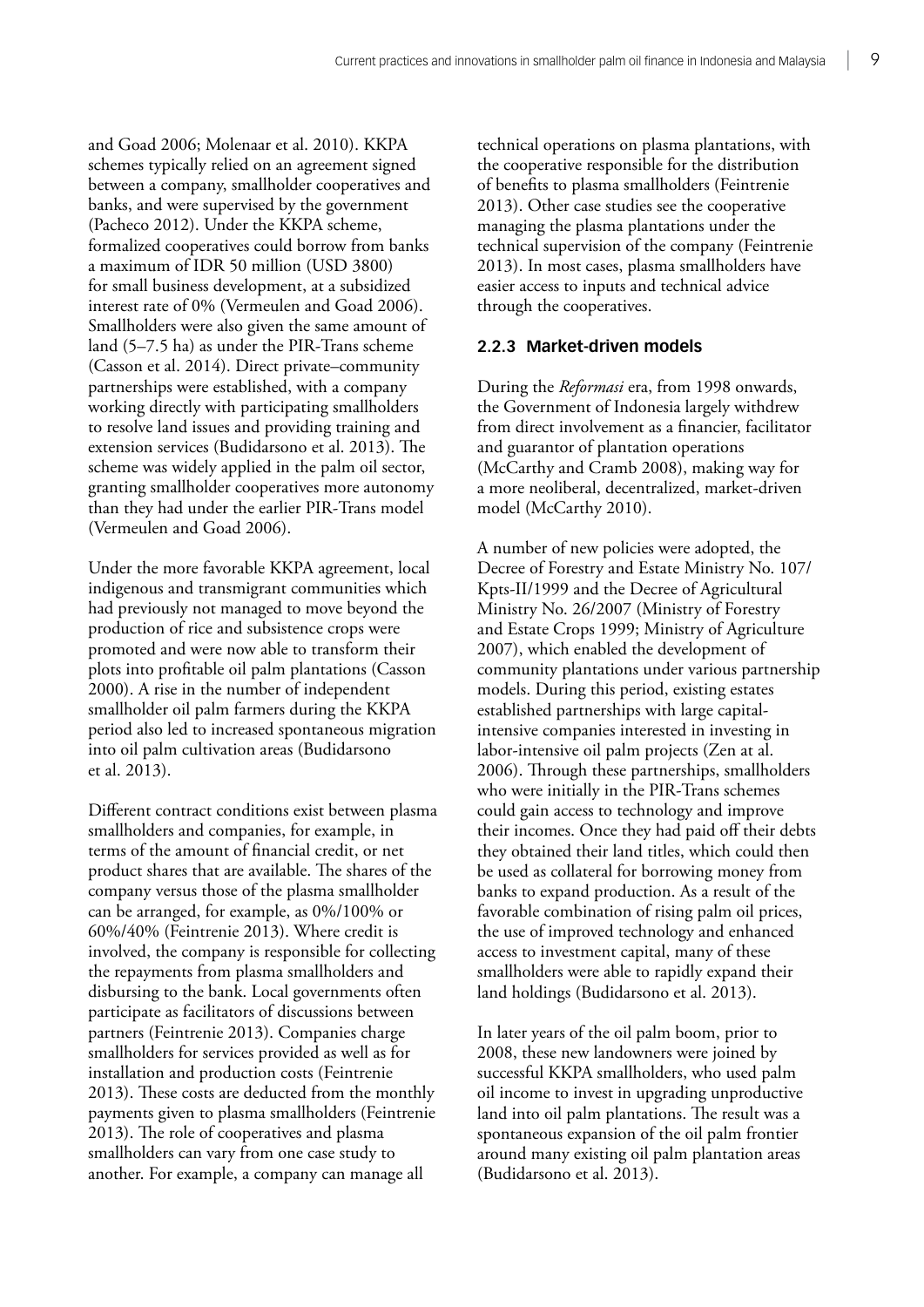#### **2.2.4 The way forward**

In both Malaysia and Indonesia, the development of smallholder oil palm plantations was adopted as part of a strategy to alleviate rural poverty. In the early phases, smallholder support schemes (FELDA and PIR-Trans) were heavily dependent on state funding, as well as on funds from the World Bank. However, over the past two decades the state has gradually withdrawn, resulting in the emergence of more commercially oriented investment models. Focused on large-scale plantation development, these models do not always effectively address the needs of oil palm smallholders.

Smallholders under both the PIR-Trans and the KKPA schemes reported various issues and challenges. These issues were related to implementation, including long delays in receiving the allocated land and credit, inaccessibility of allocated plots, restrictions on traditional intercropping, and high land reclamation costs (Vermeulen and Goad 2006). Additionally, smallholders experienced poorly maintained infrastructure, low decision-making power, and management issues within cooperatives. Smallholders also reported credit interest rates which were too high, along with high installation costs (Feintrenie 2013). Wider social and environmental impacts, such as deforestation, overexploitation of water resources, and rising costs of living, were also evident (Vermeulen and Goad 2006; Bissonnette and De Koninck 2015). To achieve sustainable and inclusive palm oil supply chains, new financing and support mechanisms will need to be developed in order to both meet smallholder needs and address environmental and social challenges in the sector.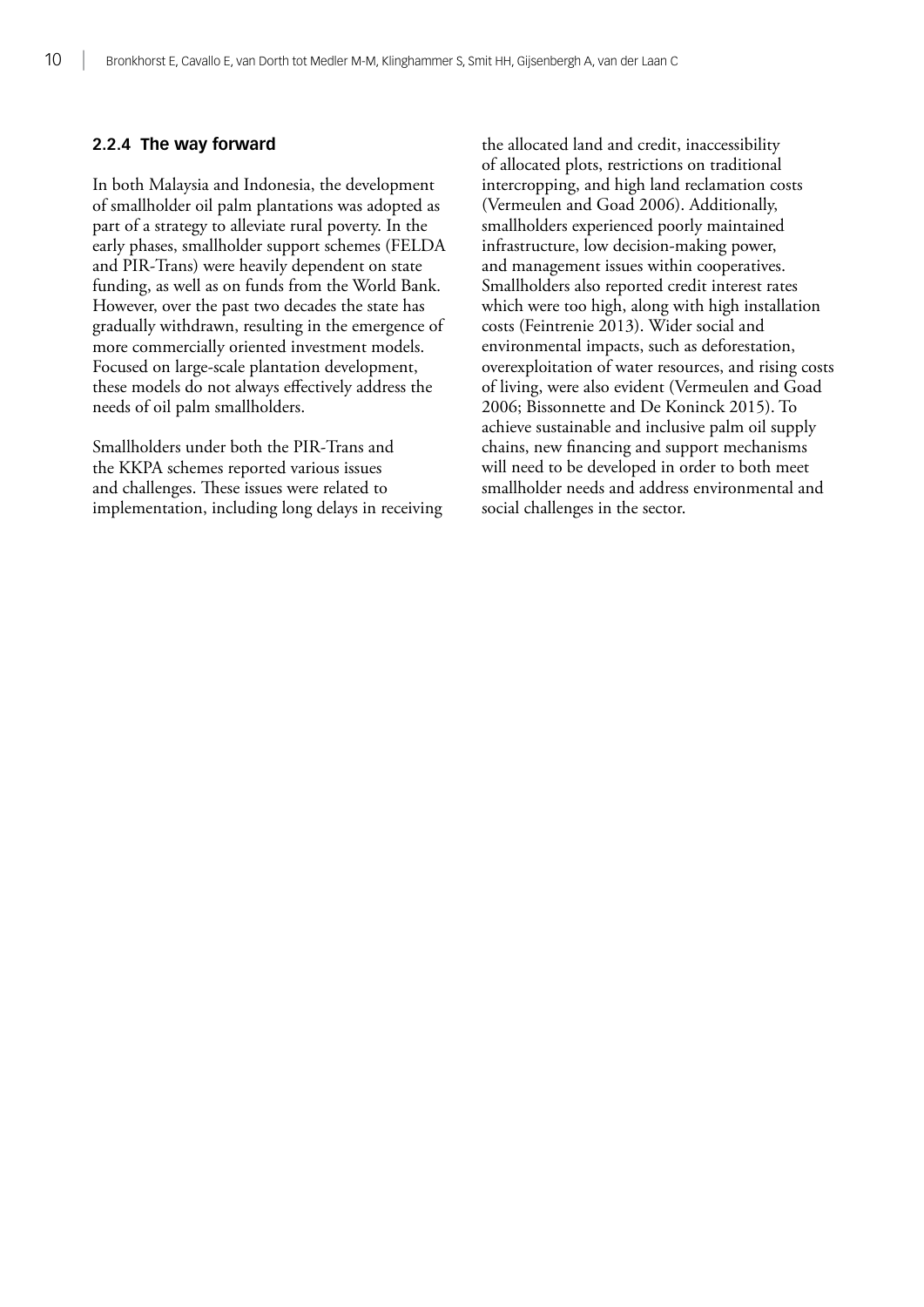### <span id="page-20-0"></span>**3 Innovative financing schemes**

Despite their large numbers and crucial role in meeting global supply, oil palm smallholders generally lack access to formal credit institutions, due to insufficient collateral, ambiguous property rights and tremendous heterogeneity across the smallholder population (InterCAFE 2017). However, such financing is urgently required because in the next 25 years (2017–2041), around 175,000 ha of oil palm land will require replanting every year, with an associated long-term financing need of USD 700 million per annum (Directorate General of Estate Crops 2015). The inability of farmers to gain access to finance, in particular to long-term loans, ultimately impedes growth, negatively impacting smallholders' productivity and ability to meet minimal sustainability standards (IFC 2013). Conversely, sustainable production practices at the smallholder level can be facilitated through: the financing of high-quality inputs (e.g. fertilizers and seeds) required for the adoption or upgrading of sustainable agricultural practices; the financing of replanting and rehabilitation of existing plantations; and through supporting investments in projects that make sustainability commitments related to land use, production practices and other Environmental, Social and Governance (ESG) criteria (Perez et al. 2016).

This section describes emerging innovative financing schemes, while distinguishing between their diverse types of initiators, which include the private sector, commercial banks, impact investors, development finance institutions (DFIs) and governmental initiatives. For each type of initiator at least one case study is provided. Case studies focus exclusively on Indonesia, where collaboration between public and private sectors has led to financing solutions that attempt to rely partially on government aid, while also aiming for commercial sustainability and scale-up. In contrast, the Malaysian financial sector still greatly focuses on large plantation companies, with

initiatives for smallholder financing being in their inception phase. Additionally, the main long-term financing challenges are being addressed by large government-sponsored schemes (with, for example Malaysian Prime Minister, Najib, announcing in May 2017, a MYR 510 million (USD 119 million) allocation for oil palm smallholders (Malaysia Gazette 2017)). As there is less reliance on innovative financing schemes based on supply chain relationships or involvement of the private sector, Malaysia is less relevant for discussion in this paper.

#### **3.1 Innovative financing suppliers**

Various innovative financing schemes have emerged recently to fill the gap between supply and demand for large-scale financing that is essential to expand palm oil production levels. Financing schemes currently available to oil palm smallholders in Indonesia can be distinguished as follows.

#### **3.1.1 Private sector**

Plantation companies or oil palm mills offer agricultural extension services and replanting financing to farmers who supply their mills. One example of this is GAR's Innovative Financing Scheme, discussed in more detail later in this paper.

#### **3.1.2 Commercial banks**

Indonesian commercial banks are heavily involved in palm oil financing with an average of 8% of their lending portfolio dedicated to the sector (Aidenvironment 2017). The majority of clients are large plantation companies, served by corporate departments. Only recently are commercial banking products and services being developed which are specifically tailored to the needs of palm oil smallholders. In Section 3.2.2, examples of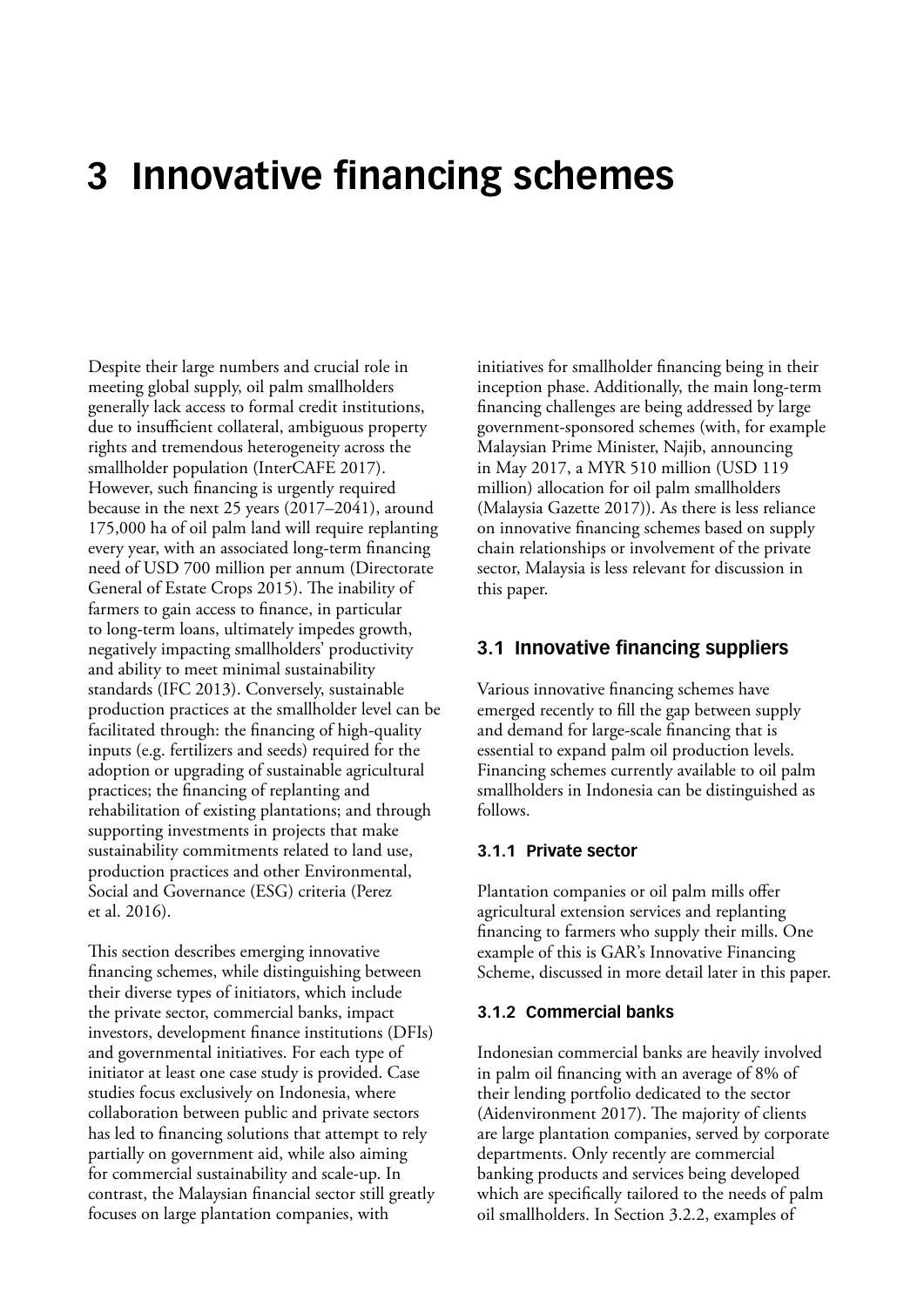commercial banks active in smallholder financing are presented (Bank CIMB Niaga, Bank Mandiri and BRI Agro). The trend towards increasing interactions with smallholders is a consequence of recent developments in banking regulations put forth by the Indonesian banking regulator OJK (*Otoritas Jasa Keuangan*, Financial Services Authority of Indonesia). Commercial banks are required to increase their lending to micro, small and medium-sized enterprises (MSME) to 20% of their total portfolio by 2018. Although this provides a major stimulus to smallholder lending, commercial banks continue to face several challenges in providing such financing.

In the context of the traditional risk–return relationship, smaller value players like palm oil smallholders are subject to the highest systematic risk. This includes weather and natural disasterrelated risks, pest- and disease-related risks, the inability to hedge against price and foreign exchange rate-related risks, as well as idiosyncratic risk perceptions. Smallholders are thus classified as having a high risk profile; they also do not have the means or skills to mitigate risks, let alone have the power to transfer risk along the chain. Coupled with a frequent lack of collateral and adequate financial buffers, this represents a major obstacle to affordable finance, one that can only in part be circumvented by relying on government-sponsored programs (such as low interest rates, as offered by the KUR program (*Kredit Usaha Rakyat,* People's Business Credit), explained later in this section).

Another reason for banks' reluctance to finance smallholders is high operational costs. These costs are the result of several factors:

- The infrastructure to maintain a banking network is significantly higher than for other sectors more concentrated around urban areas. Large state-owned banks (Bank Mandiri, BRI and BNI) and regional Indonesian banks (BPDs) have vast branch networks in rural areas, allowing the servicing of large numbers of smallholders, although this comes at the expense of profitability and a lean cost structure.
- It is very expensive for individual banks to differentiate low-risk agribusinesses from high-risk agribusinesses. Creditworthiness of stakeholders in this sector is scarce, so the relative cost for individual risk assessments is high, and the quality of information about agribusinesses is poor.

• Collateral collection costs are high compared to other sectors.

To overcome current obstacles and provide financing to smallholders in a scalable manner, banks will need to develop a cost-efficient infrastructure (for example, agent banking via cooperatives) as well as the capabilities to assess and manage credit risks for individual farmers.

#### **3.1.3 Impact investors**

Offering different types of financial products, such as green bonds, guarantees, and investments in sustainable projects, a growing number of international impact investors are targeting smallholder investments that combine a decent economic return with ESG impact. An example of this is the Althelia Climate Fund (ACF), which funds climate change mitigation projects potentially involving large groups of smallholder farmers and, preferably, projects aimed at Reducing Emissions from Deforestation and Forest Degradation (REDD+). ACF includes ESG and certification standards in their investment strategies. Another example is the Tropical Landscape Finance Facility (TLFF), explained in more detail in Section 3.2.3.

#### **3.1.4 Development Finance Institutions**

Development Finance Institutions (DFIs) are becoming increasingly active in smallholder finance and have developed several innovative financing schemes which target oil palm smallholders. One example is FMO and IDH's Smallholder Finance Facility, discussed in more detail in Section 3.2.4.

#### **3.1.5 Government**

The Government of Indonesia provides replanting subsidies to smallholder farmers, through the CPO Fund (BPDP, *Badan Pengelola Dana Perkebunan*, Indonesian Oil Palm Estate Fund).

Through this scheme, farmers can apply for a replanting subsidy of IDR 25 million per hectare. The remaining part of the loan must be provided by a bank. One of the requirements is that farmers are ISPO (Indonesian Sustainable Palm Oil) certified; another is that funds are managed by an approved bank. The scheme is operational and has been implemented in Riau, where 135 farmers (with land spanning 270 ha) have received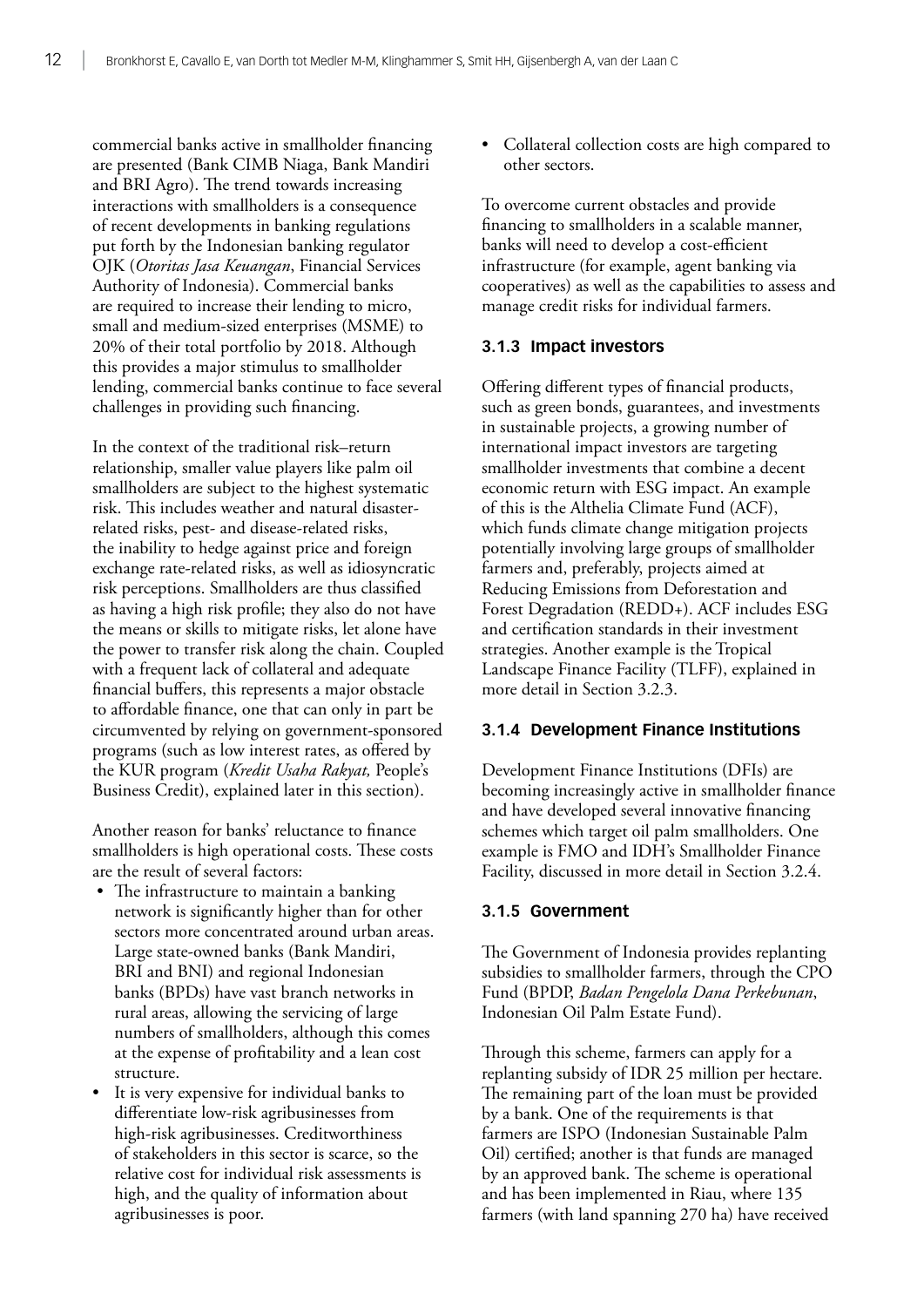<span id="page-22-0"></span>replanting loans from Mandiri Syariah (41% of the total amount subsidized by the CPO Fund) with a loan tenor of 11 years. AsianAgri provides the replanting extension services.

### **3.2 Case studies**

This section presents case studies of existing innovative financing schemes which aim to enhance the sustainability of smallholders and their livelihoods in the oil palm sector. Due to reasons already discussed, these case studies focus only on Indonesia. A tabulated summary of selected financing schemes is provided in Annex 2.

#### **3.2.1 Case studies: Private sector**

#### **3.2.1.1 Golden Agri-Resources' 'Innovative Financing Scheme'**

Indonesian's largest palm oil company, Golden Agri-Resources (GAR), initiated its 'Innovative Financing Scheme' (*Skema Inovasi Pembiayaan*) for palm oil smallholders with three aims: to facilitate palm oil farmers' access to finance and corresponding education and training; to ensure Good Agricultural Practices (GAP); and to increase palm oil yields, ultimately promoting palm oil farmers' livelihoods. The Indonesian Government, the Indonesian Economist Association and the Indonesian Chambers of Commerce (KADIN) under the umbrella of Partnership for Indonesia's Sustainable Agriculture (PISAgro) are all partners in the program.

The so-called 'Innovative Financing Scheme' involves government support to legalize land ownership, high quality agronomic practices and seed selection, increased yields due to usage of higher quality crops, ISPO certification, subsidized interest rates, and four years' compensation during the production gap resulting from replantation. So far, 450 farmers in Riau (covering 1200 ha) are participating in this scheme (Tropical Forest Alliance 2020 2017) and GAR is planning to expand the scheme to other areas (Golden Agri 2016).

The initiative targets one million smallholders independent from larger corporations or mills, who represent more than half of the palm oil smallholders in Indonesia. It focuses in its first

implementation phase on the region of Riau in Sumatra, with the intention to extend to other areas. Financing for replanting will be facilitated, to meet the need for replanting which has arisen from inferior seeds used in prior planting, which resulted in low productivity and marginal yields. The initiative aims to increase smallholders' yields from 2–3 tons to 5–6 tons per hectare, and to sustainably mitigate further agricultural land development and expansion.

The financing scheme intends to encourage and support independent smallholders to collectively organize themselves more efficiently, by means of them establishing cooperatives. Long-term agreements with GAR's supplier mills can be facilitated through these cooperatives, as well as the clarification of land titles through governmental certification programs. Most importantly though, the initiative enables the approval of palm oil replanting loans for these cooperatives, together with alternative income generation for smallholders during the unproductive period before the replanted trees start to generate fruit.

#### **3.2.1.2 Musim Mas' 'Indonesia Palm Oil Development Scheme for Smallholders'**

In 2015, the palm oil company Musim Mas, in partnership with the International Finance Corporation (IFC), initiated a comprehensive program called the 'Indonesia Palm Oil Development Scheme for Smallholders' (IPODS), with the aim of developing and demonstrating a replicable and scalable business model for sustainable palm oil by independent smallholders.

It is the largest independent smallholder project in Indonesia, targeting by December 2020 to have registered 12,000 independent smallholders for the program, and 2000 independent smallholders certifiable under RSPO, ISPO and ISCC (International Sustainability and Carbon Certification). Of the 2000 certifiable smallholders, at least 500 farmers should be integrated in Musim Mas supply chains for traceable, certified CPO. Through the provision of technical training on Good Agricultural Practices (GAP) and Better Management Practices (BMP), access to certified markets and affordable credit, the program supports independent smallholders to enhance the sustainability and profitability of their production practices (Musim Mas 2007).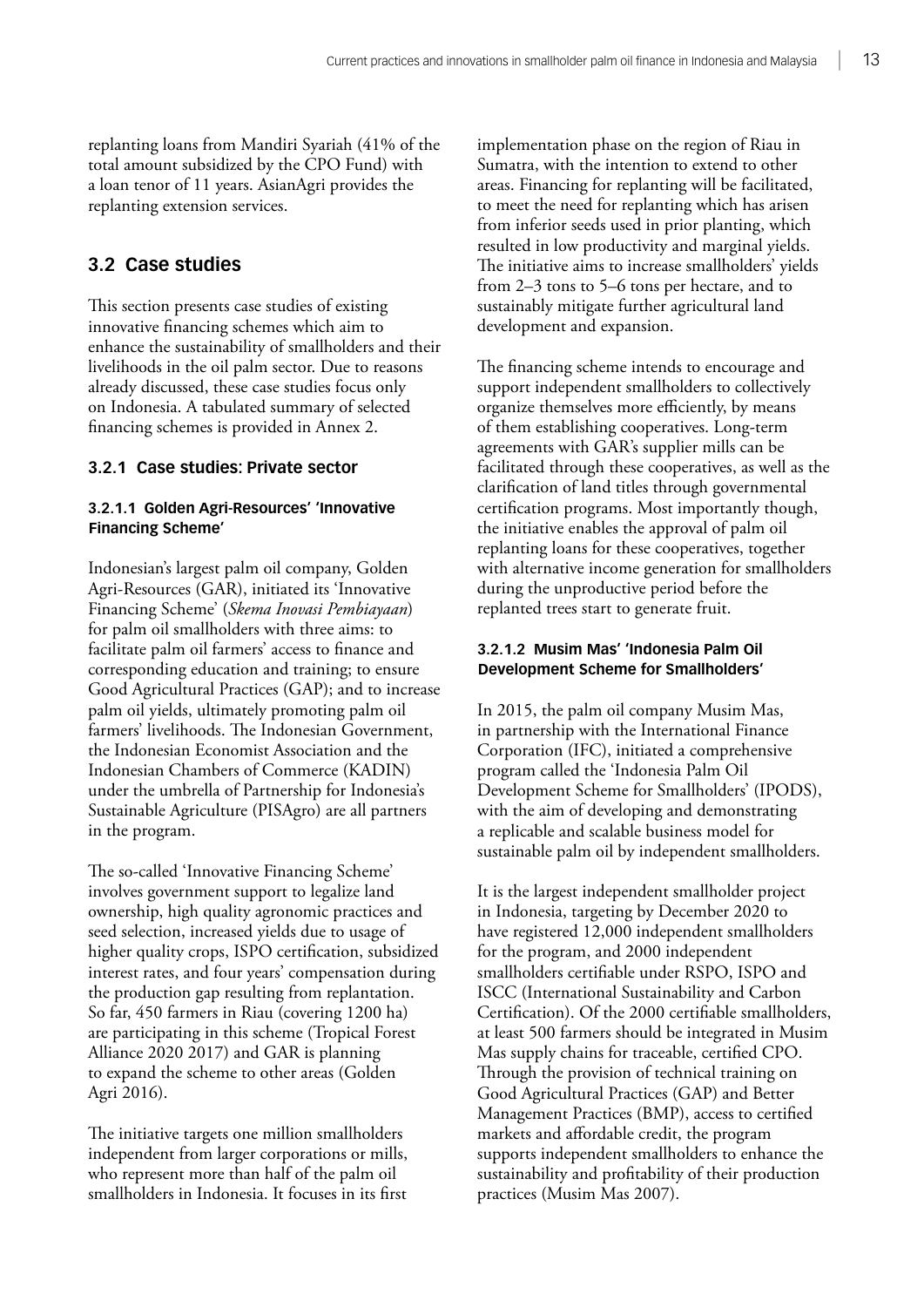#### **3.2.1.3 PT Perkebunan Nusantara XIII's 'Oil Palm Replanting Program Independent Smallholder Farmers' scheme**

An example of an innovative financing scheme implemented and established by the governmentowned plantation company PT Perkebunan Nusantara XIII (PTPNXIII) is the 'Oil Palm Replanting Program Independent Smallholder Farmers' (OPRPISF) scheme in West Kalimantan. It targets independent smallholders, and aims at increased productivity and yields through the provision of affordable credit.

OPRPISF's objectives include the implementation of GAP, the facilitation of high quality input and the provision of long-term replanting finance for independent smallholders (see Figure 1), with the ultimate objective of increasing smallholder productivity.

The OPRPISF scheme, established with the PISAgro Palm Oil Working Group led by Sinar Mas in 2014, is built on the model of PTPNXIII's *Revitalisasi* program for palm oil smallholders in West Kalimantan. The *Revitalisasi* program was one of the first replanting schemes in Indonesia, targeting only smallholder plasma plantations. Both schemes share a common focus on rehabilitation and renovation (RandR) of

smallholdings, aiming to increase their productivity and sustainability, as well as the livelihoods of smallholders. The *Revitalisasi* program schemes provide managerial and agricultural advice, as well as facilitate inputs and finance. Total investment into the PTPNXIII *Revitalisasi* program scheme is USD 75 million with an absolute guarantee by PTPNXIII. The aim is to revitalize 15,000 ha of palm oil plantations in Indonesia ([Rabo](https://www.agrifinfacility.org/event/webinar-financing-renovation-and-rehabilitation-tree-crops-lessons-rabo-international-advisory)  [International Advisory](https://www.agrifinfacility.org/event/webinar-financing-renovation-and-rehabilitation-tree-crops-lessons-rabo-international-advisory) Services B.V. 2016b). Replanting first began in 2007 and was funded by BRI Agro ([Rabo International Advisory](https://www.agrifinfacility.org/event/webinar-financing-renovation-and-rehabilitation-tree-crops-lessons-rabo-international-advisory) Services B.V. 2016a). Smallholders see an investment under the PTPNXIII scheme of USD 3200/ha, with a corresponding repayment period of 10 years at an interest rate of 7–12.5% ([Rabo International](https://www.agrifinfacility.org/event/webinar-financing-renovation-and-rehabilitation-tree-crops-lessons-rabo-international-advisory)  [Advisory](https://www.agrifinfacility.org/event/webinar-financing-renovation-and-rehabilitation-tree-crops-lessons-rabo-international-advisory) Services B.V. 2016b).

#### **3.2.2 Case studies: Commercial banks**

#### **3.2.2.1 CIMB Niaga**

CIMB Niaga, like many other large commercial and state-owned banks in Indonesia, has a large loan exposure to the oil palm sector, mainly due to the corporate loans it provides to mills and plantation companies (Profundo 2017). Although the exact figures of CIMB Niaga's palm oil loan portfolio are not available, the 2016 annual report for the CIMB group indicates a 5% exposure to



#### **Figure 1. PT Perkebunan Nusantara XIII's 'Oil Palm Replanting Program Independent Smallholder Farmers' Scheme.**

Source: [Rabo International Advisory](https://www.agrifinfacility.org/event/webinar-financing-renovation-and-rehabilitation-tree-crops-lessons-rabo-international-advisory) Services B.V. (2016). *Rehabilitation and renovation of crop trees in cocoa, coffee and palm oil*, a final report.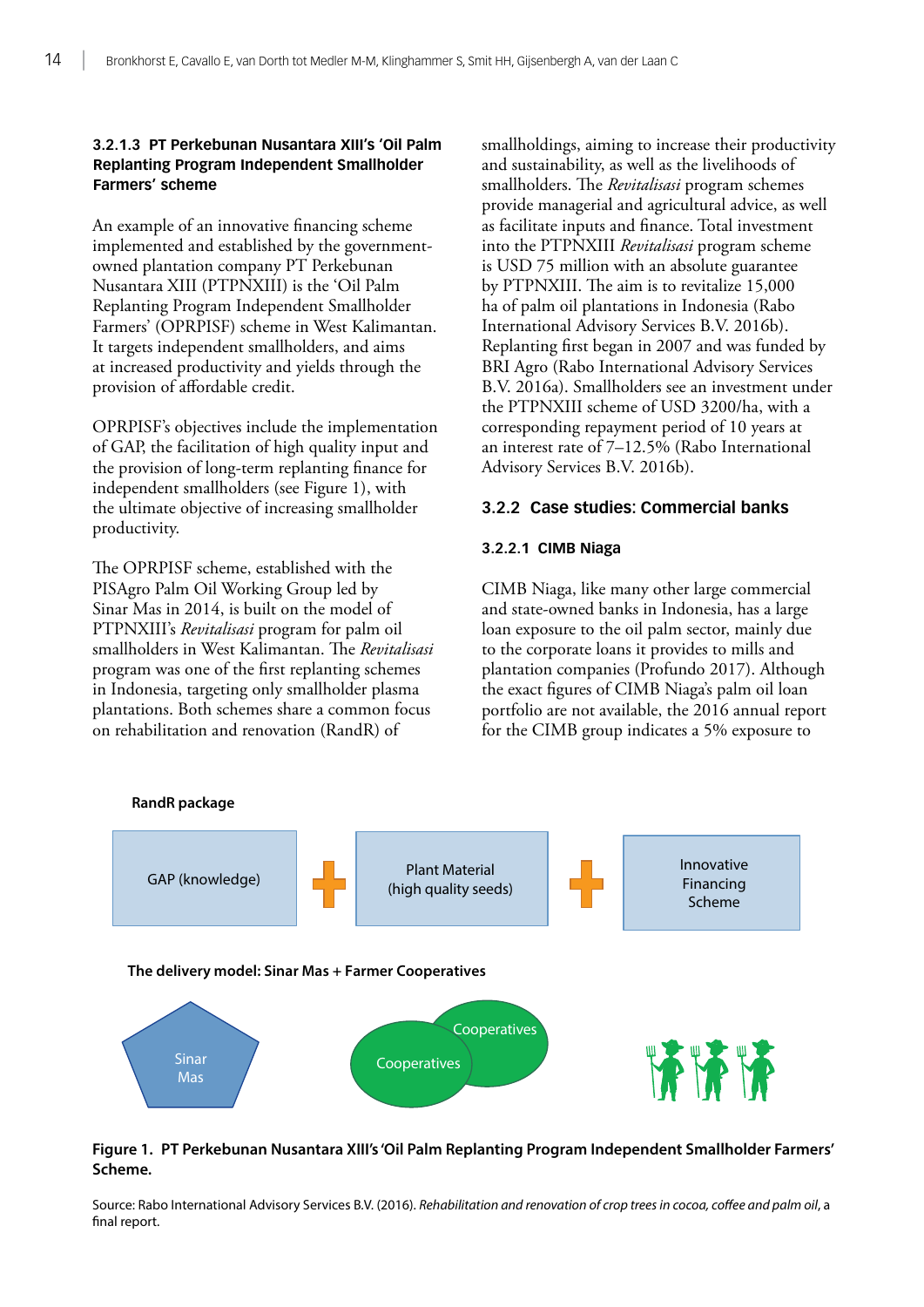the palm oil sector. These loans are used primarily for working capital and capital expenditures. CIMB Niaga generally has no control over the farmers supplying the mills, which presents a major credit risk to the bank. Therefore, CIMB Niaga is currently in the process of developing financial products and services specifically targeted at eligible individual smallholder farmers, through a dedicated micro-credit department. However, these financial products are still strongly reliant on the presence of hard collateral, as well as external credit enhancements (such as mills acting as guarantors), and thus are more comparable to traditional MSME lending.

#### **3.2.2.2 Bank Mandiri**

State-owned Bank Mandiri is one of the largest lenders to palm oil plantations, with a IDR 48.9 trillion loan portfolio (approximately 9% of its total loan portfolio) exposed to the palm oil sector (The Jakarta Post 2017). Similar to CIMB Niaga, Bank Mandiri's product suite is mainly targeted at large plantation companies. However, shortterm products are also on offer for plasma farmers through partnership programs. In an attempt to address long-term financing needs, Bank Mandiri has started to offer replantation credit facilities (*Kredit Pengembangan Energi Nabati* (KPEN) and *Revitalisasi Perkebunan* (RP)) with governmentsubsidized interest rates covering the production gap between replantation and first production, with a view to accelerate the development of smallholder plantations (Bank Mandiri 2017). The facility has various requirements, such as a plantation business license in accordance with applicable provision and corporate guarantees. It similarly relies on the presentation of eligible collateral. The facility is offered through the KUR program (*Kredit Usaha Rakyat*), a microcredit program based on government-sponsored subsidies targeting micro entrepreneurs (CNN Indonesia 2017).

#### **3.2.2.3 BRI Agro**

Another bank with significant exposure to the palm oil sector is BRI Agro, the largest disbursing bank for micro and small business loans under the KUR program in 2016 (Bank BRI 2016). Under the KKPA and the KUR program, BRI Agro has developed a consumer business product to support smallholders with palm oil replanting. In 2016, BRI Agro signed a Memorandum of

Understanding with the palm cooperative Berkat Ridho Kopsa, with a view to financing the replantation activities of hundreds of independent smallholders (covering approx. 500 ha of land) in Riau province. By facilitating farmer training in plantation management as well as by promoting GAP, this initiative provides a basis for innovative financing solutions to address independent smallholders' current lack of affordable long-term finance (PISAgro 2016). Notably, the chosen location of Riau province has a large presence of peatland, which leaves relatively little room for expansion. Efforts will therefore have to focus on intensification, in order to generate higher production yields from existing plantations on mineral farmlands.

Like Bank Mandiri, the facility of BRI Agro is structured with a 'step-up' interest rate. This sees farmers paying a (lower) KUR interest rate when replanted trees are immature, before switching to the commercial rate when trees have reached full production. In this scheme, farmers are also economically supported to meet their daily expenses during the production gap (receiving a compensation fee of around IDR 500,000 ha/ month). However, the entity which will take responsibility for this income gap – either through financing or salary – remains unclear.

#### **3.2.3 Case study: Impact investors – Tropical Landscapes Finance Facility**

The Tropical Landscapes Finance Facility (TLFF) is a finance vehicle designed to provide Indonesia with long-term financing for landscape protection and rural livelihoods (unpublished internal document by ADM Capital 2017). Founded in 2016, the objective of the TLFF is to strengthen long-term sustainable land use and renewable energy, in order to mitigate prevailing deforestation in Indonesia and counteract carbon emissions. The TLFF interacts with public and private entities, providing long-term financing schemes to smallholders to promote their sustainability as well as productivity in the Indonesian agricultural sector. Additionally, the vehicle aims to facilitate rural access to energy, land restoration and renewable energy.

The initiative is a cooperation of ADM Capital, ADM Capital Foundation, BNP Paribas, the UN Environment Program and the World Agroforestry Center (ICRAF) (unpublished internal document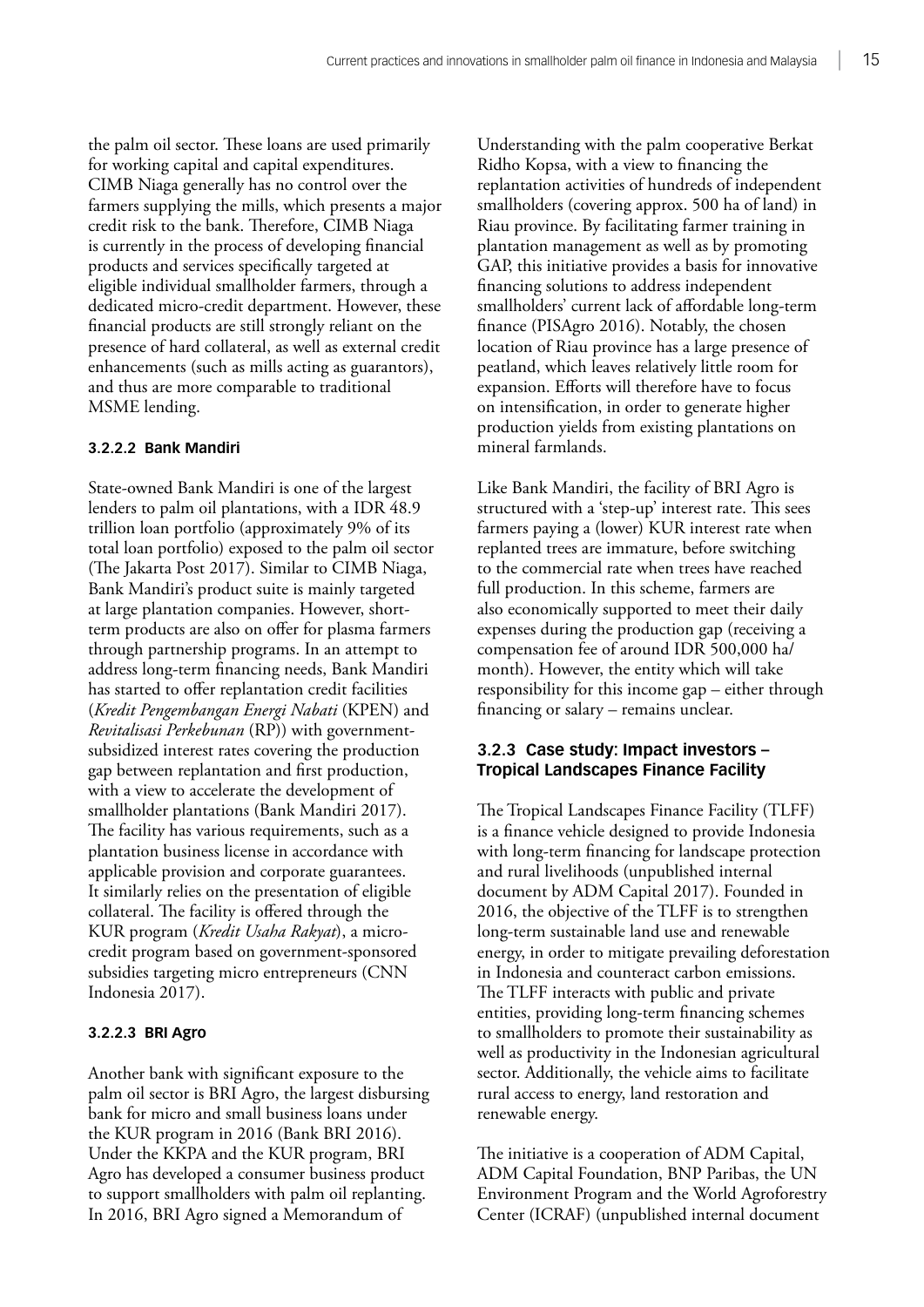by ADM Capital 2017). It consists of two entities, the Tropical Landscapes Loan Facility (TLLF) and the Tropical Landscapes Grant Fund (TLGF) (Figure 2). While the TLLF facilitates access to long-tenor credit for eligible projects, the TLGF enables service support of the TLLF.

The purpose of the fund is to promote long-term integrated landscape management (ILM). In traditional landscape management, stakeholders address globally relevant challenges such as climate change, poverty and loss of biological diversity in an individualistic and segregated manner. By contrast, ILM is a more holistic approach of landscape management, recognizing the interlinkages between these challenges. As such, it integrates all involved stakeholders in order to leverage actions and to achieve long-term reforms in addition to short-term objectives. This multidisciplinary approach addresses and integrates factors such as economic, social and environmental objectives, into the usage and management of landscapes. Actions within the scope of ILM can range from simple facilitation of knowledge and information sharing, to coordination and joint implementation of actions which thereby benefit from synergy effects (EcoAgriculture Partners

2013). By facilitating long-term cooperation amongst multiple stakeholders, ILM acts as a mediator between the public and private sector, whilst also considering local and individual interests. Such a multidimensional landscape approach is necessary; increasing smallholders' productivity alone does not result in increased environmental sustainability, particularly not when productivity increases are the result of an expansion of acreage.

The TLFF has an initial fund of USD 10 million, allowing for a typical tenor of 10–15 years per loan. After ADM Capital identifies eligible projects in sectors such as palm oil, wind or solar energy, long-term loans, financed by BNP Paribas, are then issued. Projects eligible for TLFF funding can be both innovative or established. When projects have reached a certain size and begin to generate economic returns, the loans are converted to the Tropical Landscape Bond (TLB) program, to ensure long-term funding as well as recyclable capital for TLFF. The bonds issued through the TLB can be classified as green bonds. This kind of bond is an innovative form of debt investment instrument that has experienced rapid growth in recent years. Green bonds are explicitly designated



**Figure 2. Tropical Landscapes Loan Facility structure.**

Source: ADM Capital (2017). *The Tropical Landscapes Finance Facility*, an unpublished internal document.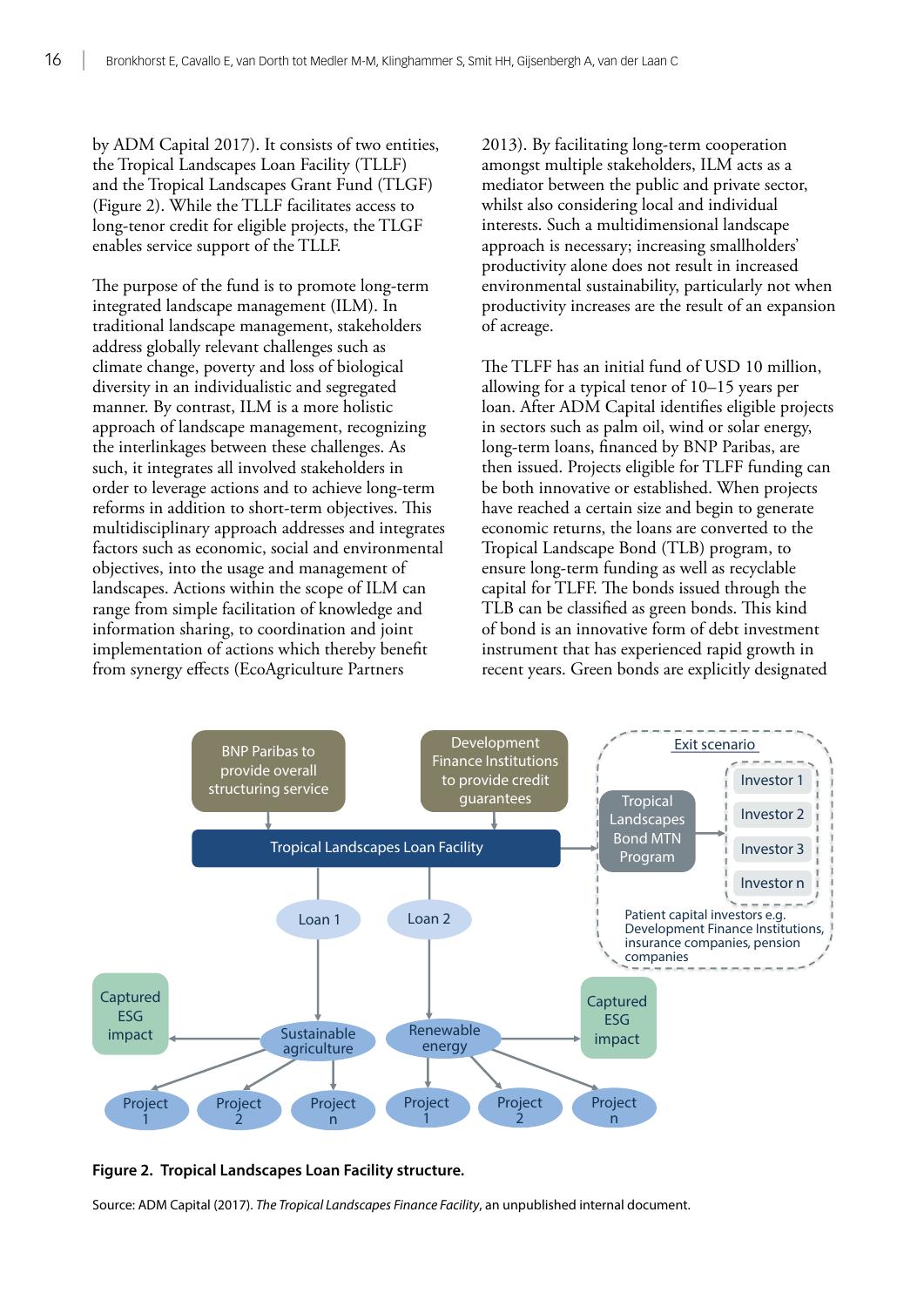for the financing of projects with a strong environmental and sustainability focus, such as renewable energy projects, or projects designed to mitigate impacts of climate change. Green Bond Principles have been defined, in order to determine standard guidelines and promote integrity. Although they are non-binding, these principles provide a benchmark for sustainable investment.

The TLFF and TLB initiative combines a novel twofold approach to mitigate underlying credit risk. In the initial phases of TLFF funding, when projects are expected to present high credit risk due to their early stage of development, they are collateralized on a project-specific base. When the projects reach the stage where they are creating sustainable cash flows and credit risk is significantly lower, more investors will be willing to invest. The replanting loans will then be 'repackaged' and bundled into green bonds, which ADM Capital will sell to investors like pension or insurance companies or DFIs, through the BNP Paribas network.

At present, the scheme is at an early stage of development; thus far it has only been implemented for plasma farmers supplying GAR's supply shed<sup>2</sup> in Riau. Independent smallholders are excluded from the scheme, as they do not have the contractual obligation to sell their FFBs to GAR after replanting. Currently farmers in this scheme are grouped in a portfolio. Eighty percent of the portfolio is funded by green bonds (issued by the fund to impact investors with a 7% interest rate), whereas 20% is funded by investors (high-risk equity). As this scheme represents an opportunity for GAR to attract large-scale, long-term replanting financing to groups of smallholders in its supply shed, GAR will provide a corporate guarantee on the issued bonds.

#### **3.2.4 Case study: Development Finance Institutions – Smallholder Finance Facility**

The Smallholder Finance Facility (SFF) is a joint initiative of the Dutch Development Bank FMO (*Nederlandse Financierings-Maatschappij voor Ontwikkelingslanden N.V.*) and the Dutch foundation for sustainable trade IDH (*Initiatief Duurzame Handel*). It provides funding for value chain activities; co-financing smallholders together with supply chain actors, with the ultimate aim of improving their productivity and thus their livelihoods. The initiative aims to invest up to EUR 50 million (EUR 45 million from FMO and EUR 5 million from IDH, both funded by the Dutch Government) into upstream supply chain projects over the next five years, providing a combination of technical assistance, conditional grants and debt instruments. It acts through supply chain partners that otherwise abstain from investments in smallholders due to their liquidity constraints and risk aversion. The initiative has a broad geographical reach, including Latin America, sub-Saharan Africa, and South and Southeast Asia.

Behind the SFF lies the motivation to increase smallholders' livelihoods as well as their farm productivity and profitability. The intended results are to be achieved through a combination of GAP, facilitating access to quality inputs (fertilizers, pesticides and seeds) and by replanting or rehabilitating crops. Finance to implement these activities will also be facilitated (IDH 2017).

The SFF's strengths lie in its cooperation with traders and processors who are experienced in sourcing commodities in emerging and developing markets, as well as the connection it has made between sector-related product requirements and their supplying smallholders. The fund is structured to directly share the risks of smallholders' investments with partners further down the value chain. Companies involved can be active in coffee, cocoa and palm oil supply chains, for example, and are typically experienced in cooperating with smallholders on training or financing (IDH 2017).

Supply sheds are geographic areas where mills and refineries draw their supply.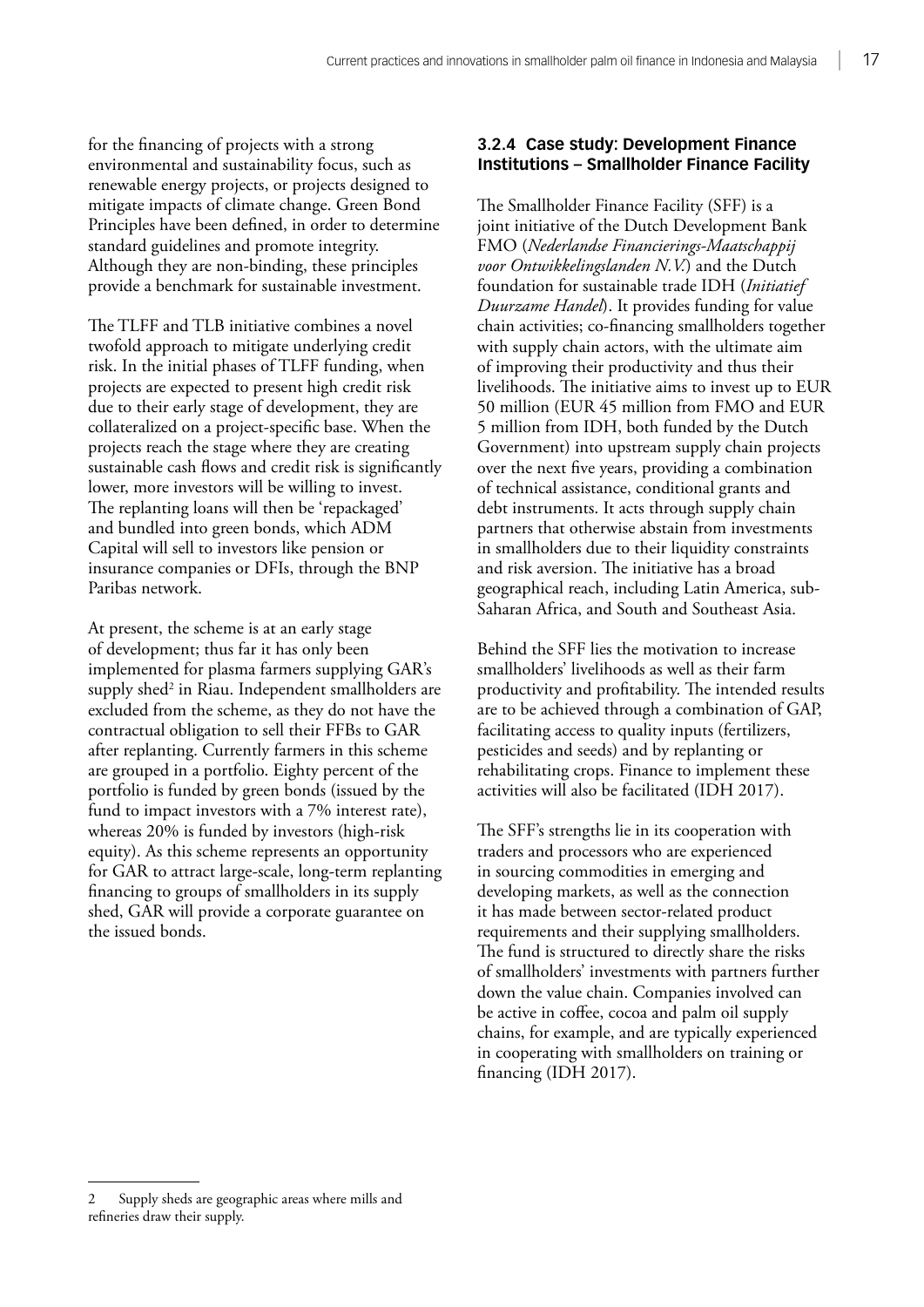### <span id="page-27-0"></span>**4 Potential investment schemes for long-term financing**

In Section 3, several cases of innovative financing that are currently being implemented have been discussed. All these schemes are exclusively for plasma farmers, except for GAR's 'Innovative Financing Scheme' described in Section 3.2.1.1. In Indonesia, the most urgent sustainability issue facing the sector at present, is the large-scale replanting requirements of tens of thousands of smallholders. This section therefore looks to summarize the current challenges that financial service providers (FSPs) face in providing oil palm smallholders the long-term finance they require for replanting. Following this, another innovative financing scheme under development, into which the discussed solutions are embedded, is presented. Finally, the section concludes with an analysis of the changes required in institutional, market and supply chain factors in order to implement the proposed innovative financing schemes.

#### **4.1 Challenges**

Existing financing schemes usually provide financing to smallholders through other value chain actors, like palm oil mills, since directly financing smallholders is too risky and costly. International and domestic FSPs both face challenges when it comes to bringing affordable long-term financing to independent smallholders. These challenges can be briefly summarized as follows:

• **Small ticket size and limited ability to mitigate associated risks**: Providing loans on an individual basis is too costly and risky for FSPs. When granting credit to their clients, banks and other financial institutions face fixed costs like loan origination, credit scoring and monitoring costs. Where large corporate clients are concerned, banks are willing to incur these costs as they represent an insignificant percentage of the total loan amount. The same logic cannot be applied to smallholder replanting finance, where average ticket size is in the range of USD

2,000–4,000/ha. Additionally, local FSPs, who are geographically closer to farmers, have limited tools to assess and analyze risks related to replanting.

- **Lack of creditworthiness**: This stems from the challenging requirement for smallholders to provide collateral to secure lending, as well as a lack of reliable information on farmers (profile, capabilities, collateral, ownership and repayment capacity), and the lenders' inability to extend loans based solely on internal cash flow models.
- **High credit risk during unproductive period after replanting**: The time lag between first planting and first production requires a grace period of 3–4 years in which the borrower faces a cash shortage and higher risk of default.
- **Long tenor and ability to mitigate associated risks**: Looking at the repayment capacity of farmers and assuming a repayment period that includes a 3–4-year grace period, loan tenors are in the range of 10–14 years. FSPs have limited ability and generally insufficient expert knowledge to monitor agricultural and management risks at a smallholder level.
- **Currency risks associated with lending to smallholders in IDR**: In particular this affects impact and international investors willing to provide long-term financing to support replanting. The Bank of Indonesia's prudence requirements on foreign currency denominated loans (Bank Indonesia 2014) impose a strict ratio of 20:80 between a borrower's foreign currency denominated short-term assets and their liabilities. As a result, foreign FSPs and impact investors, unable to provide their loans in IDR, are at a disadvantage in providing financing to mills and smallholders; only large mills that sell to exporters settle their transactions in foreign currency, and these rarely lack access to finance.
- **Limited aggregation of farmers:** Independent smallholders are often geographically scattered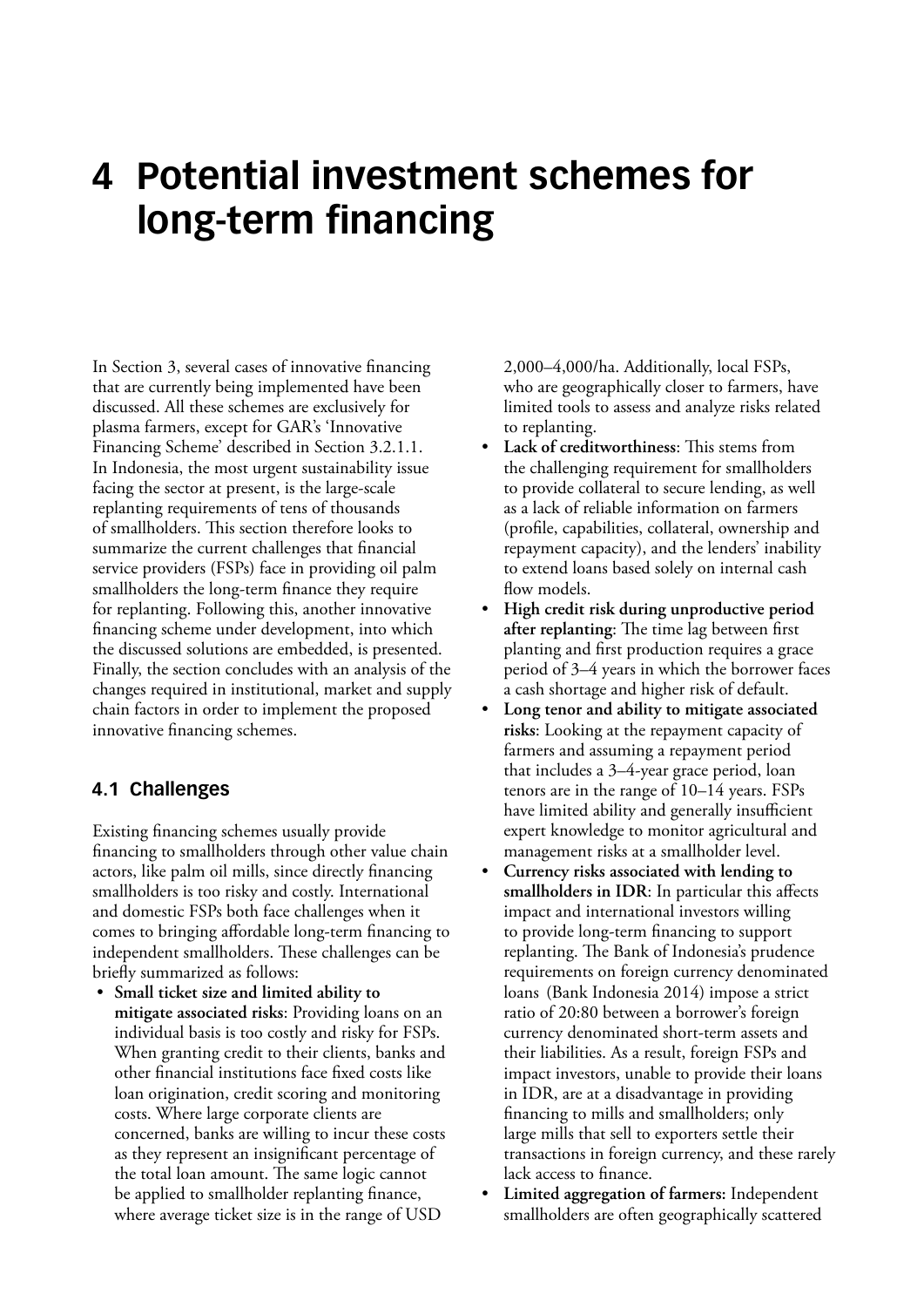<span id="page-28-0"></span>and not formally organized. The lack of aggregation points poses challenges in terms of loan delivery and monitoring in rural areas; smallholders need first to be grouped at the mill, co-op or farmer group level. Similarly, it also restricts the possibility of gathering data from farmers at a collective level.

• **Sustainability criteria:** Compliance with sustainability criteria during production is increasingly required by FSPs when providing long-term finance to smallholder farmers. However, smallholders often lack knowledge and training about how to fulfill such sustainability requirements during production.

#### **4.2 Proposed solutions and schemes for long-term financing**

So far, very few long-term initiatives have been successfully implemented, and even fewer at large scale. Recent initiatives in the palm oil financing landscape have indicated that the key to effective independent smallholder financing programs lies in value chain-wide approaches, based on commercial sustainability, rather than government-related support. This paper proposes six mechanisms in response to the abovementioned challenges which will allow FSPs to provide commercial long-term replanting loans to independent smallholders:

- **Data collection, mining and monitoring:** Given the remote locations of many independent smallholders, FSPs are constrained in their ability to assess and monitor end clients. However, leaps forward in data collection technologies now allow FSPs to reduce their dependency on internally generated data. They can now outsource both data collection and data mining, especially cash flow projections and individual credit scoring decisions, as well as monitoring.
- **Portfolio approach:** FSPs can reduce their large numbers of client acquisitions and loans by relying on agency distribution agreements with KUDs (*Koperasi Unit Desa*, Village Cooperative System). Branchless banking schemes, whereby KUDs act as agents for the bank, also offer the possibility of establishing digital payment systems, thereby increasing overall financial inclusion.
- **Supply chain approach**: Investment schemes for sustainability certification and replantation could be designed by shifting a portion of credit risk down the value chain, onto larger, more financially sound entities. For example,

mills and processing companies could act as guarantors for smallholders, as well as provide offtake agreements between smallholders and buyers, resulting in more affordable financing costs for end borrowers. In turn, the mills would themselves benefit, from a stable, RSPO-certified supply shed.

- **Income diversification sub-scheme:** Alternative income-generating activities remain an essential component of every replantation scheme, as smallholders face cash shortages during the initial 3–4-year production gap after replanting. Land clearing and preparation for replanting require external labor; instead of outsourcing these costs to a replanting company, the loan facility could be structured in a way to include a salary component to be paid to farmers to work on their own land. Other examples include livestock breeding and fattening schemes, the sale of tree trunks and the intercropping of chili and cassava.
- **Cost of living stipend:** In order to compensate for lost income during the unproductive replanting period, banks could elect to include a cost of living stipend in their loans to qualified farmers.
- **Sustainability criteria:** Many Indonesian banks have been accused of lagging behind in terms of incorporating sustainability criteria in their credit decisions. Key performance indicators addressing ESG criteria – regarding climate, ecosystem integrity and landscape conservation, species protection and improved livelihoods – should be defined and incorporated into the banks' credit risk frameworks (see also later in Section 5.2).

An example of a potential replanting financing scheme, which has not yet been implemented but in which the above solutions are embedded, will now be presented and elaborated on.

In contrast with, for example, ADM Capital's fund for replanting, this recently launched 'Replanting Financing Scheme' in Jambi province (illustrated in Figure 3, developed by Financial Access and SNV), targets individual smallholders who are part of a relatively well-structured supply chain, who are members of KUDs and who have a collective need for tree replanting. Financial Access has developed a financial model to estimate the impact of key financial, household and production variables that determine the cash flows of oil palm smallholder households. Financial Access has developed a cash flow model that takes into account supply chain, market and agronomic data as well as farm- and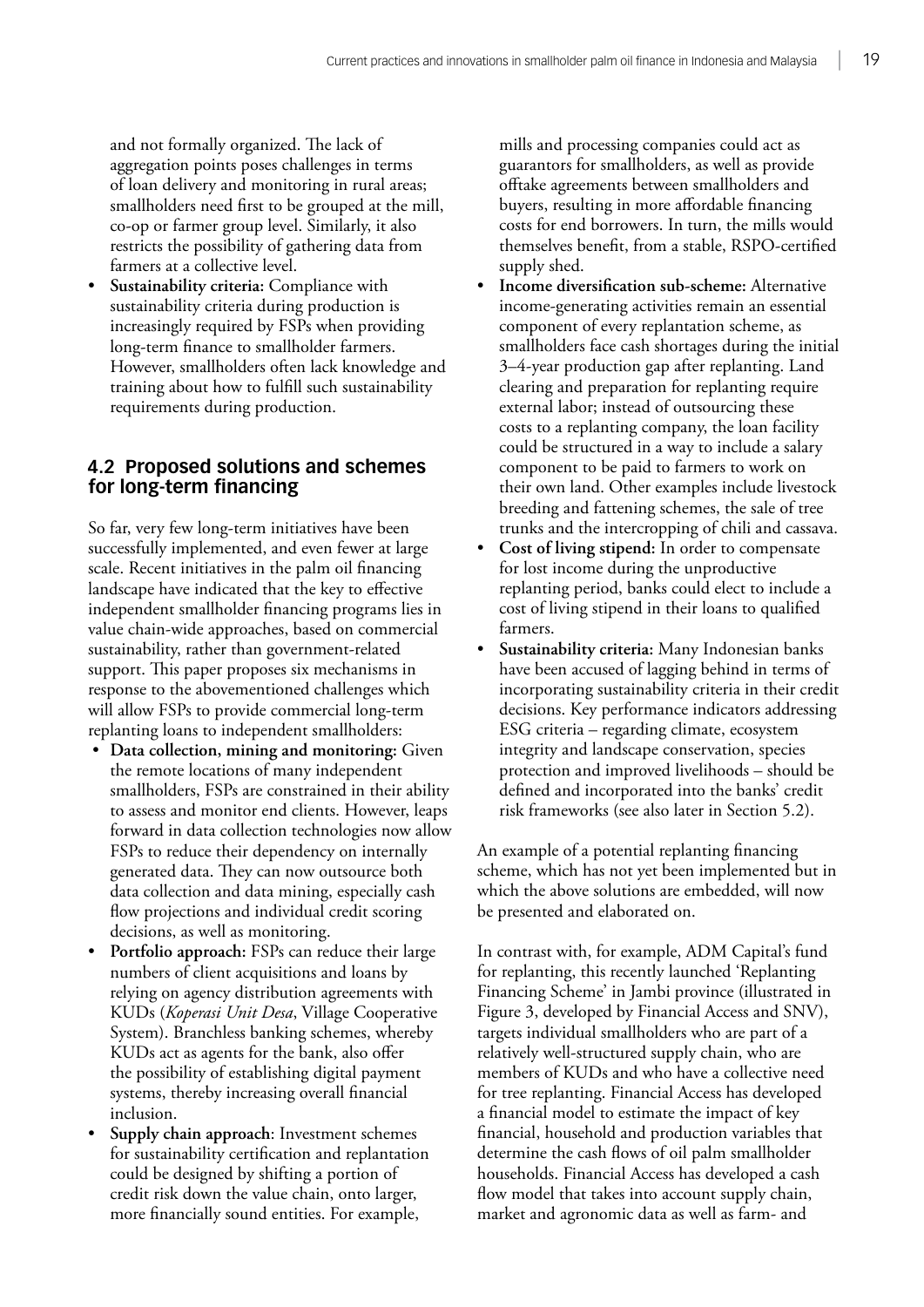

#### **Figure 3. Investment structure design of the 'Replanting Financing Scheme'.**

Source: Financial Access Consulting Services (2017). *Replanting Financing Scheme*, an unpublished internal document.

household-level data to estimate the financing need and potential repayment capabilities of each farmer. By means of statistical and scenario analysis, variables with the highest impact on cash flow are identified and ranked, which in turn represents the basis for the development of a non-historical credit scorecard. Assessments are based not only on the creditworthiness of the farmer, but also on environmental risks associated with replanting, for which data collected via satellite and drone imagery are used.

Once data has been collected and analyzed, farmers are segmented. The intention is to select cooperatives and farmers that are most attractive for commercial financing, as well as to select those that would most benefit from training and technical assistance. Based on this segmentation, Financial Access focuses on realizing financing for the most creditworthy farmers, and SNV focuses on providing technical assistance programs, specifically designed to meet the needs of farmers with the potential to become bankable over time. Financial Access will then present pre-qualified pools of fully assessed loan

applications to lenders (banks, impact investors, investment funds). The result is that lenders will be offered a large pool of processed loan applications with an attractive risk profile, saving them significant costs and risks. This is expected to result in financing for selected smallholder farmers at lower interest rates.

The technical assistance on offer is not limited to training and support to improve agricultural practices; it also includes interventions to create additional income streams for farmers during the replanting period. The costs of such interventions constitute a relatively small percentage of the replanting costs, and can therefore be mostly absorbed in the replanting loans. Alternatively, costof-living stipends can be included in the loans to ensure a minimum income for the farmer during the replanting period.

This financing scheme signifies a low-cost transformation of farmers' bankability, facilitating access to long-term capital, and offering investors and banks an attractive investment opportunity, at low cost and reduced risk.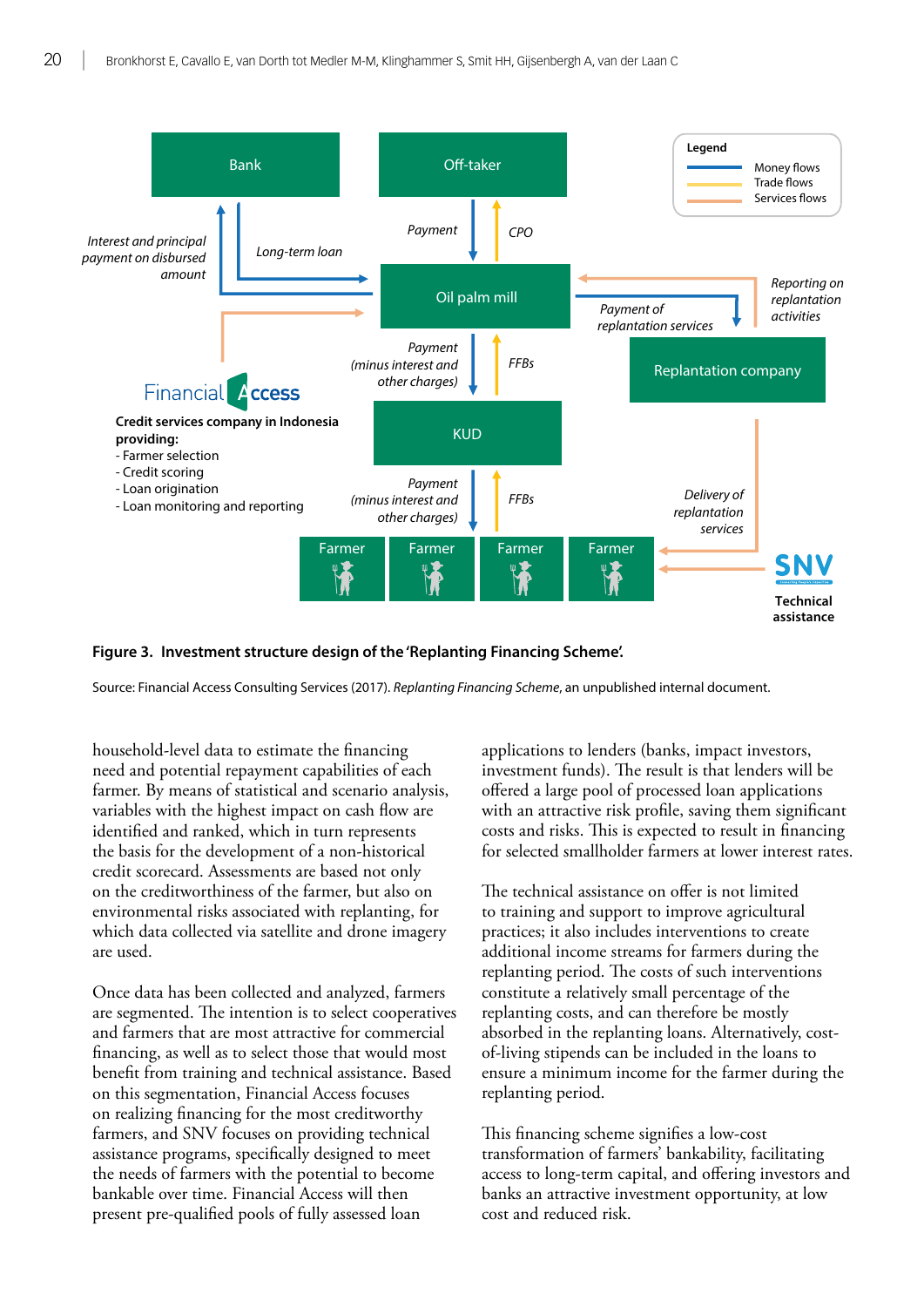### <span id="page-30-0"></span>**5 Conditions enabling innovative financing models to foster sustainable and inclusive development**

Bringing sustainable long-term finance to oil palm smallholders is a major challenge. Smallholders face difficulties in meeting the expected requirements of sustainable production, collateral and sufficient cash flow, while FSPs are constrained by the high risks involved in lending to smallholders. This section provides insight into the key conditions required in order to overcome these bottlenecks and create an enabling environment for sustainable oil palm investments.

#### **5.1 Support and incentives for smallholders to meet sustainability requirements**

Compliance with GAP, RSPO certification, nodeforestation, or other ESG criteria, is increasingly becoming a requirement of FSPs operating in the palm oil sector. By linking access to finance to sustainable operating practices, banks and investors can create strong incentives for companies and producers to take necessary action towards responsible production and sourcing (WWF 2015). However, smallholders often lack the knowledge and capital they need in order to meet these requirements. Adequate measures need to be in place to support smallholders to transition to sustainable production systems and demonstrate their compliance with the relevant criteria.

#### **5.1.1 Good Agricultural Practices**

Adherence to Good Agricultural Practices (GAP) is a minimum requirement for responsible investments in palm oil production. GAP typically covers agronomic practices related to fertilizer application, pest and disease management, selection of planting material, harvesting and transport; and helps to ensure acceptable standards of productivity, sustainability and quality (Dakulah and Othman 2015). Guaranteed access to technical assistance and training in GAP, as well as reliable

and affordable access to good quality inputs, are key conditions to support the uptake of GAP among smallholder farmers (Perez et al. 2016). Organizing farmers in functioning smallholder organizations is a prerequisite for delivering such support services (IFC 2013). Governments, companies, NGOs and well-functioning cooperatives have programs in place to provide technical assistance to oil palm smallholders, but the available resources and delivery mechanisms are often insufficient or ineffective (Molenaar et al. 2010). Where critical gaps exist, agreements need to be reached on who will be responsible for improving technical assistance, infrastructure, and input distribution networks; commitments also need to be secured towards funding the necessary investments.

#### **5.1.2 RSPO certification**

Although GAP can help to mitigate the social and environmental risks associated with oil palm cultivation, innovative financing schemes which aim to support truly sustainable and inclusive palm oil supply chains need to go beyond GAP requirements, and adopt more stringent ESG standards. RSPO (Round Table on Sustainable Palm Oil) certification is viewed by investors as the most influential initiative in promoting sustainability in the sector, and some have already incorporated RSPO certification into the terms and conditions of their investment loans to producers (WWF 2012a). Achieving certification requires skills in management, administration, quality control, marketing and service delivery; these skills are difficult for smallholders to develop without support. Likewise, the high costs associated with RSPO membership, training, certification and monitoring are beyond the financial means of most smallholders, and may prevent their participation in RSPO certification (Nagiah and Azmi 2012). Smallholder RSPO certification entails costs in the range of USD 1.19–34.66 per hectare (WWF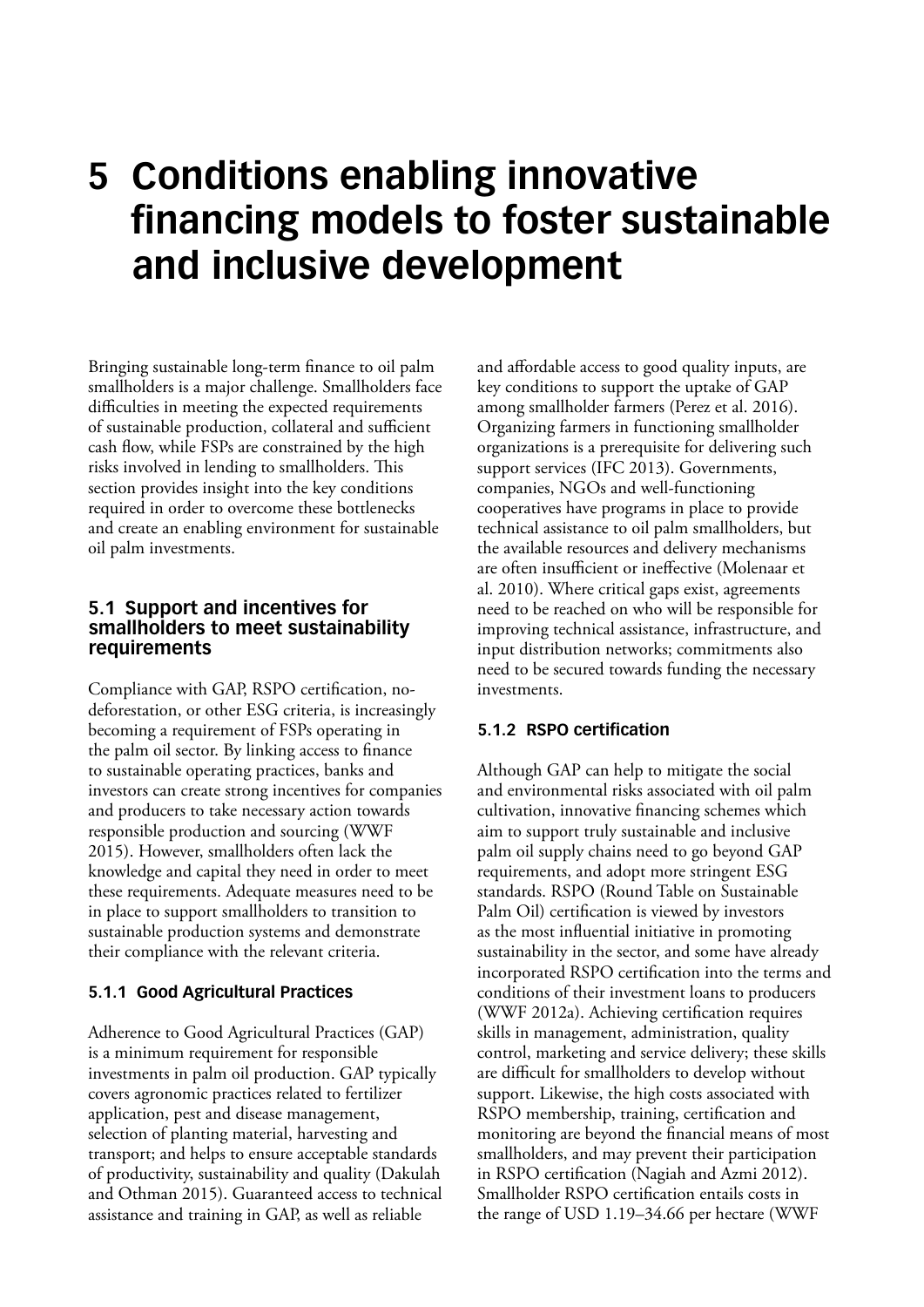2012b). Independent smallholders face additional challenges, as they need to organize themselves into formal groups and set up a group management system in order to meet certification requirements (IFC 2013). Imposing certification standards on smallholders, as a condition for access to finance, needs to be accompanied by adequate support mechanisms to address the identified barriers. Failure to do so will only reduce smallholders' ability to improve their production practices, thus excluding them from sustainable supply chains.

In recognition of these challenges, the RSPO set up the RSPO Smallholders Support Fund (RSSF) in 2013, to improve smallholders' access to RSPO certification, and thus promote sustainable agricultural practices and increase the production of Certified Sustainable Palm Oil (CSPO). The RSSF provides financial resources to cover the costs of smallholder certification projects. Funds are intended to support training, project management, environmental assessments, audits, and the establishment of a documentation system (Roundtable on Sustainable Palm Oil 2017) (see Box 3).

Alternatively, the costs of technical assistance, and additional efforts to comply with RSPO criteria, can be covered by a CPO mill or external service provider on a commercial basis (IFC 2013). Instead of imposing certification on lenders as a strict requirement for credit, banks can also give discounts on loans if producers commit to certification. This is already common in Malaysia, and is slowly gaining traction in Indonesia.

#### **5.1.3 Deforestation-free production**

Studies highlight that access to finance is positively associated with the likelihood of farmers expanding oil palm land (Alwarritzi et al. 2016). While oil palm expansion can help to enhance smallholder production and income, it is also a major driver of deforestation and greenhouse gas emissions (Broich et al. 2011a; Carlson et al. 2012b; Abood et al. 2014). It is estimated that during the period 1990–2005, approximately 60% of oil palm expansion in Malaysia was at the expense of forest cover (Abazue et al. 2015), with similar estimates found for Indonesia (Khor et al. 2015). To ensure that potential financing models are successful in fostering sustainable and inclusive palm oil supply chains, it is crucial that conditions are in place to prevent the undesired effect of deforestation. Although many certification schemes incorporate criteria which address forest conversion, certification alone may not be sufficient to ensure deforestation-free supply chains (Smit et al. 2015). Often additional conditions need to be in place, as outlined below.

• **Support for sustainable intensification:** It has been widely documented that oil palm smallholders in Indonesia underperform in terms of productivity (IFC 2013). Improving yields on existing plantations can reduce a farmer's need for more land, and hence avoid further encroachment into forested areas. In addition, higher yields will help increase smallholder cash flows and improve the return on investment. There is high potential to increase smallholder yields by implementing

#### **Box 3. The RSPO Smallholders Support Fund**

The RSPO Smallholders Support Fund (RSSF) is funded from 10% of the revenues generated from the sales of certified sustainable palm oil. The RSPO certified about 109,400 individual and schemed smallholders in their last reporting period (up to June 2016) (Roundtable on Sustainable Palm Oil 2017). Legal entities that have sufficient experience working with smallholders, and promoting the production of sustainable palm oil, can apply for the funding. Funding can be used to cover:

- The preparation costs associated with certification, including payments for BMP training, infrastructure, documentation systems, and organizational strengthening (through the Smallholder Certification Project).
- Certification audit costs, including 100% of the audit costs of all potential certification processes of independent smallholder groups (through the Smallholder Certification Audit Cost Project). Pre-audit assessments are not included.
- Costs for projects and initiatives other than the above, including the development of tools that help smallholders comply with RSPO certification (through the Smallholder Impact Project).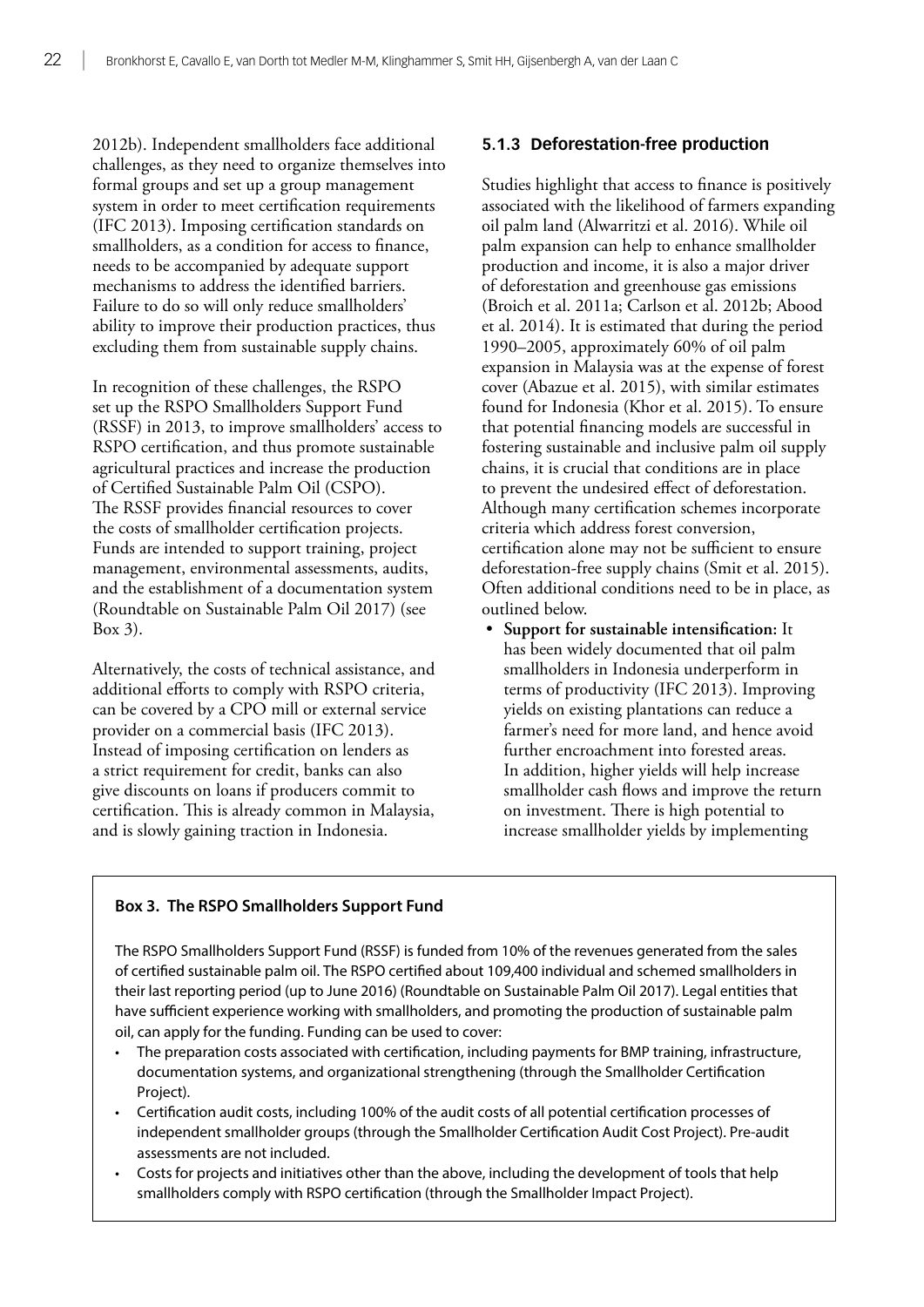<span id="page-32-0"></span>GAP and replanting aging plantations. Key areas in which smallholders often lack understanding are: efficient fertilizer and herbicide use; pruning and weeding rates; integrated pest management; and the use of high quality seeds (Soliman et al. 2016). It is estimated that training smallholders in better management practices could lead to a doubling in FFB productivity (Rainforest Alliance 2016).

- **Traceability and forest monitoring:** The implementation of a transparent traceability and forest monitoring system is another key element in ensuring that smallholders who receive credit adhere to no-deforestation standards. When implemented at the cooperative or mill level, such a system can help to detect changes in forest cover within a supply shed. The producers operating in that area can then be identified, and support and incentives can be provided to enhance the sustainability of their production practices, or steps can be taken to discontinue financing.
- **Effective landscape planning:** Although enhancing smallholder yields may reduce the need for expansion, it does not necessarily lead to more sustainable outcomes. By increasing the returns of oil palm cultivation, smallholders could be incentivized to further expand their landholdings to improve their economic status. For this reason, efforts to increase oil palm yields need to be coupled with effective landscape planning, as well as strict regulation and law enforcement (Daemeter Consulting 2015; Soliman et al. 2016). A thorough landscape analysis and area zonation can help to guide sustainable agricultural expansion to degraded lands, and avoid forest clearance in critical deforestation zones.

#### **5.2 Land tenure security**

A key bottleneck for smallholders trying to access formal credit is a lack of collateral resulting from their lack of secure land tenure. Traditionally, banks and other financial institutions in Indonesia require a land certificate (or collateral with equivalent stature) before considering whether or not they will provide finance to farmers or small enterprises. However, smallholder land tenure is a historically complex issue in Indonesia. In many regions, communal property rights exist; land ownership is recognized by other villagers without printed documentation. In some cases,

farmers can obtain a *Surat Keterangan Tanah* (land certificate) from the village head, but this has a lower legal status than a land title. In informal lending schemes, or for small loan amounts, such a document may be accepted, but it is usually not recognized as full collateral by formal FSPs. The process of obtaining formal land titles is often very complex and expensive for farmers (Molenaar et al. 2010). In an oil palm cultivation region of Sumatra, the process of checking the land, interviewing neighbors and other stakeholders, and issuing official documentation is manually carried out by official agents. This comes with average costs of USD 250–450 per land holding, costs which are borne entirely by the farmer (Landmapp, personal communication, 2016). As a consequence, many smallholders cannot access long-term replanting finance.

Governments can play a crucial role in resolving tenure issues by simplifying procedures and reducing the costs for smallholders to obtain land titles. The *Larasita* program has recently been launched by the Government of Indonesia to accelerate land registration by providing mobile certification units. NGOs and companies can also play their part, by providing the necessary funds or conducting land mapping exercises. Smallholders with formal land titles will not only have better access to long-term financing, they will also be better protected against land grabbing or land conflicts connected to inheritance. Efforts to enhance the formalization of land titles can be complemented by the development of new mechanisms in the financial sector which allow farmers to lend against crops in the ground. In addition, FSPs can be encouraged to accept a more flexible range of collateral, and offer repayment terms that meet smallholder needs (Molenaar et al. 2010).

#### **5.3 Market linkages between smallholders and mills**

The price farmers receive for their FFBs is one of the most important determinants of oil palm smallholder incomes, and therefore is a key factor in their cash flows. In Indonesia, the regulated FFB price is set by provincial governments, based on an official formula linked to average CPO prices on global markets. FFB prices are usually reported over the radio and published on regional government websites, but these websites are not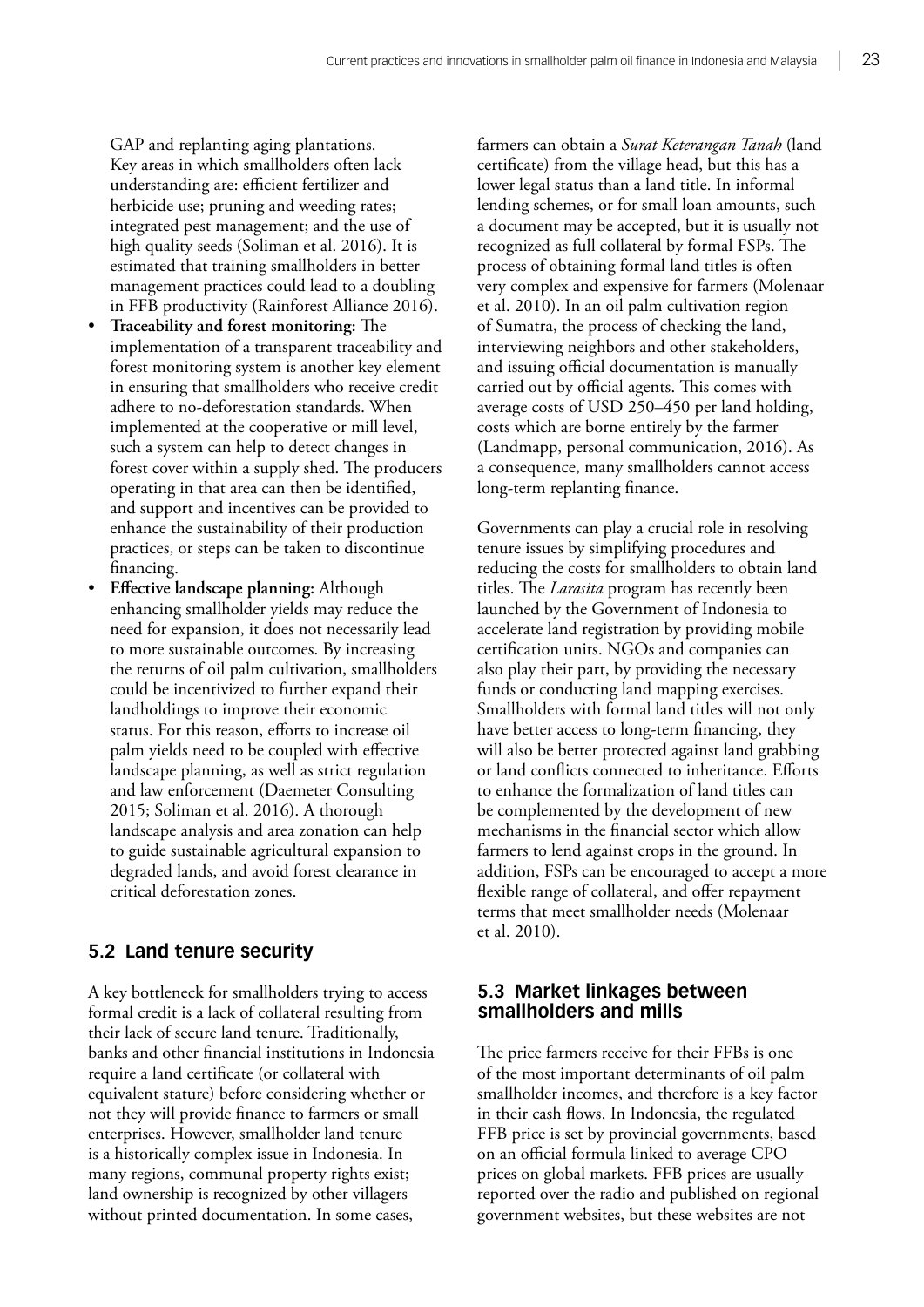always up to date or easily accessible for farmers. As a result, many smallholders have limited knowledge of the set price, placing them in a weak position to negotiate chains (Daemeter Consulting 2015).

The government price is set pre-transaction costs. The net price received by farmers can be much lower and depends on various factors, in particular, FFB quality, which is determined during a grading process at the mill. An extensive study by IFC (IFC 2013) found that smallholders in Indonesia have limited awareness of these quality standards, the quality of their own FFBs, or how this might influence prices. In general, there was no direct communication with the mill on these aspects. Transparency in the grading process and in the calculation of FFB prices would provide greater incentives for smallholders to invest in improvements to their FFB quality, which would see them receiving a higher price for their produce. This would require short lines of communication between smallholders and CPO mills, as well as periodic and timely disclosure of the necessary information. One possible way to organize this would be to have regular meetings with smallholders to discuss price and quality issues.

The net FFB price received by farmers also depends on a critical step in the value chain between the farm and the CPO mill. The IFC study reports that smallholders who sell directly to a mill or to a cooperative receive higher prices for their FFBs than those who sell to traders (IFC 2013). Independent smallholders typically depend on traders to purchase and transport their FFBs to a CPO mill before the fruits over-ripen. Ideally FFBs need to be processed within 24–48 hours post-harvest. This poses supply chain challenges, particularly for smallholders in remote areas, where long distances to the nearest mill, poor quality roads and long waiting lines at the mill gates can cause significant delays in fruit delivery. Traders often operate territorially, creating a monopoly position in which smallholders are forced to accept low prices to ensure their FFBs are processed in time (Rainforest Alliance 2016). The average price tied smallholders receive for their FFBs when selling to a cooperative can be up to 33% higher than the price received by independent smallholders who sell to traders (Rainforest Alliance 2016). This shows that there is a high potential for increasing independent farmers' income from FFB sales by improving their market access. Promising strategies for creating direct links between smallholders and CPO mills are included in Box 4.

#### **Box 4. Independent mills and mini-mills – the way forward?**

For independent oil palm smallholders, it is often difficult to get direct access to a mill. One strategy to increase the offset possibilities for independent smallholders would be to allow the establishment of **independent mills** that do not own plantation land. Increased competition between mills would enhance their accessibility and potentially result in better prices, although this also depends on the availability of the crop and the extent to which a mill encourages the building of a supply chain relationship. Depending on the negotiation position of the smallholder, prices may continue to be dictated by the mills. The establishment of independent mills does not resolve the need to involve third-party transportation either, another aspect resulting in farmers receiving a lower price. Regardless, increasing competition in the processing market would change the incentive structure, and motivate mills to develop stronger, more constructive relationships with smallholders.

As smallholders are unable to source and process FFBs themselves, they cannot themselves be competition to mills on the CPO market. Few smallholders have been able to establish their own mill due to the high costs involved (USD 30 million). '**Mini-mills**', requiring an investment of USD 2 million, are an exception and could be established by well-organized cooperatives. An advantage of setting up mini-mills is that once cooperatives succeed in entering the CPO market, companies can invest in smallholder support to improve plantation efficiency, in order to secure supply. In addition, constructing mini-mills that can undertake the first stage of processing, fruit digestion, will lead to efficiency gains in processing and logistics. Conversely, the introduction of mini-mills also entails significant social and environmental risks. Developing the necessary infrastructure and capacity to monitor effluents and prevent environmental pollution (e.g. retention ponds) will likely be a challenge. Additionally, failure of a mini-mill project due to mismanagement or external factors could result in high social and economic costs for the smallholder organization and its members (Molenaar et al. 2010).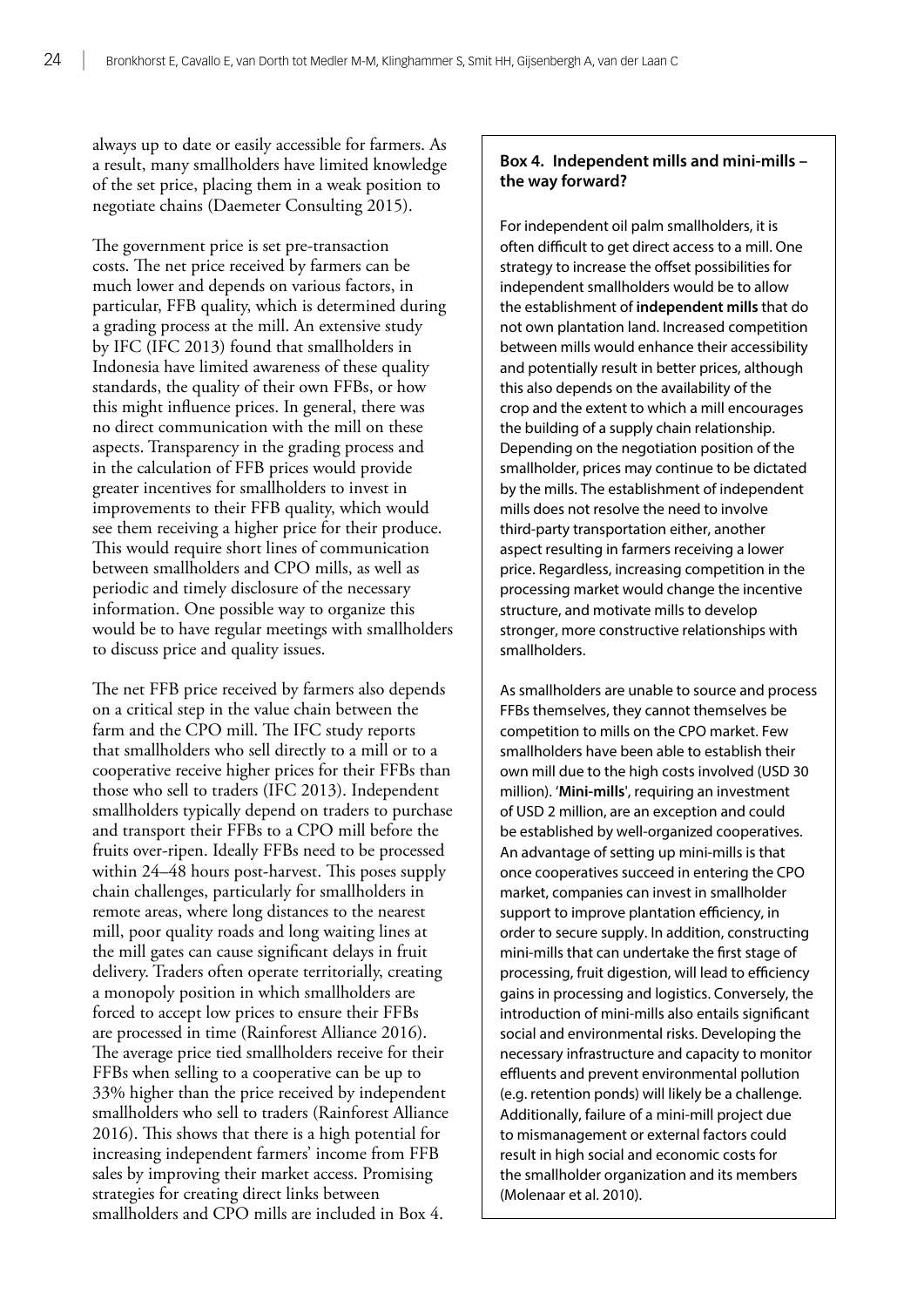#### <span id="page-34-0"></span>**5.4 Supporting FSPs to assess and manage risks**

Despite strong demand for replanting loans from smallholder oil palm farmers in Indonesia and Malaysia, the financial market largely fails to meet this need, due to FSPs' lack of understanding of smallholder financing needs, as well as perceived high credit risks and operational costs. Access to farm-level financial and production data is needed to assess the bankability of farmers, understand credit risks, and support lending decisions. However, such data are not always systematically recorded, and adequate mechanisms for analyzing the data are often lacking. To overcome this bottleneck, tailored mechanisms need to be put in place to support FSPs in efficient large-scale collection and analysis of smallholder farm data.

Financial Access has developed a Credit Risk Scoring tool which estimates the impact of 25 financial, household and production variables on smallholder cashflows. It determines shortand long-term financing needs, and provides insight into future capacity to repay loans under a replanting scenario. The outcomes allow FSPs to better understand risks, and select the best performing farmers with the lowest credit risks. These bankable farmers can then be packaged into portfolios, enabling financial institutions to provide loans at scale and offer more affordable wholesale interest rates.

#### **5.5 Enabling strong and effective smallholder organizations**

Another key way to improve oil palm smallholders' prospects of being able to access long-term finance, is to aggregate them into strong and effective smallholder organizations. This can be done by strengthening existing cooperatives, or supporting farmers to set up new structures and management systems. Well-functioning cooperatives can play a crucial role in enhancing smallholder incomes and livelihoods, by providing their members with the necessary support and incentives to increase their productivity, access profitable markets and achieve certification. The cooperative unit provides the economies of scale required to negotiate better

prices for inputs and outputs, make investments in infrastructure, or in some cases, establish postharvest processing plants to enable value addition. Additionally, effective cooperatives enable efficient provision of technical assistance, as well as the establishment of group certification systems (Molenaar et al. 2010; IFC 2013). To enable access to finance, cooperatives can serve as intermediaries between smallholders and FSPs, and play a role in managing finance distribution schemes and monitoring loans.

Despite the significant potential for cooperatives to contribute to smallholder development, in reality many palm oil cooperatives in Indonesia are weak and dysfunctional, failing to perform these tasks. Corruption, mismanagement, weak leadership, lack of funds, limited administrative capacity and political interests have often resulted in internal conflicts, and reduced institutional trust amongst their member farmers and business partners. As member farmers lose confidence in the cooperative, they tend to leave or become dormant rather than attempt to lobby the management for change. The underlying causes of these issues are complex, but include limited checks and balances in the cooperative structure, and a lack of guidance and support for cooperative members and leaders (Molenaar et al. 2010).

Tailored support mechanisms need to be put in place to build and strengthen palm oil cooperatives, and address the identified issues. Reforms at management level may also be required to increase transparency and accountability, restore trust among members and increase member participation. Specialized management skills training needs to be provided, particularly on effective leadership and collective financial and organizational management. To support access to certification, internal control systems need to be set up, to teach farmers about the principles and criteria of the certification schemes, prepare them for the auditing process and monitor compliance. Additionally, support can be provided for setting up loan distribution and monitoring schemes. Governments, mills, NGOs and FSPs can all play a role in providing technical assistance or funds towards cooperative development.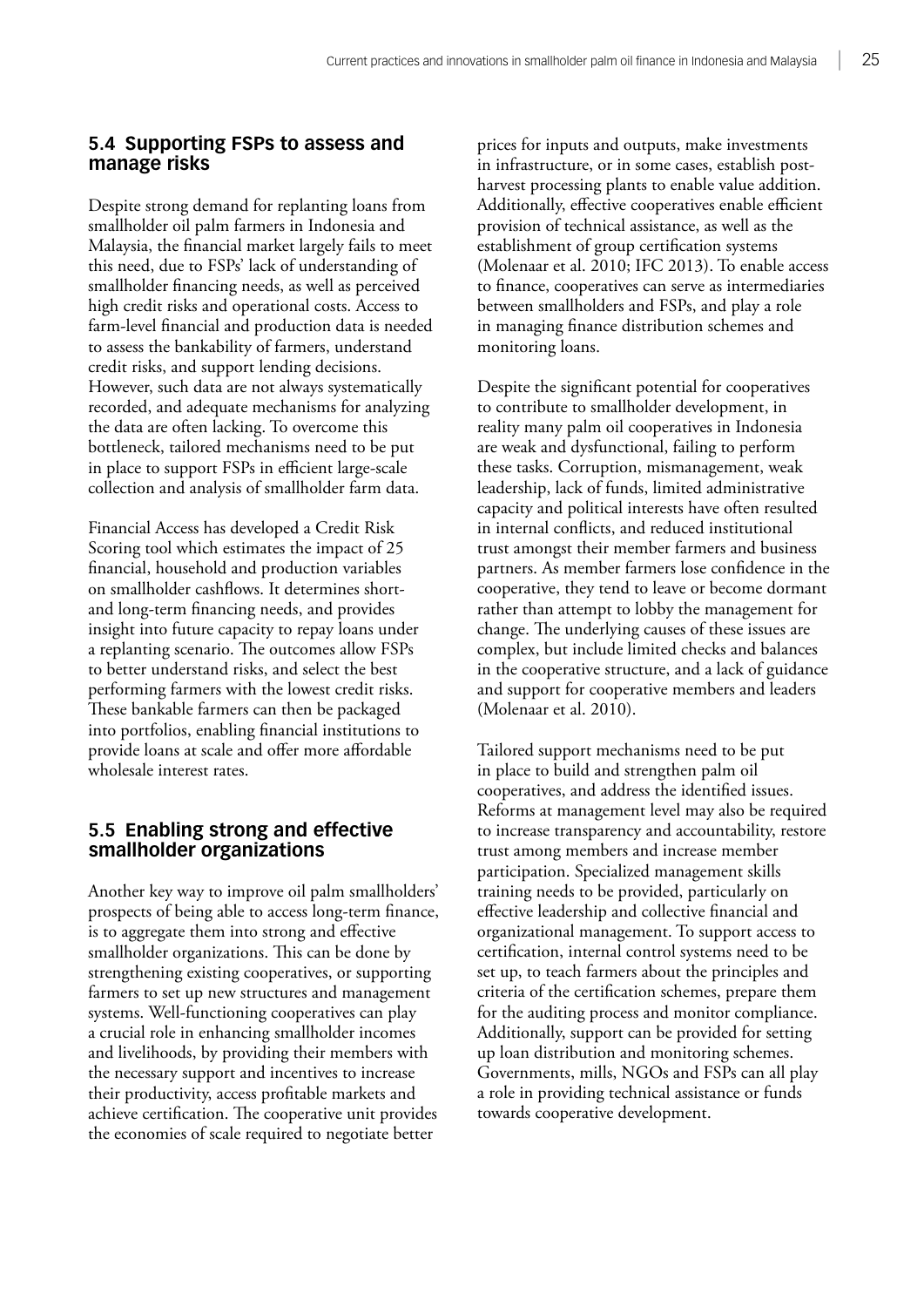### <span id="page-35-0"></span>**6 Conclusion**

Smallholders systemically lack access to longterm finance, due to limited collateral, the high operational costs faced by lenders, and insufficient financial (and other) data for lenders to make well-informed credit decisions on smallholders' creditworthiness. Most of the innovative financing schemes presented in this paper have addressed these issues, but they have been developed or launched recently and at limited scale. It is therefore too early to determine which models are the most successful and determine potential 'best practice' for replication and scaling up, in order to reach the hundreds of thousands of independent smallholders in need of long-term financing. Banks have not yet addressed the challenges they face in a systemic manner, which continues to make smallholder farmers an unattractive target as a priority business segment.

The urgent need for oil palm replanting will largely determine what long-term financing to smallholders looks like over the coming years. With the exception of Mandiri Bank, which is interested in financing smallholder replanting via KUR financing, most Indonesian banks do not yet have the capacity and capabilities to meet this large and growing demand for smallholder loans. The Indonesian Government has taken a number of steps to support replanting and provide financing, for example with the creation of the CPO Fund, providing replanting loans to farmers. However, the required scale of financing necessitates a much more integrated, programmatic approach, involving national and provincial government, the financial sector, farmer organizations, mills and all other stakeholders in the palm oil supply chain. Without active, large-scale support from the government, involving interest rate subsidies, loan guarantees, taxation and other measures, it is unlikely that the financial sector will be sufficiently incentivized and able to expand and scale up lending to smallholders, thus bridging this growing financing gap. Although the oil palm sector differs greatly between the two countries, the Indonesian Government could also learn from Malaysia. The Malaysian Government identified long-term financing as a key constraint for smallholder farmers early on, and as a result now has a number of successfully established, large, governmentsupported financing and grant schemes accessible to smallholders seeking long-term finance for expansion and replanting.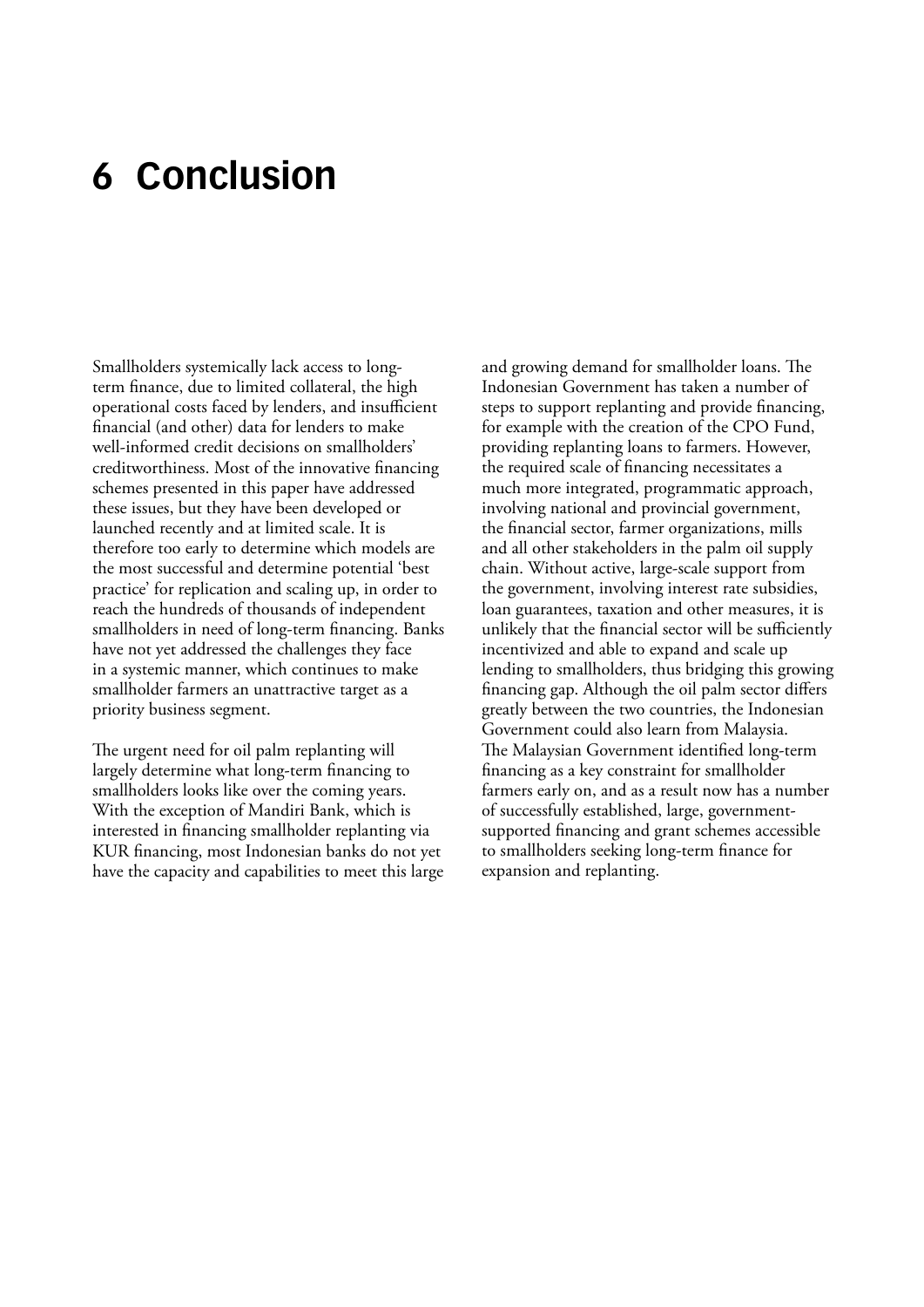### <span id="page-36-0"></span>**References**

- Abazue CM, Er AC, Ferdous Alam ASA and Begum H. 2015. Oil palm smallholders and its sustainability practices in Malaysia, *Mediterranean Journal of Social Sciences* 6(6):482–8.
- Aidenvironment. 2017. *Nordic investments in banks financing Indonesian palm oil*. Report. Bogor, Indonesia: Aidenvironment.
- Alwarritzi W, Nanseki T and Chomei Y. 2016. Impact of oil palm expansion on farmers' crop income and poverty reduction in Indonesia: An application of propensity score matching. *Journal of Agricultural Science* 8(1):119–131.
- Bank BRI. 2016. *Board of Directors report*. Jakarta, Indonesia: BRI. Accessed 1 July 2017. [http://](http://bri.co.id/assets/files/E.3.20-1.PDF) [bri.co.id/assets/files/E.3.20–1.PDF](http://bri.co.id/assets/files/E.3.20-1.PDF)
- Bank Indonesia. 2014. *Bank Indonesia Regulation Number 16/21/PBI/2014.* Jakarta, Indonesia: Bank Indonesia.
- Bank Mandiri. 2017. *KPEN-RP product description*. Jakarta, Indonesia: Mandiri. Accessed 1 July 2017. [http://www.bankmandiri.co.id/article/](http://www.bankmandiri.co.id/article/umkm-bb-kpenrp.aspx) [umkm-bb-kpenrp.aspx#](http://www.bankmandiri.co.id/article/umkm-bb-kpenrp.aspx)
- Bissonnette J and De Koninck R. 2015. *Large plantations versus smallholdings in Southeast Asia: Historical and contemporary trends*. Conference paper No. 12. Chiang Mai University, Thailand.
- Budidarsono S, Susanti A and Zoomers A. 2013. Oil palm plantations in Indonesia: The implications for migration, settlement/resettlement and local economic development *in* Fang Z ed. *Biofuels – Economy, Environment and Sustainability*. Rijeka, Croatia: InTech. Chapter 6:173–193. doi:10.5772/53586
- Casson A. 2000. *The hesitant boom: Indonesia's oil palm sub-sector in an era of economic crisis and political change*. Occasional paper No. 29. Bogor, Indonesia: CIFOR.
- Casson A, Muliastra YIKD and Obidzinski K. 2014. *Large-scale plantations, bioenergy developments and land use change in Indonesia*. Working paper No. 170. Bogor, Indonesia: CIFOR.
- CNN Indonesia. 2017. *Bank Mandiri lirik kucuri replanting kelapa sawit dengan KUR*. Jakarta, Indonesia: CNN. Accessed 1 July 2017. https://www.cnnindonesia.com/eko nomi/20170309140218-78-198993/bankmandiri-lirik-kucuri-replanting-kelapa-sawitdengan-kur/
- Convergence Finance. 2017. *Design of financing facility for renewable energy and smallholder livelihood projects in Indonesia*. Toronto, Canada: Convergence Finance. Accessed 1 May 2017. [https://](https://convergence.finance/design-funding/grantee-detail/4tr12V8QDYwEceYuemE2Im) [convergence.finance/design-funding/grantee](https://convergence.finance/design-funding/grantee-detail/4tr12V8QDYwEceYuemE2Im)[detail/4tr12V8QDYwEceYuemE2Im](https://convergence.finance/design-funding/grantee-detail/4tr12V8QDYwEceYuemE2Im)
- Cooke FM, Toh SM and Vaz J. 2011. *Making an informed choice: A review of oil palm partnerships in Sabah and Sarawak, East Malaysia*. Report. London, UK: IIED (International Institute for Environment and Development).
- Corley RHV and Tinker PBH. 2003. *The Oil Palm*, 4th ed. Oxford, UK: Blackwell Publishing.
- Cramb RA. 2007. *Reinventing dualism: Policy narratives and modes of oil palm expansion in Sarawak*. Presented paper. Conference of Canadian Council of Southeast Asian Studies, 19–21 October 2007. Quebec City: Laval University.
- Cramb RA and McCarthy JF. 2016. *The oil palm complex: Smallholders, agribusiness and the state in Indonesia and Malaysia*. Singapore: NUS (National University of Singapore) Press.
- Daemeter Consulting. 2015. *Indonesian oil palm smallholder farmers: A typology of organizational models, needs, and investment opportunities*. Bogor, Indonesia: Daemeter Consulting.
- Dakulah A and Othman N. 2015. Principle component analysis on good agriculture practices among oil palm smallholders in Pontian Johor. *Research Journal of Agriculture and Biological Sciences* 11(2):1–6 (Special 2015).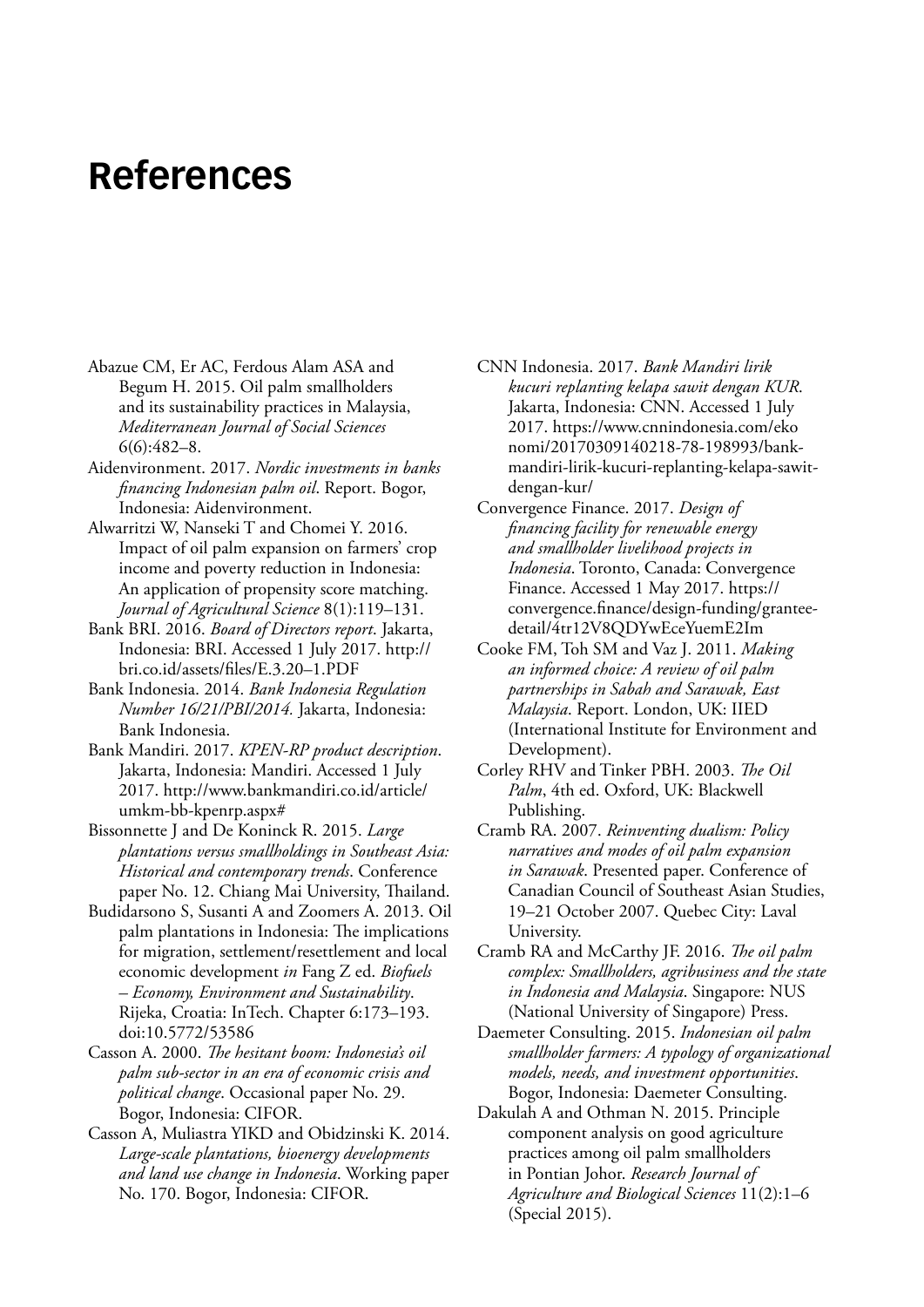Directorate General of Estate Crops. 2015. *Tree Crop Estate Statistics of Indonesia 2014–2016*. Jakarta, Indonesia: Directorate General of Estate Crops.

EcoAgriculture Partners. 2013. *Defining integrated landscape management for policy makers*. Policy Focus No. 10. Washington, DC: EcoAgriculture.

Elmhirst R. 2000. A Javanese diaspora? Gender and identity politics in Indonesia's transmigration resettlement program. *Women's Studies International Forum* 23(4):487–500.

Feintrenie L. 2013. *Oil Palm Business Models*. 4e Conférence Internationale Biocarburants et Bioénergies. 2ie, CIRAD, 21–23 November 2013. Ouagadougou, Burkina Faso: Ministère des Mines et de l'Énergie.

[FAOSTAT] Food and Agriculture Organization of the United Nations Data. 2016. Rome, Italy: FAO. Accessed 12 June 2017. [http://faostat3.](http://faostat3.fao.org/home/E) [fao.org/home/E.](http://faostat3.fao.org/home/E)

Fearnside PM. 1997. Transmigration in Indonesia: Lessons from its environmental and social impacts. *Environmental Management* 21(4):553–570.

Gerber JF. 2011. Conflicts over industrial tree plantations in the South: Who, how and why? *Global Environmental Change* 21:165–176. doi:10.1016/j.gloenvcha.2010.09.005

Golden Agri. 2016. *Smallholder farmers and innovative financing*. Singapore: Golden Agri. Accessed 1 May 2017. [https://goldenagri.](https://goldenagri.com.sg/id/smallholder-farmers-innovative-financing/) [com.sg/id/smallholder-farmers-innovative](https://goldenagri.com.sg/id/smallholder-farmers-innovative-financing/)[financing/](https://goldenagri.com.sg/id/smallholder-farmers-innovative-financing/)

Humphrey J and Schmitz H. 2000. *Governance and upgrading: Linking industrial cluster and global value chain research*. IDS Working Paper 120. Brighton, Sussex: Institute of Development Studies.

[IDH] The Sustainable Trade Initiative. 2017. *Empowering smallholder farmers through value chain integration*. Utrecht, The Netherlands: IDH Trade. Accessed 1 June 2017. https://www.idhsustainabletrade.com/ uploaded/2017/04/Empowering-Smallholder-Farmers-Through-Value-Chain-Integration.pdf

[IFC] International Finance Corporation. 2013. *Diagnostic survey of oil palm smallholders in Indonesia: Developing a better understanding of their performance and potential*. Report. Washington, DC, USA: IFC.

InterCAFE. 2017. *The formal and informal finance in the palm oil sector: Barriers and potential to support the uptake of sustainable practices* 

*by smallholders*. Report. Bogor, Indonesia: CIFOR.

[ITPC Busan] Indonesian Trade Promotion Center Busan. 2016. *History of palm oil*. Busan, South Korea: ITPC Busan. Accessed 1 June 2017. http://itpc-busan.kr/2016/02/13/historypalm-oil/

Khor Y, Saravanamuttu J and Augustin D. 2015. *The Felda case study*. Consulting study No. 12. Oxford: LMC International Ltd.

King WT. 2005. *Community participation in Felcra oil palm plantation: A case study of Kampung Pinang Kota Samarahan division*. Master's thesis of Faculty of Social Sciences. p7. Sarawak, Malaysia: University Malaysia.

Larson DF. 1996. *Indonesia's palm oil subsector*. Policy research working paper No. 1654. Washington, DC: The World Bank (International Economics Department, Commodity Policy and Analysis Unit).

Mahat S. 2012. *The palm oil industry from the perspective of sustainable development: A case study of Malaysian palm oil industry.* Master's thesis of Graduate School of Asia Pacific Studies. Beppu, Japan: Ritsumeikan Asia Pacific University Japan.

Malaysia Gazette. 2017. Kuala Lumpur: Malaysia Gazette. *Additional RM510 million for oil palm smallholders – Najib*. Accessed 1 July 2017. http://malaysiagazette.com/v2/ en/2017/05/18/additional-rm510-million-oilpalm-smallholders-najib/

McCarthy JF. 2010. Processes of inclusion and adverse incorporation: Oil palm and agrarian change in Sumatra, Indonesia. *Journal of Peasant Studies* 37(4):821–850. DOI: 10.1080/03066150.2010.512460.

McCarthy JF and Cramb RA. 2008. *Policy narratives, landholder engagement, and oil palm expansion on the Malaysian and Indonesian frontiers*. Presented paper. Annual Meeting of the Association of American Geographers, San Francisco, 17–21 April 2007.

Ministry of Agriculture. 2007. *Decree No. 26/2007*. Jakarta, Indonesia.

Ministry of Forestry and Estate Crops. 1999. *Decree No. 107/Kpts-II/1999*. Jakarta, Indonesia.

Molenaar JW, Orth M, Lord S, Meekers P, Taylor C, Hanu MDA, Elson D and Ginting L. 2010. *Analysis of the Agronomic and Institutional Constraints to Smallholder Yield Improvement in Indonesia*. Report. Amsterdam, The Netherlands: Aidenvironment.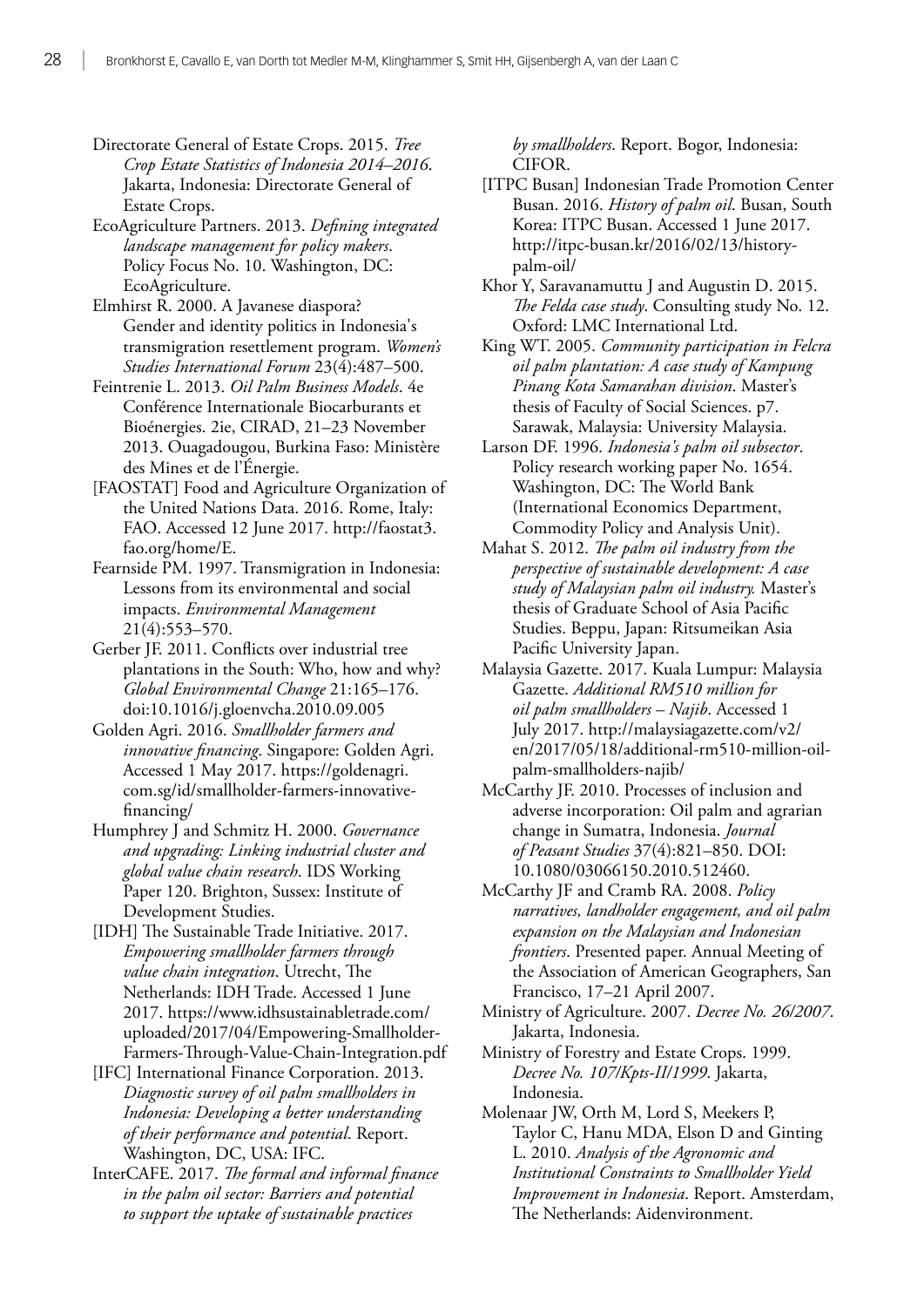- [MPOB] Malaysian Palm Oil Board. 2016. *Oil palm planted area 2016*. Kajang, Malaysia: MPOB. Accessed 1 July 2017. http://bepi. mpob.gov.my/index.php/en/statistics/ area/176-area-2016/790-oil-palm-plantedarea-as-at-dec-2016.html
- Musim Mas. 2007. *Musim Mas IFC Independent Smallholder Project.* Singapore: Musim Mas. Accessed 1 May 2017. [http://www.](http://www.musimmas.com/sustainability/musim-mas-ifc-independent-smallholder-project) [musimmas.com/sustainability/musim-mas-ifc](http://www.musimmas.com/sustainability/musim-mas-ifc-independent-smallholder-project)[independent-smallholder-project](http://www.musimmas.com/sustainability/musim-mas-ifc-independent-smallholder-project)
- Nagiah C and Azmi R. 2012. A review of smallholder oil palm production: Challenges and opportunities for enhancing sustainability – a Malaysian perspective. *Journal of Oil Palm and The Environment* 3:114–120.
- Oxfam. 2014. *Fair company–community partnerships in palm oil development*. Discussion Paper. Oxford: Oxfam.
- Pacheco P. 2012. *Oil palm in Indonesia linked to trade and investment: Implications for forests.* Bogor, Indonesia: CIFOR. Accessed 1 May 2017. [http://www.cifor.org/ard/documents/](http://www.cifor.org/ard/documents/background/day3.pdf) [background/day3.pdf](http://www.cifor.org/ard/documents/background/day3.pdf)
- [PEMANDU] Unit Pengurusan Prestasi Dan Pelaksanaan. 2011. *Accelerating replanting of oil palm*. Malaysia: PEMANDU. Accessed 1 May 2017. http://etp.pemandu.gov.my/8\_ March\_2011-@-accelerating\_Replanting\_of\_ Oil\_Palm.aspx#sthash.rC47JLHO.dpuf
- [PEMANDU] Unit Pengurusan Prestasi Dan Pelaksanaan. 2010. Deepening Malaysia's Palm Oil Advantage *in* PEMANDU *Economic Transformation Programme: A roadmap for Malaysia.* Chapter 9. Malaysia: PEMANDU.
- Perez N, Van Gelder JW, Smit H, Pacheco P and Gnych S. 2016. *How can the financial services sector strengthen the sustainability and inclusivity of smallholder farming in the supply of global commodity crops? Exploring the challenges facing the Indonesian oil palm sector and learning lessons from around the world*. Presentation, White Paper, 6 June 2016, Royal Society London. London, UK: Global Landscape Forum.
- PISAgro. 2016. *Palm revitalization for smallholders is no longer just a story.* Accessed July 2017. http://www.pisagro.org/news/43/palmrevitalization-for-smallholders-is-no-longerjust-a-story.
- Poku Kwasi. 2002. *Small-scale palm oil processing in Africa*. Agricultural Services Bulletin No. 148. Rome: FAO (Food and Agricultural Organization of the United Nations).
- Profundo. 2017. Towards responsible and inclusive financing of palm oil sector *in The role of finance in integrating oil palm smallholders into sustainable supply chains project.* Bogor, Indonesia: CIFOR.
- Profundo. 2012. *Initiating coverage oil palm plantation.* Kuala Lumpur, Malaysia: Felda Global Ventures Holdings.
- [Rabo International Advisory](https://www.agrifinfacility.org/event/webinar-financing-renovation-and-rehabilitation-tree-crops-lessons-rabo-international-advisory) Services B.V. 2016a. *Rehabilitation and renovation of crop trees in cocoa, coffee and palm oil*. Final report. Utrecht, The Netherlands: Rabo International Advisory Services.
- [Rabo International Advisory](https://www.agrifinfacility.org/event/webinar-financing-renovation-and-rehabilitation-tree-crops-lessons-rabo-international-advisory) Services B.V. 2016b. *Lessons learned from study on successful renovation and rehabilitation schemes of tree crop smallholders*. AgriFin webinar. Utrecht, The Netherlands: Rabo International Advisory Services.
- Rainforest Alliance. 2016. *Smallholder palm oil financing in Indonesia: Needs and opportunities for sustainable finance intervention.* New York: Rainforest Alliance.
- Reuters. 2009. *Timeline: Slaves, colonials, weevils: Palm oil's historic rise*. London, UK: Reuters. Accessed 1 July 2017. [https://www.reuters.](https://www.reuters.com/article/us-indonesia-forest-palm-timeline-sb-idUSTRE58M01I20090923) [com/article/us-indonesia-forest-palm-timeline](https://www.reuters.com/article/us-indonesia-forest-palm-timeline-sb-idUSTRE58M01I20090923)[sb-idUSTRE58M01I20090923/](https://www.reuters.com/article/us-indonesia-forest-palm-timeline-sb-idUSTRE58M01I20090923)
- Rist L, Feintrenie L and Levang P. 2010. The livelihood impacts of oil palm: Smallholders in Indonesia. *Biodiversity and Conservation* 19:1009–1024. doi:10.1007/s10531-010- 9815-z
- Roundtable on Sustainable Palm Oil. 2017. *RSPO Smallholders Support Fund (RSSF)*. Jakarta, Indonesia: RSPO. Accessed 1 May 2017. https://www.rspo.org/smallholders/rsposmallholders-support-fund
- Sanders J. 1982. Palm oil production on the Gold Coast in aftermath of slave trade: Case study of the Dante. *The International Journal of African Historical Studies* 15(1):49–63.
- Simeh A and Ahmad T. 2001. *The case study on the Malaysian palm oil*. Bangkok, Thailand: United Nations Conference on Trade and Development.
- Smit H, McNally R and Gijsenbergh A. 2015. *Implementing deforestation-free supply chains – certification and beyond*. The Hague, The Netherlands: SNV (Netherlands Development Organisation).
- Soliman T, Lim FKS, Lee JSH and Carrasco LR. 2016*.* Closing oil palm yield gaps among Indonesian smallholders through industry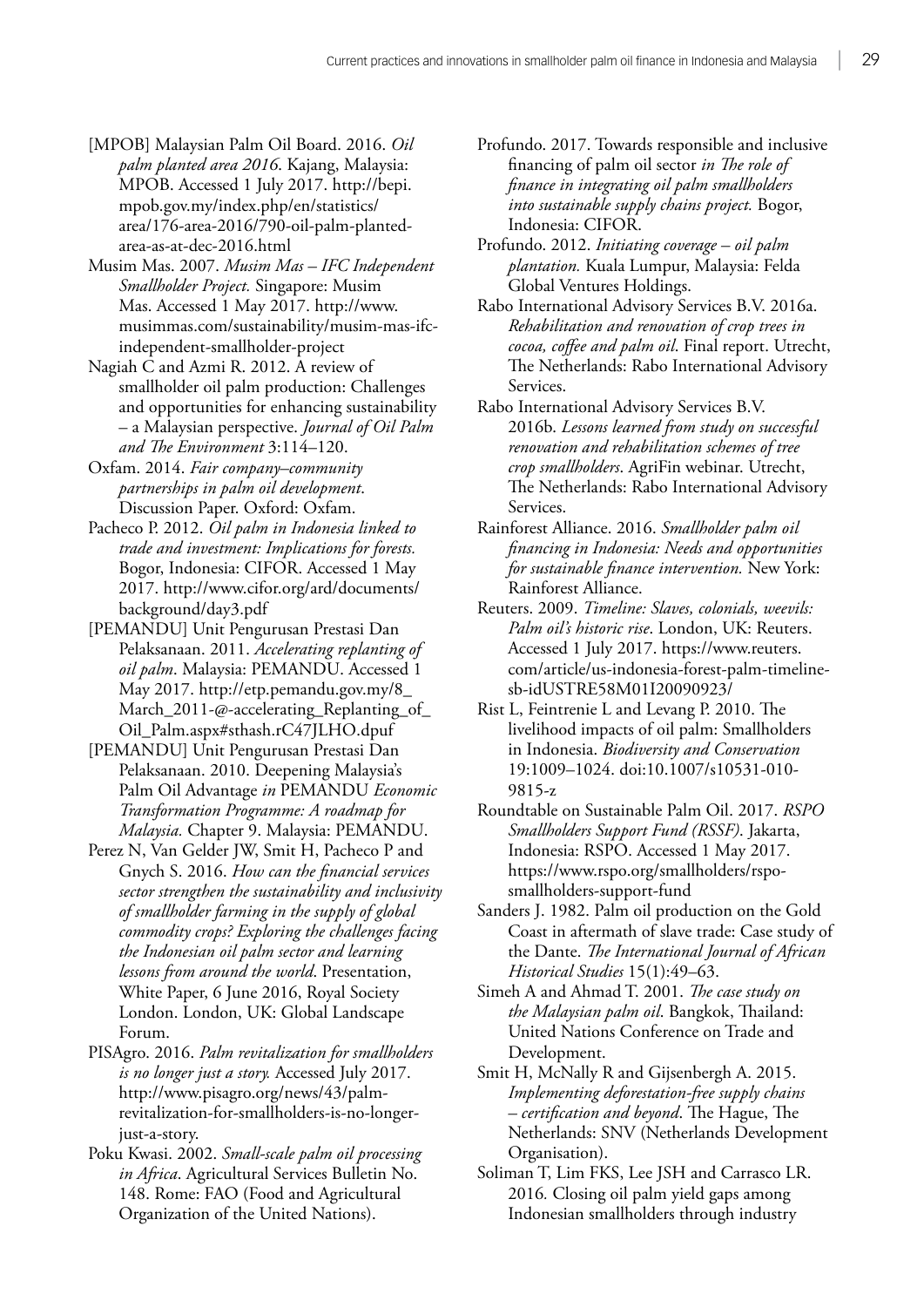schemes, pruning, weeding and improved seeds. *Royal Society Open Science* 3:160–292.

- Stoler AL. 1985. *Capitalism and Confrontation in Sumatra's Plantation Belt, 1870–1979*. London, UK: Yale University Press.
- The Jakarta Post, 10 March 2017. *Palm oil industry wants inclusive scheme*. Jakarta, Indonesia: The Jakarta Post. Accessed 1 July 2017. http:// www.thejakartapost.com/news/2017/03/10/ palm-oil-industry-wants-inclusive-scheme.html
- The Star, 18 May 2017. *Najib announces RM510mil allocation for oil palm smallholders*. Malaysia: The Star. Accessed 1 May 2017. [http://www.thestar.com.my/news/](http://www.thestar.com.my/news/nation/2017/05/18/najib-announces-rm510mil-allocation-for-oil-palm-smallholders/#sICv3FTT0i2ZBk34.99) [nation/2017/05/18/najib-announces](http://www.thestar.com.my/news/nation/2017/05/18/najib-announces-rm510mil-allocation-for-oil-palm-smallholders/#sICv3FTT0i2ZBk34.99)[rm510mil-allocation-for-oil-palm-smallholders](http://www.thestar.com.my/news/nation/2017/05/18/najib-announces-rm510mil-allocation-for-oil-palm-smallholders/#sICv3FTT0i2ZBk34.99) [/#sICv3FTT0i2ZBk34.99](http://www.thestar.com.my/news/nation/2017/05/18/najib-announces-rm510mil-allocation-for-oil-palm-smallholders/#sICv3FTT0i2ZBk34.99)
- The Sun Daily, 2 December 2014. *46,849 Smallholders benefited from MPOB assistance*. Kuala Lumpur, Malaysia: The Sun Daily. Accessed 1 May 2017. [http://www.thesundaily.](numbering.xml) [my/news/1254365](numbering.xml)
- The World Bank. 1994. *Indonesia impact evaluation report*. Washington DC, USA: The World Bank (Operations Evaluations Department).
- [TFA] Tropical Forest Alliance 2020. 2017. *Annual Report 2016–2017*. Geneva: TFA. Accessed 1 July 2017. https://www.tfa2020.org/en/ reports/annual-report-2017/#gar-innovativefinancing-program
- Vermeulen S and Goad N. 2006. *Towards better practice in smallholder palm oil production.* Report. London, UK: IIED (International Institute for Environment and Development).
- [WWF] World Wildlife Fund. 2000. *Land use and the oil palm industry in Malaysia*. Abridged report produced for the WWF Forest Information System Database. Gland, Switzerland: WWF.
- [WWF] World Wildlife Fund. 2012a. *Palm oil investor review: Investor guidance on palm oil: The role of investors in supporting the development of a sustainable palm oil industry.* Palm Oil Investor Review: Investor Guidance on Palm Oil. Gland, Switzerland: WWF.
- [WWF] World Wildlife Fund. 2012b. *Profitability and sustainability in palm oil production analysis of incremental financial costs and benefits of RSPO compliance*. Report. Gland, Switzerland: WWF.
- [WWF] World Wildlife Fund. 2015. *Sustainable finance in Singapore, Indonesia and Malaysia: A review of financiers' ESG practices, disclosure standards and regulations*. Sustainable Finance Report. Gland, Switzerland: WWF.
- Zen Z, Barlow C, Gondowarsito R. 2006. Oil palm in Indonesian socio-economic improvement – a review of options. *Oil Palm Industry Economic Journal* 6(1):18–29.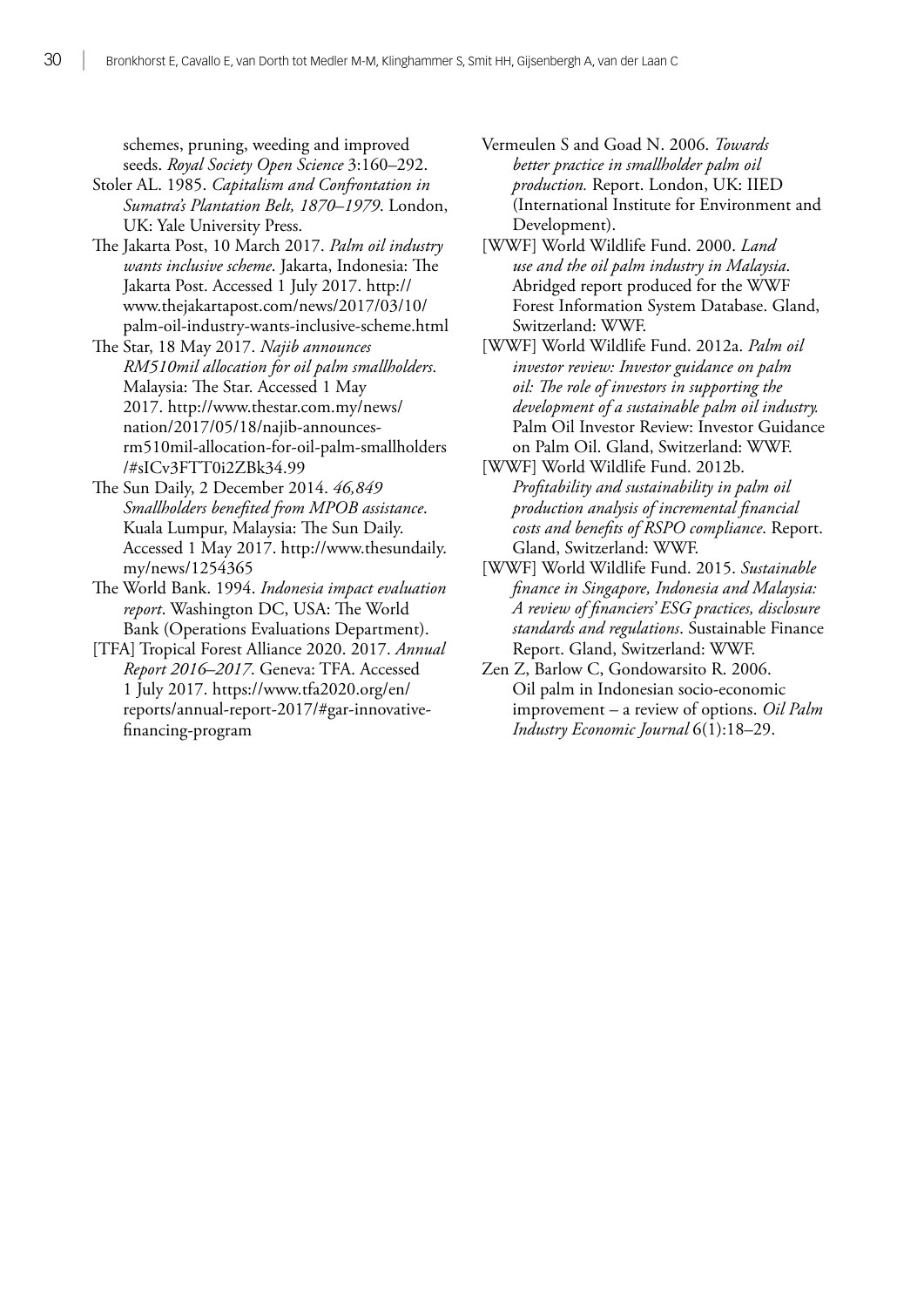### <span id="page-40-0"></span>**Annexes**

#### **Annex 1. Overview of established institutions and instruments facilitating palm oil production in Malaysia and Indonesia**

| Institution and<br>establishment date                                                        | Donor                                                | <b>Scheme</b>                  | <b>Purpose and/or activities</b>                                                                                                                                                                                                                                                                      | Outreach / outcome                                                                                                                                                                                                                                                                          |
|----------------------------------------------------------------------------------------------|------------------------------------------------------|--------------------------------|-------------------------------------------------------------------------------------------------------------------------------------------------------------------------------------------------------------------------------------------------------------------------------------------------------|---------------------------------------------------------------------------------------------------------------------------------------------------------------------------------------------------------------------------------------------------------------------------------------------|
| <b>Malaysia</b>                                                                              |                                                      |                                |                                                                                                                                                                                                                                                                                                       |                                                                                                                                                                                                                                                                                             |
| <b>British Colonial</b><br>Government, 1870s.                                                | UK Government.                                       |                                | Import of first oil palm seedlings to Malaysia.                                                                                                                                                                                                                                                       |                                                                                                                                                                                                                                                                                             |
| French writer under<br>British administration.<br>1912.                                      |                                                      |                                | Development of first commercial plantation<br>(1917).                                                                                                                                                                                                                                                 | 2,600 ha of commercial plantation.                                                                                                                                                                                                                                                          |
| FELDA (Federal<br>Land Development<br>Authority). 1956.                                      | Government of<br>Malaysia/World<br>Bank (1956-1990). | Resettlement<br>Scheme (1956). | • Loan system.<br>To provide support services, inputs,<br>infrastructure and markets.<br>Settler families received land titles/ownership.<br>Focused on smallholder oil palm/ rubber.                                                                                                                 | Total resettlement of 122,000 landless families.<br>$\bullet$<br>470,000 ha of smallholdings.<br>$\bullet$<br>Raised smallholder household incomes, lifting<br>1 million people out of poverty.<br>Fluctuating market prices made it difficult for<br>$\bullet$<br>settlers to repay loans. |
|                                                                                              |                                                      | <b>Block system</b><br>(1970). | To increase collective responsibility, efficiency,<br>productivity, and product quality.                                                                                                                                                                                                              | Farmers criticized unequal distribution of<br>income and work skills.                                                                                                                                                                                                                       |
|                                                                                              |                                                      | Share system<br>(1985).        | • To create a self-reliant rural community.<br>Farmers received fixed wage and dividends,<br>title to house, small plot for subsistence<br>farming, and share in plantation.                                                                                                                          | • 81 resettlement schemes.<br>• 13,234 settlers.<br>Settlers felt like wage laborers and had<br>difficulties repaying loan.                                                                                                                                                                 |
| FELCRA (Federal<br><b>Land Consolidation</b><br>and Rehabilitation<br>Authority). 1966-1997. |                                                      |                                | Supported productivity and livelihood<br>$\bullet$<br>improvements of rural families not covered<br>under FELDA.<br>Rehabilitated unsuccessful state-managed<br>schemes.<br>Consolidated unused 'idle' land.<br>Central management of land by local<br>communities in return for bi-annual dividends. | 173,000 ha of plantation land (2016).                                                                                                                                                                                                                                                       |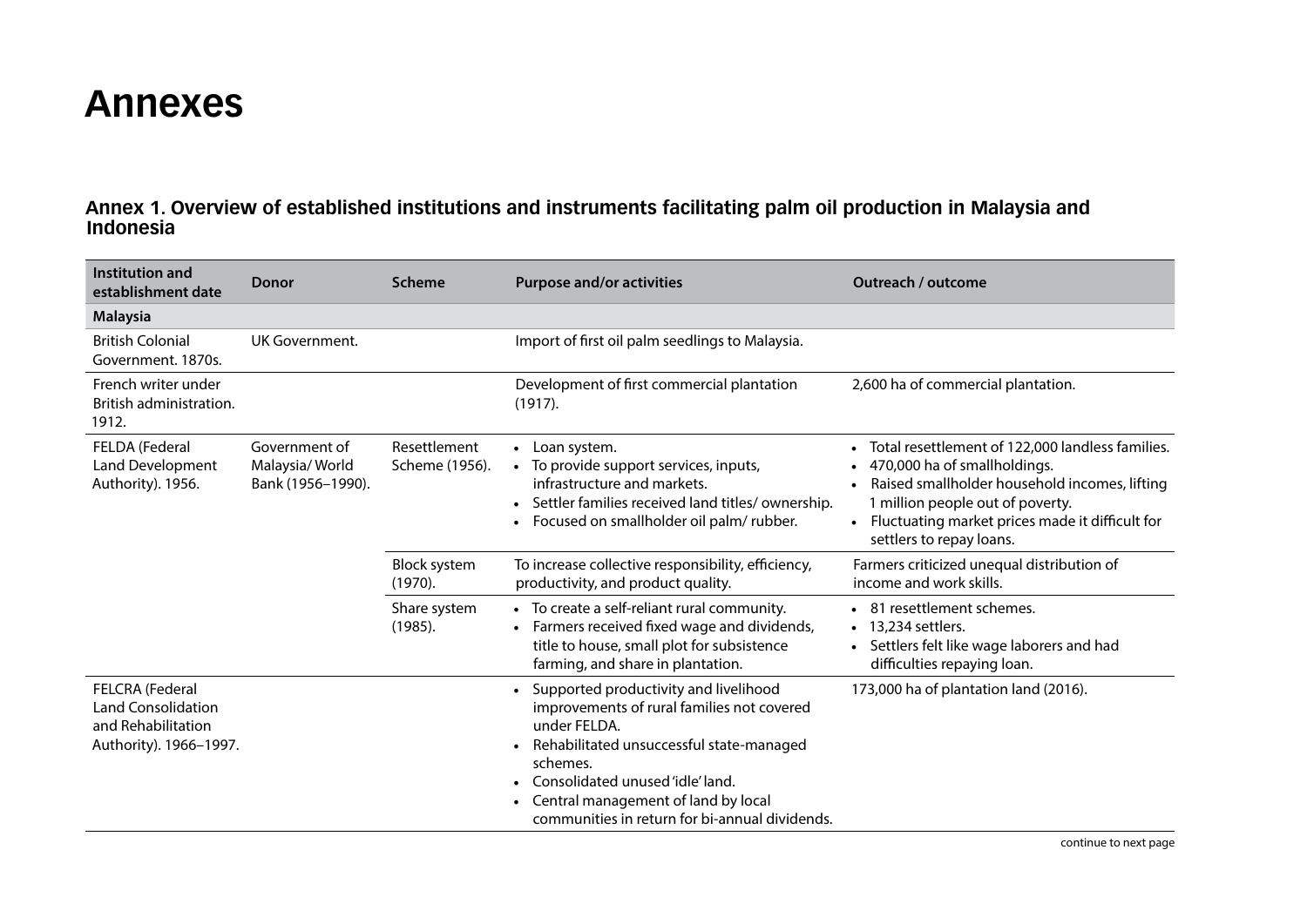### **Annex 1. Continued**

| Institution and<br>establishment date                                             | <b>Donor</b>               | <b>Scheme</b>                                                            | <b>Purpose and/or activities</b>                                                                                                                                                                                                                                                                                                                                                                                                                                                                                       | Outreach / outcome                                                                                                                                                                                                                                                                                                                                                                                                                       |
|-----------------------------------------------------------------------------------|----------------------------|--------------------------------------------------------------------------|------------------------------------------------------------------------------------------------------------------------------------------------------------------------------------------------------------------------------------------------------------------------------------------------------------------------------------------------------------------------------------------------------------------------------------------------------------------------------------------------------------------------|------------------------------------------------------------------------------------------------------------------------------------------------------------------------------------------------------------------------------------------------------------------------------------------------------------------------------------------------------------------------------------------------------------------------------------------|
|                                                                                   |                            |                                                                          | • Communities encouraged to participate as<br>laborers or contractors.<br>• Support through crop management, basic<br>infrastructure, and crop processing.                                                                                                                                                                                                                                                                                                                                                             |                                                                                                                                                                                                                                                                                                                                                                                                                                          |
| FELCRA Berhard. 1997.                                                             | Corporatized<br>FELCRA.    |                                                                          | • Management of existing community<br>plantations.<br>Development of new areas for commercial<br>agricultural development.                                                                                                                                                                                                                                                                                                                                                                                             |                                                                                                                                                                                                                                                                                                                                                                                                                                          |
| RISDA (Rubber<br><b>Industry Smallholders</b><br>Development<br>Authority). 1989. | Government of<br>Malaysia. | Smallholder<br>Development<br>Centers.                                   | · Smallholder rubber/ oil palm.<br>• Support through replanting, agricultural inputs,<br>infrastructure, training.                                                                                                                                                                                                                                                                                                                                                                                                     | Development and management of 37,011 ha oil<br>palm plantations (by 2000).                                                                                                                                                                                                                                                                                                                                                               |
| Government of<br>Malaysia.                                                        | Government of<br>Malaysia. | Konsep Baru<br>policy (1995).                                            | • To promote commercial land development,<br>mainly for oil palm.<br>• Landholders encouraged to assign land rights<br>to the government through Land Custody<br>and Development Authority (LCDA) and joint<br>venture agreement with private company.<br>Investor pays value of land to landowners/<br>holders.<br>Landholder/community has 30% equity share<br>in company.<br>• Private company manages estate and pays<br>dividend to landholders.<br>• Landholders can obtain employment on estate<br>as laborers. | • 51,362 ha of oil palm plantations (by 2011).<br>Communities felt lack of choice in terms of<br>participation in scheme.<br>• Little control over negotiation process, lack<br>of adequate information on terms and<br>conditions of joint venture, questionable<br>methods used to define land boundaries,<br>low wages, arduous working conditions,<br>uncertainty over return of land, and failure of<br>companies to pay dividends. |
| Government of<br>Malaysia.                                                        | Government of<br>Malaysia. | <b>TSSPK</b><br>(Replanting<br>Subsidy for<br>Oil Palm<br>Smallholders). | • To incentivize and support farmers to replant<br>ageing plantations.<br>• Provision of grants for clearing of land, supply<br>of high quality seedlings and agricultural<br>inputs.                                                                                                                                                                                                                                                                                                                                  | 17,569 smallholders received replanting funding<br>$(2011 - 2014).$                                                                                                                                                                                                                                                                                                                                                                      |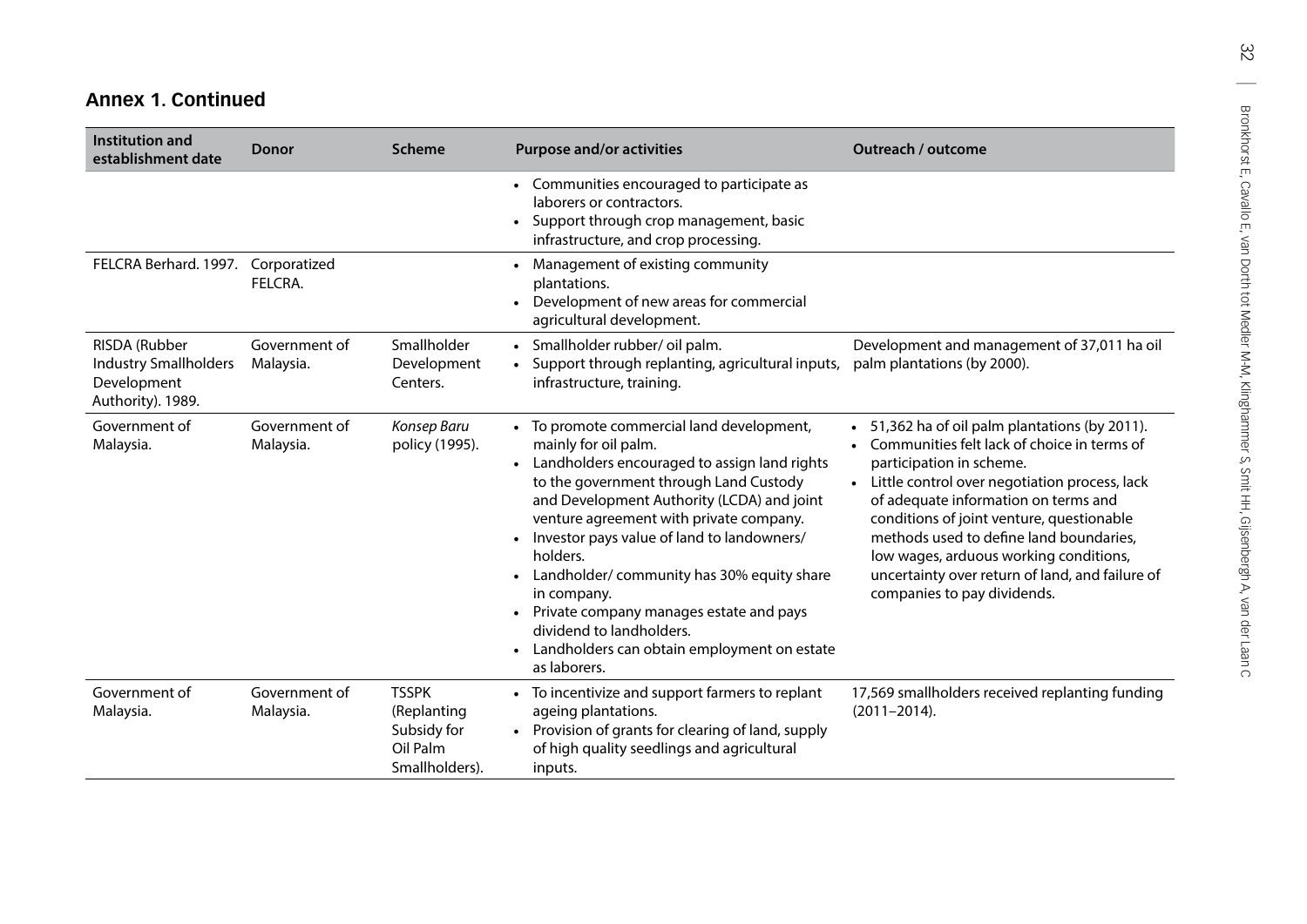| Institution and<br>establishment date                      | <b>Donor</b>                                                                                                   | <b>Scheme</b>                         | <b>Purpose and/or activities</b>                                                                                                                                                                                 | Outreach / outcome                                                                                                                                                               |
|------------------------------------------------------------|----------------------------------------------------------------------------------------------------------------|---------------------------------------|------------------------------------------------------------------------------------------------------------------------------------------------------------------------------------------------------------------|----------------------------------------------------------------------------------------------------------------------------------------------------------------------------------|
| Indonesia                                                  |                                                                                                                |                                       |                                                                                                                                                                                                                  |                                                                                                                                                                                  |
| Dutch Colonial<br>Government, 1848.                        | Dutch Government.                                                                                              |                                       | Import of first oil palm seedlings to Indonesia.                                                                                                                                                                 |                                                                                                                                                                                  |
| Belgian Agronomist<br>under Dutch<br>Administration. 1911. |                                                                                                                |                                       | Development of first commercial plantation.                                                                                                                                                                      | 2,600 ha of commercial plantation.                                                                                                                                               |
| <b>Dutch Colonial</b><br>Government. 1919.                 | Dutch Government.                                                                                              |                                       | Land became available through land leases<br>from local indigenous communities through<br>colonial administration.<br>Support through scientific research,<br>development of well-equipped estates and<br>mills. | • Increase oil palm plantations from $\sim$ 6,900 ha<br>to ~75,000 ha (1919-1936).<br>• Increase in production from $\sim$ 181 tons to<br>~191,000 tons of palm oil (1919-1937). |
| Government of<br>Indonesia. Post-war<br>times.             | Private investors.                                                                                             |                                       | Investments in development of oil palm<br>plantations.                                                                                                                                                           | After independence (1945), oil palm plantation<br>development stagnated due to end of financial<br>support from Dutch Colonial Government.                                       |
| Government<br>of Indonesia.<br>1967/1970s.                 | Government of<br>Indonesia, World<br>Bank.                                                                     |                                       | Investments in state-owned plantations (1967)<br>$\bullet$<br>Smallholder financing and support (1970s).                                                                                                         |                                                                                                                                                                                  |
| Government of<br>Indonesia.                                | Government<br>of Indonesia -<br>investments via<br>state-owned<br>companies.                                   | PIR-Trans<br>scheme (1980s-<br>1994). |                                                                                                                                                                                                                  |                                                                                                                                                                                  |
| Government of<br>Indonesia.                                | Government<br>of Indonesia<br>gradually withdrew,<br>giving rise to<br>private smallholder<br>lending schemes. | KKPA (1994-<br>1998).                 | To provide smallholders (organized in<br>cooperatives) access to subsidized bank loans.                                                                                                                          |                                                                                                                                                                                  |
| Government of<br>Indonesia.                                | Government of<br>Indonesia.                                                                                    | Reformasi era<br>(1998 onwards).      | • More neoliberal, market-driven model<br>To expand smallholder cultivation area by<br>$\bullet$<br>enhancing smallholder access to technology,<br>investment capital.                                           | Influx of (trans) migrants throughout all<br>development phases.                                                                                                                 |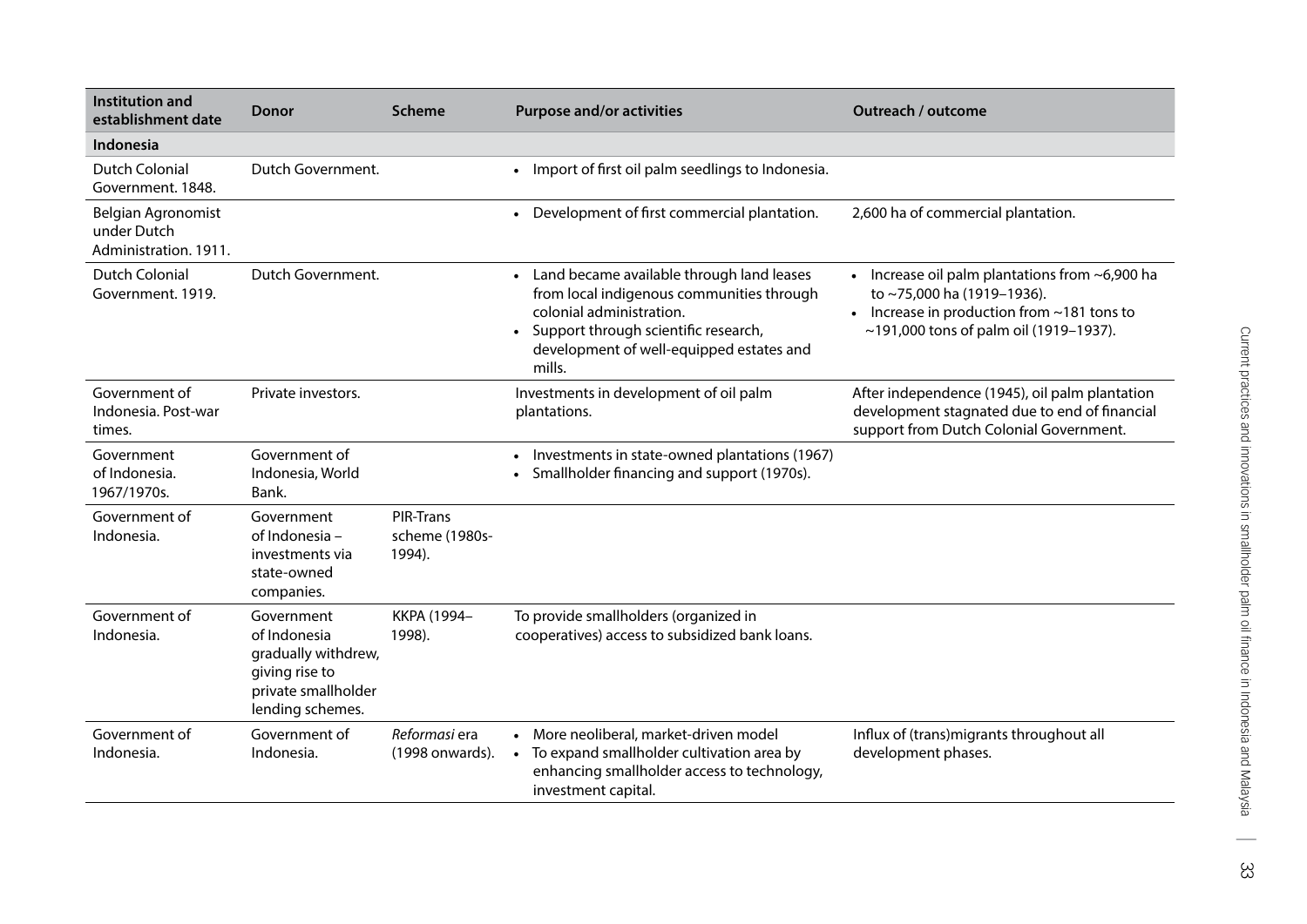### <span id="page-43-0"></span>**Annex 2. Tabulated summary of reviewed financing schemes**

|                                                                                                                                                                                                   | <b>GAR's Innovative Financing Scheme</b>                                                                                                                                                                                                                                            | <b>Tropical Landscapes Finance Facility</b>                                | The Indonesian Oil Palm<br><b>Estate Fund (BPDP)</b>                                                                        | <b>Financial Access/ SNV Replanting</b><br><b>Scheme</b>                                                                                                                                                                                                                                                                                                                                     |
|---------------------------------------------------------------------------------------------------------------------------------------------------------------------------------------------------|-------------------------------------------------------------------------------------------------------------------------------------------------------------------------------------------------------------------------------------------------------------------------------------|----------------------------------------------------------------------------|-----------------------------------------------------------------------------------------------------------------------------|----------------------------------------------------------------------------------------------------------------------------------------------------------------------------------------------------------------------------------------------------------------------------------------------------------------------------------------------------------------------------------------------|
| GAR, Indonesian Government,<br>ADM Capital, ADM Capital Foundation,<br><b>Partners</b><br>Indonesian Economist Association and<br>BNP Paribas, UNEP and ICRAF.<br>Indonesian Chamber of Commerce. |                                                                                                                                                                                                                                                                                     | Indonesian Government.                                                     | Financial Access and SNV.                                                                                                   |                                                                                                                                                                                                                                                                                                                                                                                              |
| <b>Target reach</b>                                                                                                                                                                               | 1 million independent smallholders.                                                                                                                                                                                                                                                 | N/A (independent smallholders<br>excluded).                                | N/A                                                                                                                         | 15,000 independent smallholders.                                                                                                                                                                                                                                                                                                                                                             |
| Geographic<br>focus (initial)                                                                                                                                                                     | Riau, Sumatra.                                                                                                                                                                                                                                                                      | Riau, Sumatra.                                                             | Riau, Sumatra.                                                                                                              | Jambi, Sumatra.                                                                                                                                                                                                                                                                                                                                                                              |
| Source of<br>financing                                                                                                                                                                            | State-owned bank with guarantor.                                                                                                                                                                                                                                                    | Impact investors with guarantor (green<br>bonds at 7% interest or shares). | Indonesian Government.                                                                                                      | Commercial banks and/or impact<br>investors.                                                                                                                                                                                                                                                                                                                                                 |
| Program<br>highlights                                                                                                                                                                             | Land use certified by the<br>government.<br>Long-term facility with subsidized<br>interest rates.<br>Implementation of GAP and high-<br>$\bullet$<br>yield production.<br>ISPO certification.<br>4 years' compensation to farmers<br>during replanting as part of loan<br>facility. | N/A                                                                        | Long-term facility<br>with subsidized<br>interest rates.<br>Main concerns are<br>over loan origination<br>and disbursement. | • Structured long-term facility<br>with step-up interest rates after<br>production gap (possibility of<br>subsidizing in first 4 years).<br>Incorporation of sustainability<br>criteria, implementation of GAP and<br>high-yield production and ISPO/<br>RSPO certification.<br>Alternative income-generating<br>activities (e.g. selling trunks or cover<br>crops) during replantation gap. |
| <b>Status</b>                                                                                                                                                                                     | 450 smallholders/ 1,200 ha.                                                                                                                                                                                                                                                         | Early stage.                                                               | 600 ha in the Riau<br>province.                                                                                             | Early stage.                                                                                                                                                                                                                                                                                                                                                                                 |